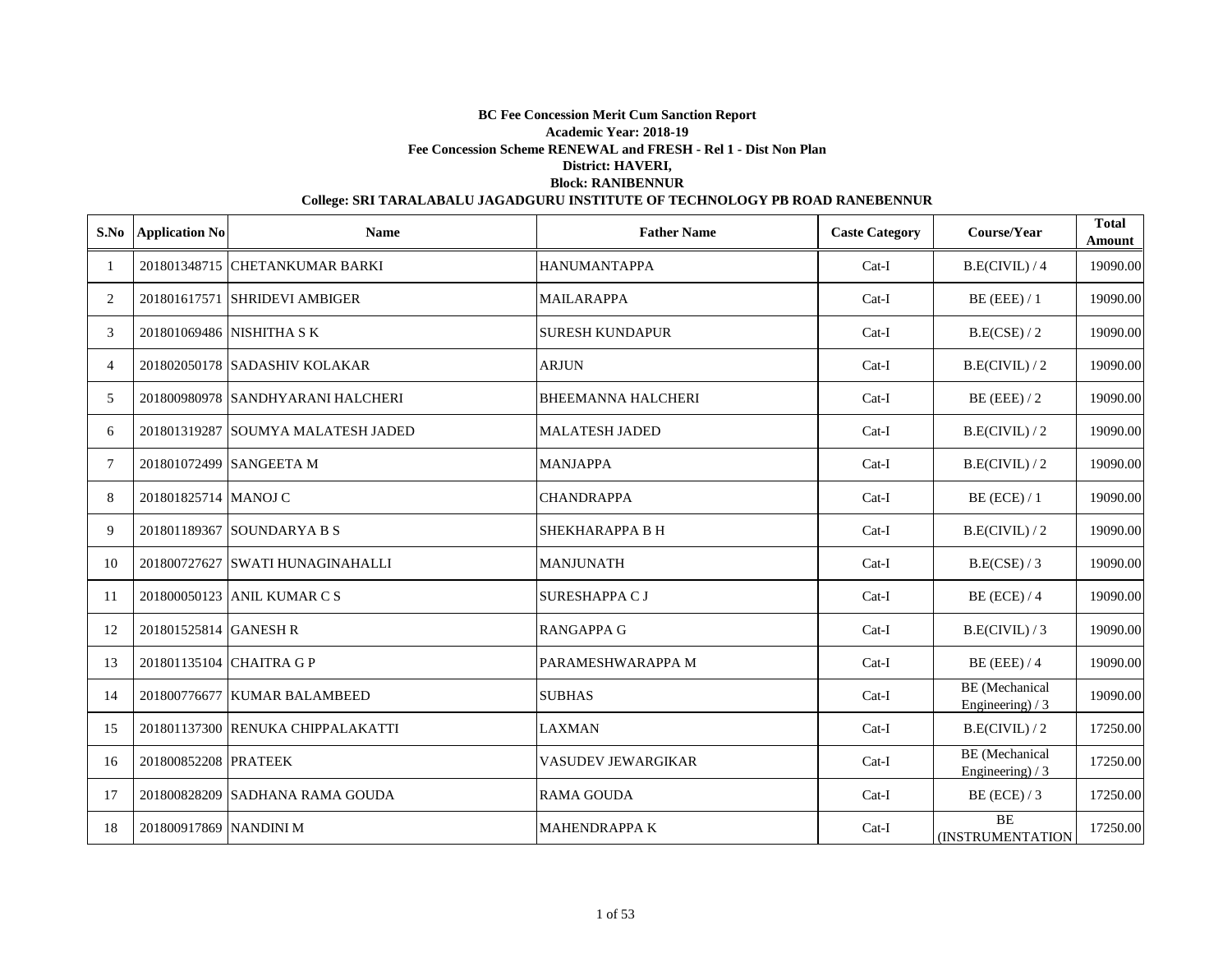| S.No | <b>Application No</b>  | <b>Name</b>                                 | <b>Father Name</b>            | <b>Caste Category</b> | Course/Year                                | <b>Total</b><br>Amount |
|------|------------------------|---------------------------------------------|-------------------------------|-----------------------|--------------------------------------------|------------------------|
| 19   |                        | 201800751310 PRASHANT SUNAGAR               | <b>GANAPATI</b>               | $Cat-I$               | B.E(CIVIL)/4                               | 17250.00               |
| 20   |                        | 201800876568 MANJUNATHA M                   | <b>MAYAPPA</b>                | $Cat-I$               | <b>BE</b> (Mechanical<br>Engineering) / 3  | 17250.00               |
| 21   |                        | 201800750695 POOJASHREE K                   | <b>KUMARA S</b>               | $Cat-I$               | $BE$ (ECE) / 3                             | 17250.00               |
| 22   |                        | 201802011069 LAVANYA A S                    | <b>SHIVA SAMBA A</b>          | $Cat-I$               | B.E(CSE) / 1                               | 17250.00               |
| 23   |                        | 201802126939 CHANDRAKALA SHIVAPPA ELLUR     | <b>SHIVAPPA NAGAPPA ELLUR</b> | $Cat-I$               | B.E(CSE) / 4                               | 17250.00               |
| 24   |                        | 201801295798 VIJAYKUMAR N K                 | <b>NAGARAJ</b>                | $Cat-I$               | $BE$ (ECE) / 3                             | 17250.00               |
| 25   | 201802046738 B JAYANNA |                                             | <b>B LINGANNA</b>             | $Cat-I$               | $BE$ (EEE) / 1                             | 17250.00               |
| 26   |                        | 201801442239 VINAYAK M JADAR                | <b>MAHESHWARAPPA</b>          | Cat-I                 | B.E(CIVIL)/3                               | 17250.00               |
| 27   |                        | 201801666532 SHRUTHI KALAL                  | <b>JAGADISH</b>               | Cat-I                 | $BE$ (ECE) / 4                             | 17250.00               |
| 28   |                        | 201800962136 SHRIDHAR C L                   | LOKESH C R                    | $Cat-I$               | B.E(CSE) / 3                               | 17250.00               |
| 29   |                        | 201801634746 SAGAR NARAYAN DIVATE           | <b>NARAYAN</b>                | $Cat-I$               | <b>BE</b> (Mechanical<br>Engineering) $/3$ | 17250.00               |
| 30   | 201800901493 KIRANA H  |                                             | <b>HANUMANTHAPPA</b>          | $Cat-I$               | <b>BE</b> (Mechanical<br>Engineering) $/3$ | 4090.00                |
| 31   |                        | 201801329278 PRAVEEN A P                    | PRASANNA K P                  | $Cat-I$               | B.E(CIVIL)/1                               | 17250.00               |
| 32   |                        | 201800995121 LEELA BARKER                   | <b>UMESH BARKER</b>           | Cat-I                 | B.E(CIVIL)/3                               | 17250.00               |
| 33   |                        | 201802172632 VARUN HANUMANTAPPA NAGARAVALLI | <b>HANUMANTAPPA</b>           | Cat-I                 | B.E(CIVIL)/3                               | 17250.00               |
| 34   |                        | 201800313970 KAVITHA KO                     | <b>ONKARAPPA K</b>            | $Cat-I$               | $BE$ (EEE) / 3                             | 17250.00               |
| 35   |                        | 201801428612 SUMITKUMAR N MASUR             | <b>NAGARAJ MASUR</b>          | $Cat-I$               | DIP (MECHANICAL) /<br>2                    | 4020.00                |
| 36   |                        | 201801765170 SHRIRAKSHA ISHWAR CHANNI       | <b>ISHWAR</b>                 | $Cat-IIA$             | $BE$ (ECE) / 1                             | 19090.00               |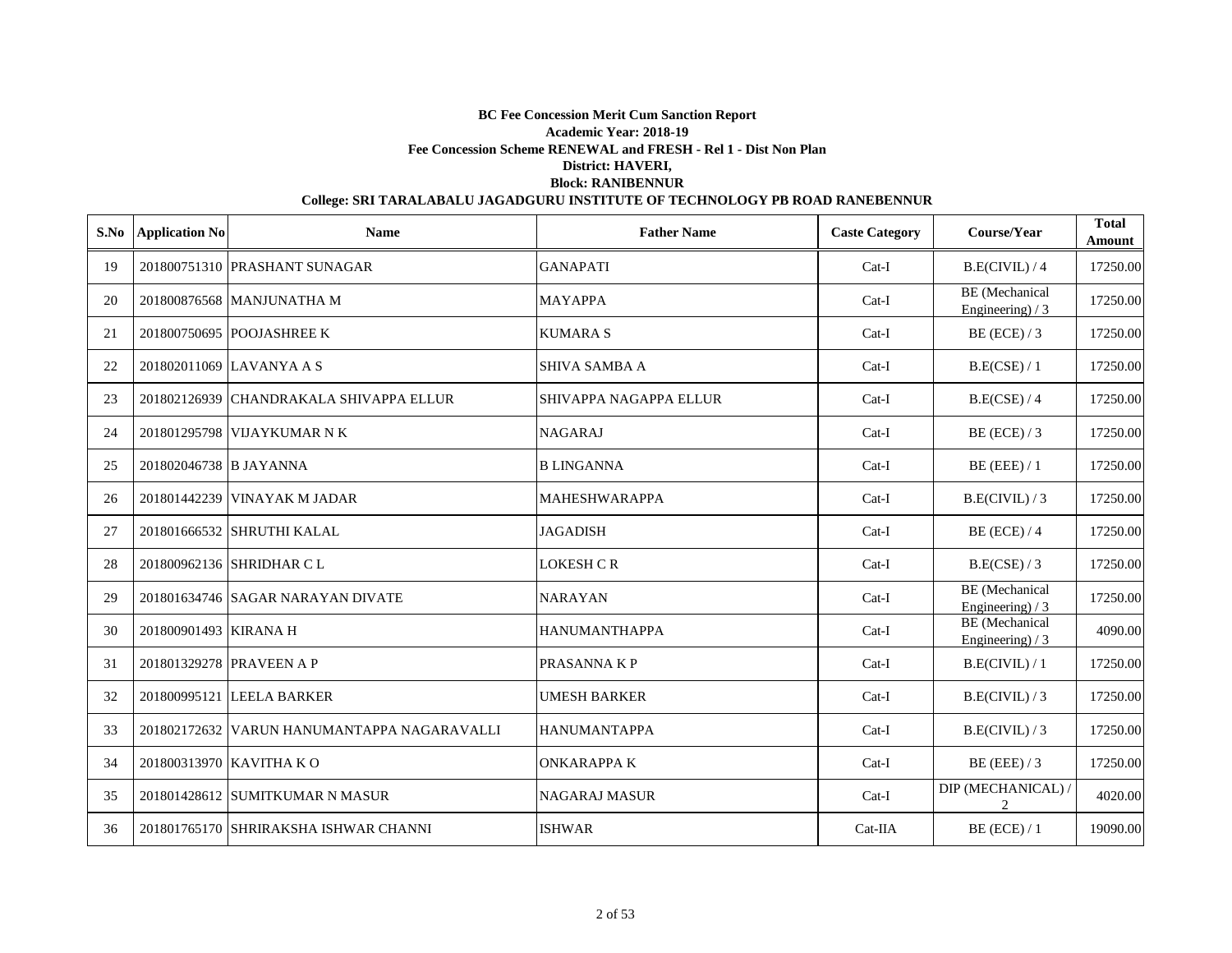| S.No | <b>Application No</b>  | <b>Name</b>                           | <b>Father Name</b>        | <b>Caste Category</b> | Course/Year                                | <b>Total</b><br>Amount |
|------|------------------------|---------------------------------------|---------------------------|-----------------------|--------------------------------------------|------------------------|
| 37   |                        | 201802218382 LAXMIBAI S MANNOOR       | <b>SHAMBULING</b>         | Cat-IIA               | B.E(CIVIL) / 1                             | 19090.00               |
| 38   |                        | 201800714142 SOUMYA MANJUNATHA NAIK   | MANJUNATHA NARAYANA NAIK  | Cat-IIA               | B.E(CSE) / 3                               | 19090.00               |
| 39   |                        | 201800216397 AMRUTA S MYALAD          | <b>SHAMBHANNA</b>         | $Cat-IIA$             | B.E(CSE) / 4                               | 19090.00               |
| 40   |                        | 201800994019 PALLAVI MAHADEVAPPA ALUR | <b>MAHADEVAPPA</b>        | $Cat-IIA$             | B.E(CIVIL)/3                               | 19090.00               |
| 41   |                        | 201801129369 PARASHURAM               | MADIVALAPPA BANDEPPANALLI | $Cat-IIA$             | B.E(CIVIL)/2                               | 19090.00               |
| 42   |                        | 201801632863 SOUJANYA K PASTAY        | <b>KARABASAPPA</b>        | $Cat-IIA$             | $BE$ (ECE) / 1                             | 19090.00               |
| 43   |                        | 201801405855 JYOTI GUDDAPPA KANAJER   | <b>GUDDAPPA</b>           | Cat-IIA               | B.E(CSE) / 1                               | 19090.00               |
| 44   |                        | 201801596400 NANDA C HULLAMBI         | <b>CHANNABASAPPA</b>      | Cat-IIA               | <b>BE</b> (Mechanical<br>Engineering) / 1  | 19090.00               |
| 45   |                        | 201801482446 RANJITHA K B             | <b>BANGARAPPAK</b>        | Cat-IIA               | B.E(CIVIL)/3                               | 19090.00               |
| 46   |                        | 201800704574 MUNDAVADAD SHANKARAGOWDA | MUNDAVADAD NAGANAGOWDA    | $Cat-IIA$             | <b>BE</b> (Mechanical<br>Engineering) $/3$ | 19090.00               |
| 47   | 201801944428 KAVYA SR  |                                       | <b>RAJAPPAKB</b>          | Cat-IIA               | BE (Mechanical<br>Engineering) $/3$        | 19090.00               |
| 48   | 201801223188 MADHU G K |                                       | <b>GANESHMURTHY H</b>     | $Cat-IIA$             | B.E(CIVIL)/2                               | 19090.00               |
| 49   |                        | 201801130956 KARTHIKA VR              | <b>VITTAL RAIKAR</b>      | Cat-IIA               | $BE$ (ECE) / 2                             | 19090.00               |
| 50   |                        | 201801398008 YASHASWINI B L           | LINGARAJ B                | $Cat-IIA$             | B.E(CIVIL)/1                               | 19090.00               |
| 51   |                        | 201801701018 VINAYAK UMESH BADIGER    | <b>UMESH BADIGER</b>      | $Cat-IIA$             | B.E(CIVIL)/2                               | 19090.00               |
| 52   |                        | 201801455153 PAWAN PARIT              | <b>MALLIKARJUN PARIT</b>  | $Cat-IIA$             | B.E(CIVIL)/3                               | 19090.00               |
| 53   |                        | 201801148993 SWATI DIGAMBAR NAIK      | <b>DIGAMBAR NAIK</b>      | $Cat-IIA$             | B.E(CSE)/2                                 | 19090.00               |
| 54   |                        | 201801345294 LATA LAXMAN GUTTAL       | <b>LAXMAN H GUTTAL</b>    | $Cat-IIA$             | B.E(CSE)/2                                 | 19090.00               |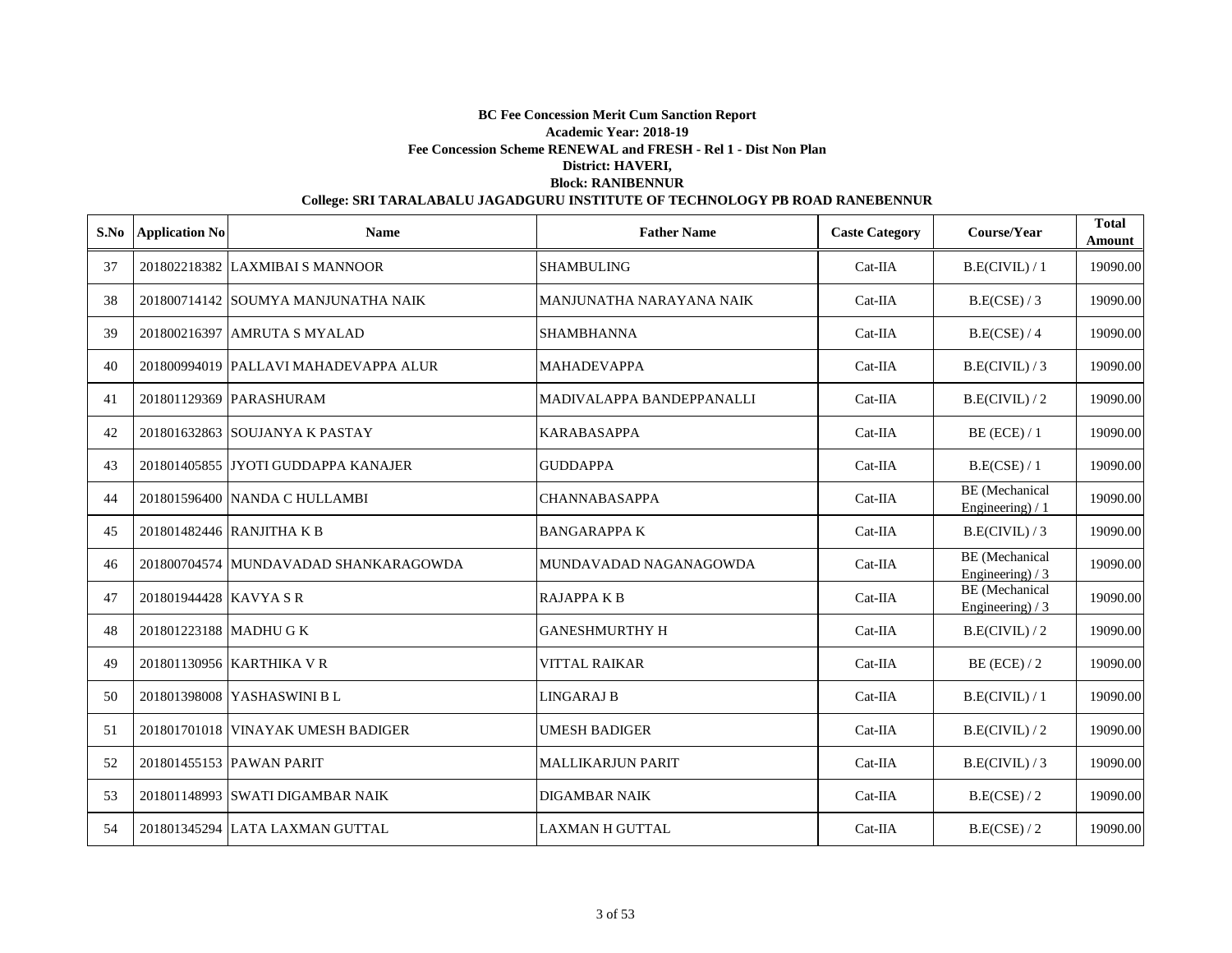| S.No | <b>Application No</b>   | <b>Name</b>                              | <b>Father Name</b>     | <b>Caste Category</b> | Course/Year                                | <b>Total</b><br>Amount |
|------|-------------------------|------------------------------------------|------------------------|-----------------------|--------------------------------------------|------------------------|
| 55   |                         | 201801289116 ISHWARYA P C                | <b>CHANDRAPPA PM</b>   | Cat-IIA               | B.E(CSE) / 4                               | 19090.00               |
| 56   |                         | 201800230802 MAHANTESH SHELLIKERI        | <b>MANOHAR</b>         | Cat-IIA               | B.E(CIVIL)/4                               | 19090.00               |
| 57   |                         | 201800391311 K M PAVITRA                 | <b>MALATESH KUMAR</b>  | Cat-IIA               | B.E(CIVIL)/4                               | 19090.00               |
| 58   |                         | 201801020553 PRIYA KALAL                 | <b>NAGARAJ</b>         | Cat-IIA               | B.E(CSE) / 2                               | 19090.00               |
| 59   |                         | 201801485727 SHIVALEELA SINDAGI          | <b>DODDASHIDDAPPA</b>  | $Cat-IIA$             | $BE$ (ECE) / 3                             | 19090.00               |
| 60   |                         | 201801486112 D K SHASHI KUMAR            | <b>D KALLAPPA</b>      | Cat-IIA               | B.E(CIVIL)/3                               | 19090.00               |
| 61   |                         | 201801085484 NAMRATA VIJAY SAKHARE       | <b>VIJAY</b>           | Cat-IIA               | B.E(CSE) / 2                               | 19090.00               |
| 62   |                         | 201801189632 VENKATESH HALLALLI          | <b>MARUTEPPA</b>       | Cat-IIA               | B.E(CIVIL)/2                               | 19090.00               |
| 63   |                         | 201800898443 JYOTI RAMAPPA BANAKAR       | <b>RAMAPPA</b>         | Cat-IIA               | B.E(CIVIL)/4                               | 19090.00               |
| 64   |                         | 201800642719 SUPRIYA M KERAKKANAVAR      | <b>MANJUNATHA</b>      | Cat-IIA               | $BE$ (ECE) / 4                             | 19090.00               |
| 65   |                         | 201801195892 CHAITHRA A C                | <b>CHANDRAPPA A</b>    | Cat-IIA               | $BE$ (EEE) / 2                             | 19090.00               |
| 66   |                         | 201801290895 MALLIKARJUNA MK             | <b>MURUGENDRAPPA K</b> | Cat-IIA               | B.E(CIVIL)/2                               | 19090.00               |
| 67   | 201801131774 ARAVIND J  |                                          | <b>CHANDRAKANTH G</b>  | Cat-IIA               | B.E(CSE) / 2                               | 19090.00               |
| 68   |                         | 201800842847 DEEPA RAMAPPANAVAR          | <b>KARIYAPPA</b>       | Cat-IIA               | B.E(CIVIL)/3                               | 19090.00               |
| 69   | 201801512003 SHRINITHYA |                                          | <b>GOVINDAPPA</b>      | $Cat-IIA$             | B.E(CSE) / 1                               | 19090.00               |
| 70   |                         | 201801950650 BHAVANA G PASTAY            | <b>GADIGEPPA</b>       | $Cat-IIA$             | B.E(CSE) / 3                               | 19090.00               |
| 71   |                         | 201801430629 SOUNDARYA AJJAPPA LEKKIKONI | <b>AJJAPPA</b>         | Cat-IIA               | $BE$ (ECE) / 1                             | 19090.00               |
| 72   |                         | 201801243615 VINAY UMESH SHETTY          | <b>UMESH</b>           | $Cat-IIA$             | <b>BE</b> (Mechanical<br>Engineering) $/2$ | 19090.00               |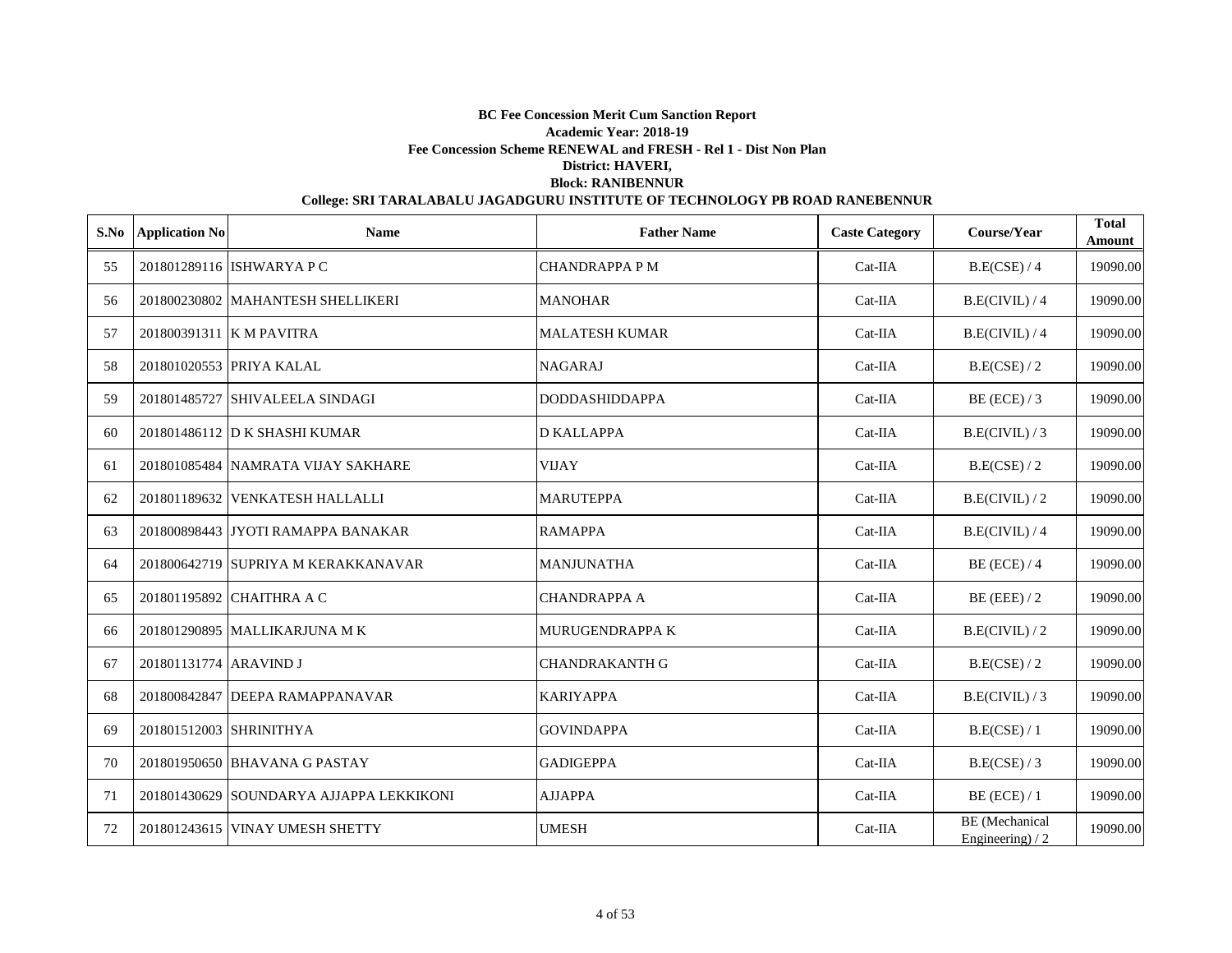| S.No | <b>Application No</b>   | <b>Name</b>                        | <b>Father Name</b>          | <b>Caste Category</b> | Course/Year                                | <b>Total</b><br>Amount |
|------|-------------------------|------------------------------------|-----------------------------|-----------------------|--------------------------------------------|------------------------|
| 73   |                         | 201801392403 PUNDALEEK NAVALE      | <b>SURESH</b>               | $Cat-IIA$             | $BE$ (ECE) / 1                             | 19090.00               |
| 74   | 201800242416 M PUSHPA   |                                    | <b>M NAGARAJ</b>            | $Cat-IIA$             | B.E(CIVIL)/4                               | 19090.00               |
| 75   | 201801462845 SANDESH T  |                                    | <b>VEERABASAPPA T</b>       | Cat-IIA               | B.E(CIVIL)/1                               | 19090.00               |
| 76   |                         | 201800725336 BHARAT BOMMAYYA NAYAK | <b>BOMMAYYA NAYAK</b>       | $Cat-IIA$             | <b>BE</b> (Mechanical<br>Engineering) $/3$ | 19090.00               |
| 77   | 201801869596 MADAN M G  |                                    | <b>GOPAL M G</b>            | $Cat-IIA$             | B.E(CIVIL)/2                               | 19090.00               |
| 78   |                         | 201801277688 AKASH M RAIKAR        | <b>MANJUNATHA RAIKAR</b>    | $Cat-IIA$             | B.E(CIVIL)/4                               | 19090.00               |
| 79   |                         | 201801593708 MEGHANA V SHET        | <b>VINAYAK R SHET</b>       | $Cat-IIA$             | B.E(CSE) / 1                               | 17250.00               |
| 80   |                         | 201800910638 PAVANKUMAR T          | <b>RAGHANNAT</b>            | Cat-IIA               | <b>BE</b> (Mechanical<br>Engineering) / 3  | 17250.00               |
| 81   |                         | 201800816745 NAGARAJA M C          | <b>CHANDRAPPA M</b>         | Cat-IIA               | <b>BE</b><br>(INSTRUMENTATION              | 17250.00               |
| 82   |                         | 201800545427 MANALI M MEHARWADE    | <b>MANIKLAL H MEHARWADE</b> | Cat-IIA               | B.E(CIVIL)/4                               | 17250.00               |
| 83   |                         | 201801618227 TULSI ARKACHARI       | <b>MANAPPA</b>              | Cat-IIA               | <b>BE</b><br><b>(INSTRUMENTATION</b>       | 17250.00               |
| 84   |                         | 201801592635 SPANDANA S            | SIDDARAMAPPA K C            | Cat-IIA               | B.E(CSE) / 1                               | 17250.00               |
| 85   |                         | 201801538358 PAVITRA TUMMINAKATTI  | <b>MOHAN</b>                | Cat-IIA               | $BE$ (ECE) / 1                             | 17250.00               |
| 86   |                         | 201801945307 SACHIN KUMAR M        | MALLIKARJUNAPPA B           | $Cat-IIA$             | B.E(CIVIL)/2                               | 17250.00               |
| 87   |                         | 201801572915 SANDEEP A GOUDAR      | <b>ANAND</b>                | Cat-IIA               | BE (Mechanical<br>Engineering) / 1         | 17250.00               |
| 88   | 201800747631 SWARAJ G D |                                    | DEVARAJA GR                 | Cat-IIA               | B.E(CIVIL)/4                               | 17250.00               |
| 89   |                         | 201801610868 MADHU M SHIGLI        | <b>MALATESH</b>             | $Cat-IIA$             | B.E(CSE) / 1                               | 17250.00               |
| 90   |                         | 201801453156 VIDYA M REVANKAR      | <b>MANJUNATH</b>            | $Cat-IIA$             | B.E(CSE) / 1                               | 17250.00               |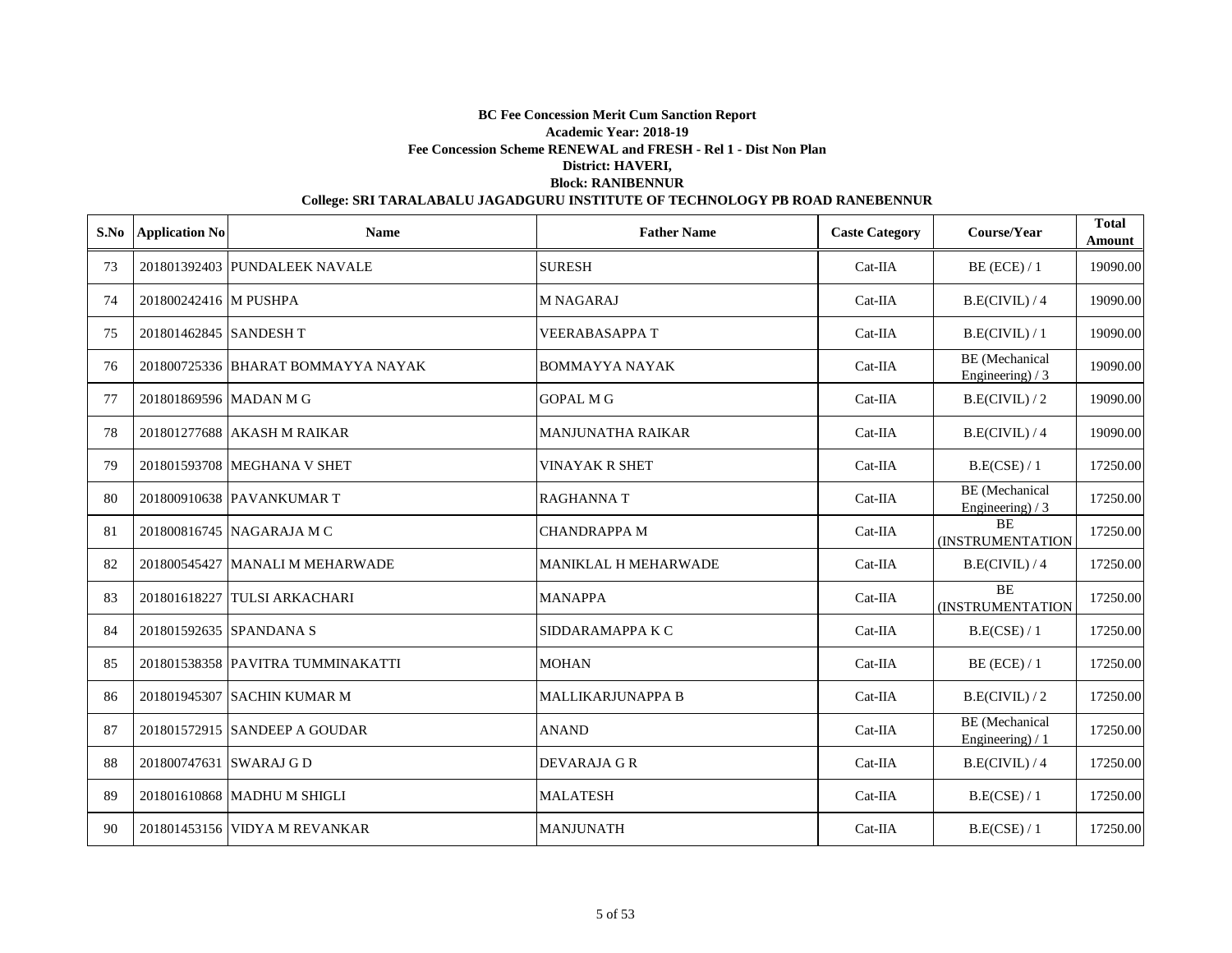| S.No | <b>Application No</b>   | <b>Name</b>                            | <b>Father Name</b>    | <b>Caste Category</b> | Course/Year                               | <b>Total</b><br>Amount |
|------|-------------------------|----------------------------------------|-----------------------|-----------------------|-------------------------------------------|------------------------|
| 91   | 201801559549 MAHESH S G |                                        | <b>S G BASAVARAJ</b>  | Cat-IIA               | B.E(CIVIL) / 1                            | 17250.00               |
| 92   |                         | 201801172361 VINAYAKA P D              | <b>DUGGAPPAPL</b>     | Cat-IIA               | $BE$ (ECE) / 2                            | 17250.00               |
| 93   | 201800964578 MANOJ C J  |                                        | <b>JAYAPPACM</b>      | $Cat-IIA$             | BE (ECE) $/3$                             | 17250.00               |
| 94   |                         | 201800976201 POOJA KADARAMANDALAGI     | <b>RAGHAVENDRA</b>    | $Cat-IIA$             | B.E(CIVIL)/3                              | 17250.00               |
| 95   |                         | 201801327418 N B DARSHAN               | <b>CB NAGARAJ</b>     | $Cat-IIA$             | B.E(CIVIL)/4                              | 17250.00               |
| 96   | 201800765136 ANITHA M R |                                        | <b>RANGASWAMY M P</b> | Cat-IIA               | $BE$ (EEE) / 2                            | 17250.00               |
| 97   |                         | 201800815741 BHANUPRIYA N              | <b>NAGARAJA B</b>     | Cat-IIA               | $BE$ (EEE) / 3                            | 17250.00               |
| 98   |                         | 201801157937 NAVEEN SHIVABASAPPA MAGOD | SHIVABASAPPA B MAGOD  | Cat-IIA               | <b>BE</b> (Mechanical<br>Engineering) / 1 | 17250.00               |
| 99   |                         | 201800510342 MALATESH DILLEPPA BARADI  | <b>DILLEPPA</b>       | $Cat-IIA$             | <b>BE</b> (Mechanical<br>Engineering) / 4 | 17250.00               |
| 100  |                         | 201800706158 SHWETHA N VERNEKAR        | <b>NARAYANA V</b>     | $Cat-IIA$             | B.E(CSE)/3                                | 17250.00               |
| 101  |                         | 201801067778 DARSHANA S GUJJAR         | <b>SURESH</b>         | Cat-IIA               | BE (Mechanical<br>Engineering $/2$        | 17250.00               |
| 102  |                         | 201800167514 MARUTI NAMADEV            | NIRANJAN              | Cat-IIA               | B.E(CSE)/3                                | 17250.00               |
| 103  |                         | 201800790331 ANUSHA P POTADAR          | PURUSHOTTAM POTADAR   | Cat-IIA               | $BE$ (ECE) / 4                            | 17250.00               |
| 104  | 201800198635 LATHAN     |                                        | <b>NAGARAJ</b>        | $Cat-IIA$             | $BE$ (EEE) / 4                            | 17250.00               |
| 105  |                         | 201800251343 SPOORTHIMR                | <b>RUDRAMUNI M N</b>  | $Cat-IIA$             | $BE$ (EEE) / 4                            | 17250.00               |
| 106  |                         | 201801132852 GIREESH KURUBAR           | <b>SHIVANANDAPPA</b>  | Cat-IIA               | <b>BE</b> (Mechanical<br>Engineering) / 4 | 17250.00               |
| 107  | 201801908263 NITIN D R  |                                        | <b>RANGA SWAMY DK</b> | Cat-IIA               | B.E(CIVIL)/2                              | 17250.00               |
| 108  | 201800362173 M LAKSHMI  |                                        | <b>M MANJUNATHA</b>   | $Cat-IIA$             | B.E(CSE) / 3                              | 17250.00               |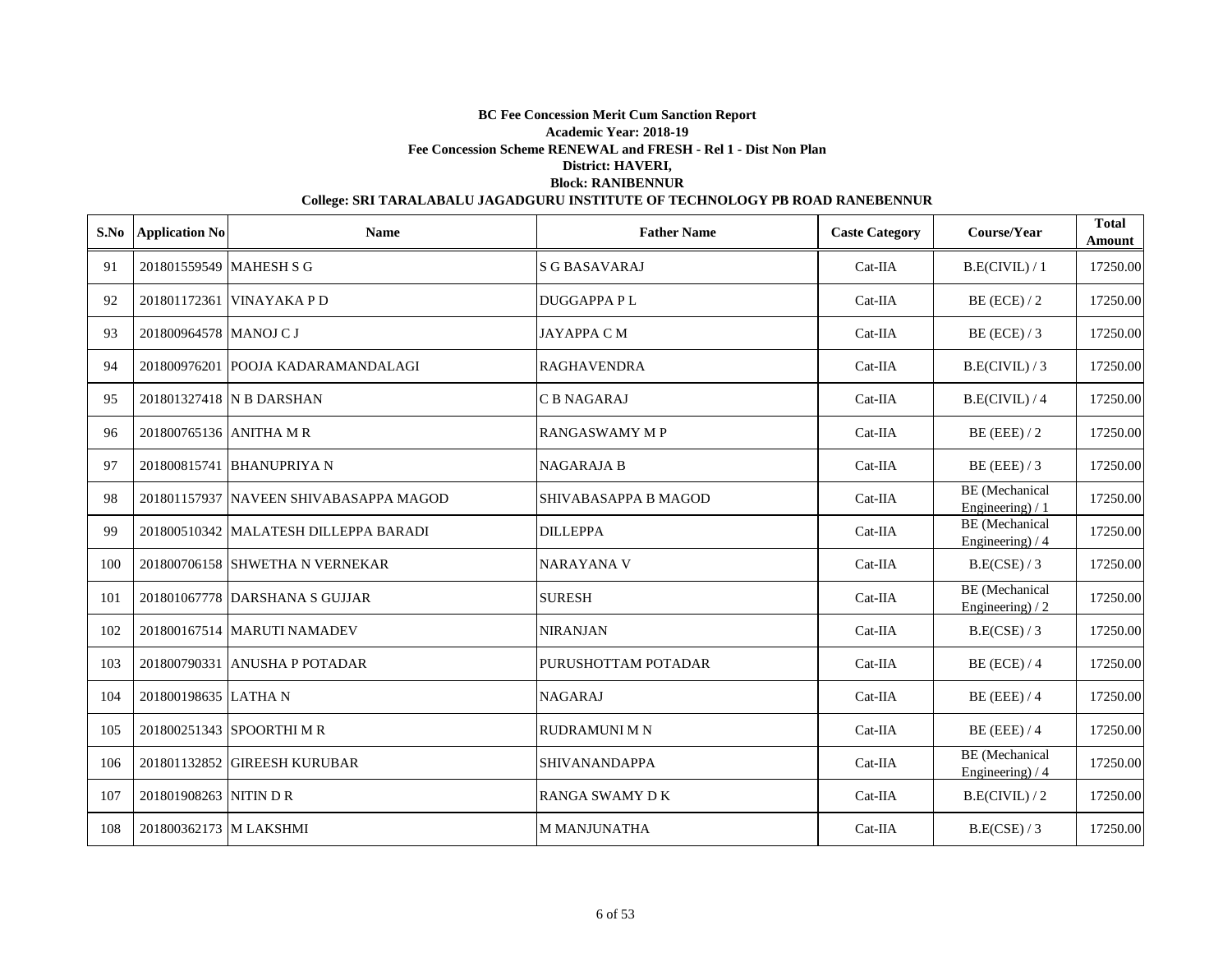| S.No | <b>Application No</b>  | <b>Name</b>                               | <b>Father Name</b>        | <b>Caste Category</b> | Course/Year                                | <b>Total</b><br>Amount |
|------|------------------------|-------------------------------------------|---------------------------|-----------------------|--------------------------------------------|------------------------|
| 109  | 201801843303 RAVIRAJ   |                                           | <b>RAMESHRAO TELKAR</b>   | $Cat-IIA$             | $BE$ (EEE) / 1                             | 17250.00               |
| 110  |                        | 201801326079 BANNIKAL POORNIMA            | <b>HANUMANTHAPPA B</b>    | $Cat-IIA$             | <b>BE</b><br>(INSTRUMENTATION              | 17250.00               |
| 111  |                        | 201801482708 PRAJWALA JAKKALI             | <b>VEERABHADRAPPA</b>     | $Cat-IIA$             | $BE$ (ECE) / 1                             | 17250.00               |
| 112  |                        | 201800242100 SHIVARAJ KESHAVA KUNDAPUR    | <b>KESHAVA</b>            | $Cat-IIA$             | $BE$ (EEE) / 4                             | 17250.00               |
| 113  |                        | 201800259306 SUTRAVE SPANDANA PRABHAKAR   | PRABHAKAR N SUTRAVE       | $Cat-IIA$             | $BE$ (ECE) / 4                             | 17250.00               |
| 114  |                        | 201800328073 DHANRAJ A C                  | <b>CHANDRASHEKAR A R</b>  | $Cat-IIA$             | B.E(CIVIL) / 4                             | 17250.00               |
| 115  |                        | 201800727885 KARTHIK K BUDDAJJANAVAR      | <b>KOTRESH B</b>          | Cat-IIA               | <b>BE</b> (Mechanical<br>Engineering $)/2$ | 17250.00               |
| 116  | 201800379555 BHARATH M |                                           | <b>MANJAPPA M J</b>       | Cat-IIA               | BE (Mechanical<br>Engineering) $/3$        | 17250.00               |
| 117  |                        | 201800142426 VAISHNAVI J R                | <b>RAMESH J P</b>         | Cat-IIA               | B.E(CSE) / 4                               | 17250.00               |
| 118  |                        | 201800700615 SURESH SAJJAN                | <b>AMBANNA SAJJAN</b>     | $Cat-IIA$             | <b>BE</b> (Mechanical<br>Engineering) / 4  | 17250.00               |
| 119  |                        | 201801240537 BEERAPPA SANDLI              | <b>BEEMAPPA</b>           | Cat-IIA               | B.E(CIVIL)/2                               | 17250.00               |
| 120  |                        | 201800748648 RAJU KARABASAPPA WADERAHALLI | <b>KARABASAPPA</b>        | $Cat-IIA$             | $BE$ (EEE) / 3                             | 17250.00               |
| 121  |                        | 201800706571 MALAPPA PIDAVEER             | <b>GURAPPA</b>            | Cat-IIA               | B.E(CIVIL)/3                               | 17250.00               |
| 122  |                        | 201801953827 K C SANTOSH                  | <b>CHANDRASHEKHARAPPA</b> | $Cat-IIA$             | B.E(CSE) / 2                               | 17250.00               |
| 123  |                        | 201801666946 PADMAVATHI AGADI             | <b>GADIGEPPA AGADI</b>    | $Cat-IIA$             | $BE$ (ECE) / 3                             | 17250.00               |
| 124  |                        | 201800536558 SANGEETHA V H                | <b>HANUMANTHAPPA</b>      | $Cat-IIA$             | B.E(CSE) / 4                               | 17250.00               |
| 125  |                        | 201801469161 RAKHI T MEHARWADE            | TULSIPRASAD               | $Cat-IIA$             | B.E(CSE) / 3                               | 17250.00               |
| 126  | 201801698034 AMBRISH M |                                           | <b>MAHALINGAPPA</b>       | $Cat-IIA$             | B.E(CIVIL)/2                               | 17250.00               |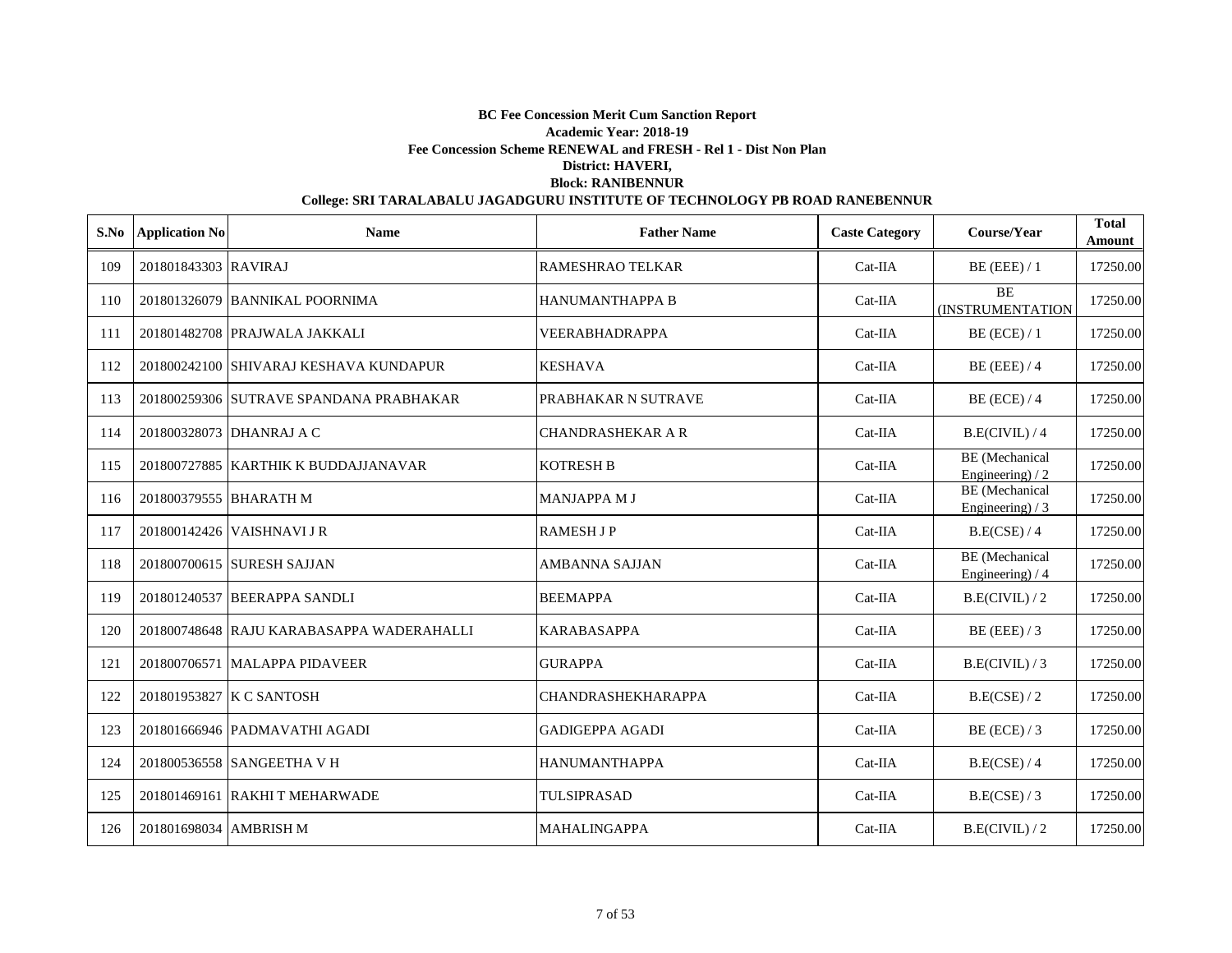| S.No | <b>Application No</b>    | <b>Name</b>                               | <b>Father Name</b>          | <b>Caste Category</b> | Course/Year                                | <b>Total</b><br>Amount |
|------|--------------------------|-------------------------------------------|-----------------------------|-----------------------|--------------------------------------------|------------------------|
| 127  | 201801471876 AMRUTHA D   |                                           | <b>VEERASHAPPA D</b>        | Cat-IIA               | B.E(CSE) / 3                               | 17250.00               |
| 128  |                          | 201800795757 MEGHARAJ K                   | <b>NAGAPPAK</b>             | Cat-IIA               | BE (Mechanical<br>Engineering) / 4         | 17250.00               |
| 129  |                          | 201800857964 VINAYAK BADIGAER             | <b>DYAMANNA BADIGER</b>     | $Cat-IIA$             | <b>BE</b> (Mechanical<br>Engineering) $/4$ | 17250.00               |
| 130  | 201801160454 NAVEEN D R  |                                           | <b>RANGASWAMY DK</b>        | $Cat-IIA$             | BE (Mechanical<br>Engineering) $/4$        | 17250.00               |
| 131  | 201801972843 L SRINIVASA |                                           | <b>T NAGARAJ</b>            | $Cat-IIA$             | BE (Mechanical<br>Engineering) $/3$        | 17250.00               |
| 132  |                          | 201801613235 LOHITHKUMAR M B              | <b>BASAPPA M V</b>          | $Cat-IIA$             | B.E(CIVIL) / 4                             | 17250.00               |
| 133  |                          | 201801189766 BEERESH HYADAL               | <b>NINGAPPA</b>             | Cat-IIA               | $BE$ (EEE) / 2                             | 17250.00               |
| 134  |                          | 201801456885 MANOJ R KADARAMANDALAGI      | RAGHAVENDRA KADARAMANDALAGI | Cat-IIA               | BE (Mechanical<br>Engineering) / 1         | 17250.00               |
| 135  |                          | 201801435025 SHREENIDHI S GUJJAR          | <b>SURESHRAO</b>            | $Cat-IIA$             | BE (Mechanical<br>Engineering) / 1         | 17250.00               |
| 136  |                          | 201801531441 MANJUNATH SAPPIN             | <b>NEELAPPA</b>             | $Cat-IIA$             | BE (Mechanical<br>Engineering) $/4$        | 17250.00               |
| 137  |                          | 201801560976 SANTOSHKUMAR K               | <b>KRISHNAPPA</b>           | $Cat-IIA$             | $BE$ (ECE) / 2                             | 17250.00               |
| 138  |                          | 201800279041 KEERTI KOTRESH BUDDAJJANAVAR | KOTRESH BUDDAJJANAVAR       | $Cat-IIA$             | B.E(CSE) / 4                               | 17250.00               |
| 139  |                          | 201800631969 PRIYANKA S BHARAMAPPANAVAR   | <b>SHIVANAND</b>            | $Cat-IIA$             | B.E(CIVIL)/3                               | 17250.00               |
| 140  | 201801179391 DIVYA G S   |                                           | SHIVAPRAKASHAKUMAR G C      | $Cat-IIA$             | $BE$ (EEE) / 3                             | 17250.00               |
| 141  | 201801971197 RAKESH      |                                           | <b>BASAVARAJ</b>            | $Cat-IIA$             | B.E(CIVIL)/3                               | 17250.00               |
| 142  |                          | 201800712147 HARISH S GADDAD              | SHIVALINGAPPA R GADDAD      | $Cat-IIA$             | B.E(CIVIL)/2                               | 17250.00               |
| 143  | 201801085685 HARSHA G    |                                           | <b>GANESHAMURTHY G P</b>    | Cat-IIA               | <b>BE</b> (Mechanical<br>Engineering) $/4$ | 17250.00               |
| 144  | 201801025289 SAHANA TG   |                                           | <b>GURURAJ TR</b>           | $Cat-IIA$             | $BE$ (ECE) / 3                             | 17250.00               |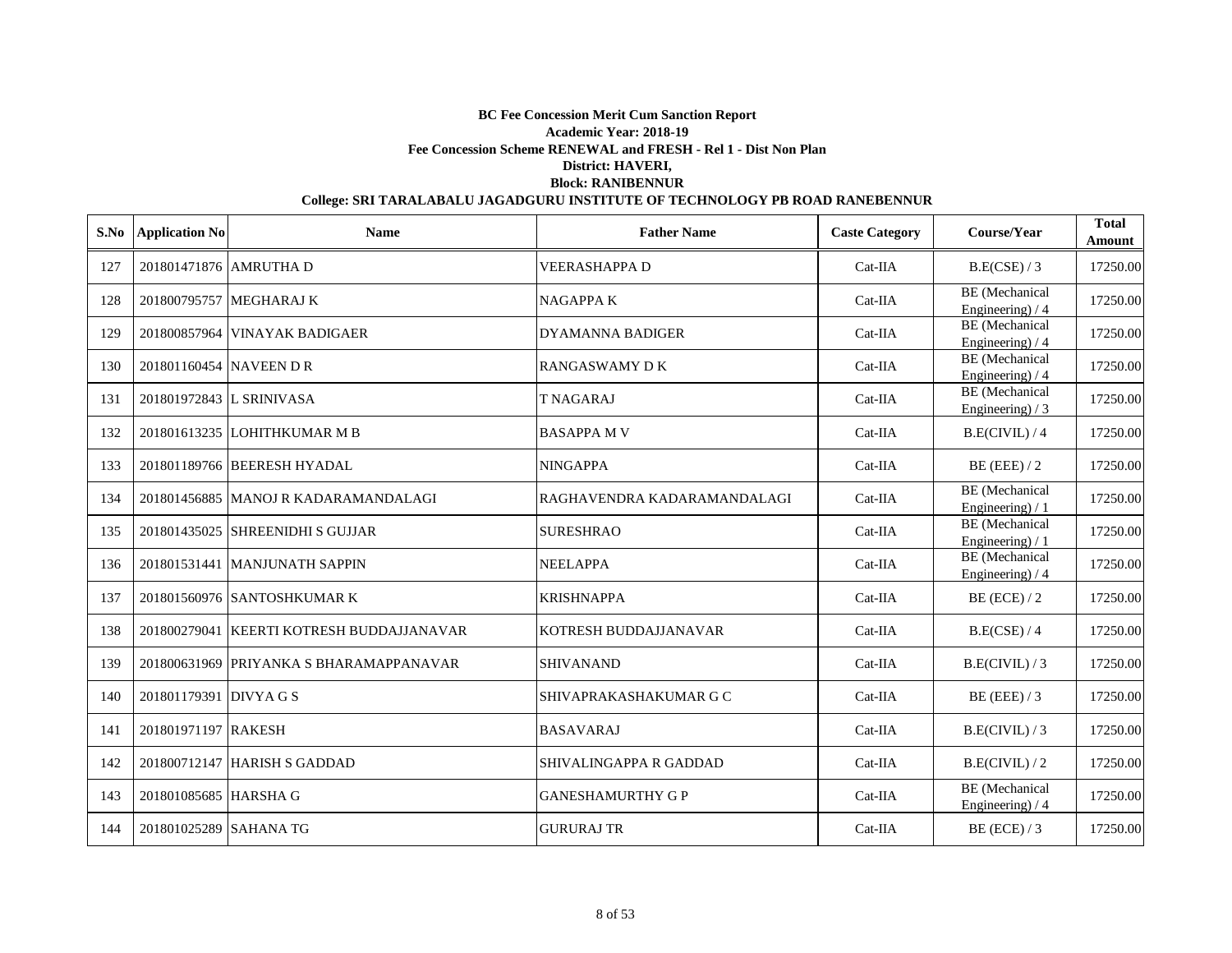|     | S.No Application No     | <b>Name</b>                             | <b>Father Name</b>    | <b>Caste Category</b> | Course/Year                                | <b>Total</b><br>Amount |
|-----|-------------------------|-----------------------------------------|-----------------------|-----------------------|--------------------------------------------|------------------------|
| 145 |                         | 201801263090 RAMESH MARALINGAPPA JAGATI | <b>MARALINGAPPA</b>   | Cat-IIA               | $BE$ (EEE) / 4                             | 17250.00               |
| 146 |                         | 201800274592 ARJUNSINGH HANCHINAMANI    | NARAYANASINGH         | Cat-IIA               | <b>BE</b> (Mechanical<br>Engineering) / 4  | 17250.00               |
| 147 | 201801650991 SAHANA A N |                                         | <b>ANANDESHWARA N</b> | Cat-IIA               | $BE$ (EEE) / 2                             | 17250.00               |
| 148 | 201800751945 DIVYA G    |                                         | <b>GANESH K H</b>     | Cat-IIA               | BE (ECE) $/3$                              | 17250.00               |
| 149 |                         | 201801072251 REVATHIM B                 | <b>MAHANTESH</b>      | $Cat-IIA$             | $BE$ (EEE) / 3                             | 17250.00               |
| 150 |                         | 201800825930 VANDANA KUDAPALI           | <b>NAGARAJ</b>        | $Cat-IIA$             | B.E(CSE) / 4                               | 17250.00               |
| 151 |                         | 201800997365 VINUTA BHAURAJ GANIGER     | <b>BHAURAJ</b>        | Cat-IIA               | B.E(CSE) / 3                               | 17250.00               |
| 152 |                         | 201801033756 ABHISHEK DINESH BABAJI     | <b>DINESH</b>         | Cat-IIA               | B.E(CIVIL)/3                               | 17250.00               |
| 153 |                         | 201801215531 AISHWARYA A MENSE          | <b>ANANTH K MENSE</b> | Cat-IIA               | B.E(CSE) / 3                               | 17250.00               |
| 154 |                         | 201801416725 VEENA BIJAPUR              | <b>RAJU G BIJAPUR</b> | Cat-IIA               | B.E(CSE) / 3                               | 17250.00               |
| 155 |                         | 201800355301 GUTTEVVA KACHHARAVI        | HEEMAPPA KACHHARAVI   | Cat-IIA               | $BE$ (ECE) / 4                             | 17250.00               |
| 156 | 201801597771 BHAIRESH N |                                         | <b>NAGAPPAR</b>       | Cat-IIA               | B.E(CIVIL)/3                               | 17250.00               |
| 157 |                         | 201801069038 SHIVAKUMAR SARTHI          | <b>TUKKAPPA</b>       | $Cat-IIA$             | $BE$ (ECE) / 2                             | 17250.00               |
| 158 |                         | 201801199170 SUNEEL GUDDAPPA ANVERI     | <b>GUDDAPPA</b>       | Cat-IIA               | <b>BE</b> (Mechanical<br>Engineering) $/4$ | 17250.00               |
| 159 | 201800967688 SANJAY M T |                                         | <b>THIPPESWAMY</b>    | $Cat-IIA$             | B.E(CIVIL) / 4                             | 17250.00               |
| 160 |                         | 201800328644 H D HANUMESH               | <b>H DEVENDRAPPA</b>  | $Cat-IIA$             | B.E(CIVIL) / 4                             | 17250.00               |
| 161 | 201800945221 NETHRA B R |                                         | REVANASIDDAPPA H      | Cat-IIA               | B.E(CSE) / 3                               | 17250.00               |
| 162 |                         | 201800147347 VISHAL HAIGAR              | <b>SURESH</b>         | $Cat-IIA$             | $BE$ (EEE) / 4                             | 17250.00               |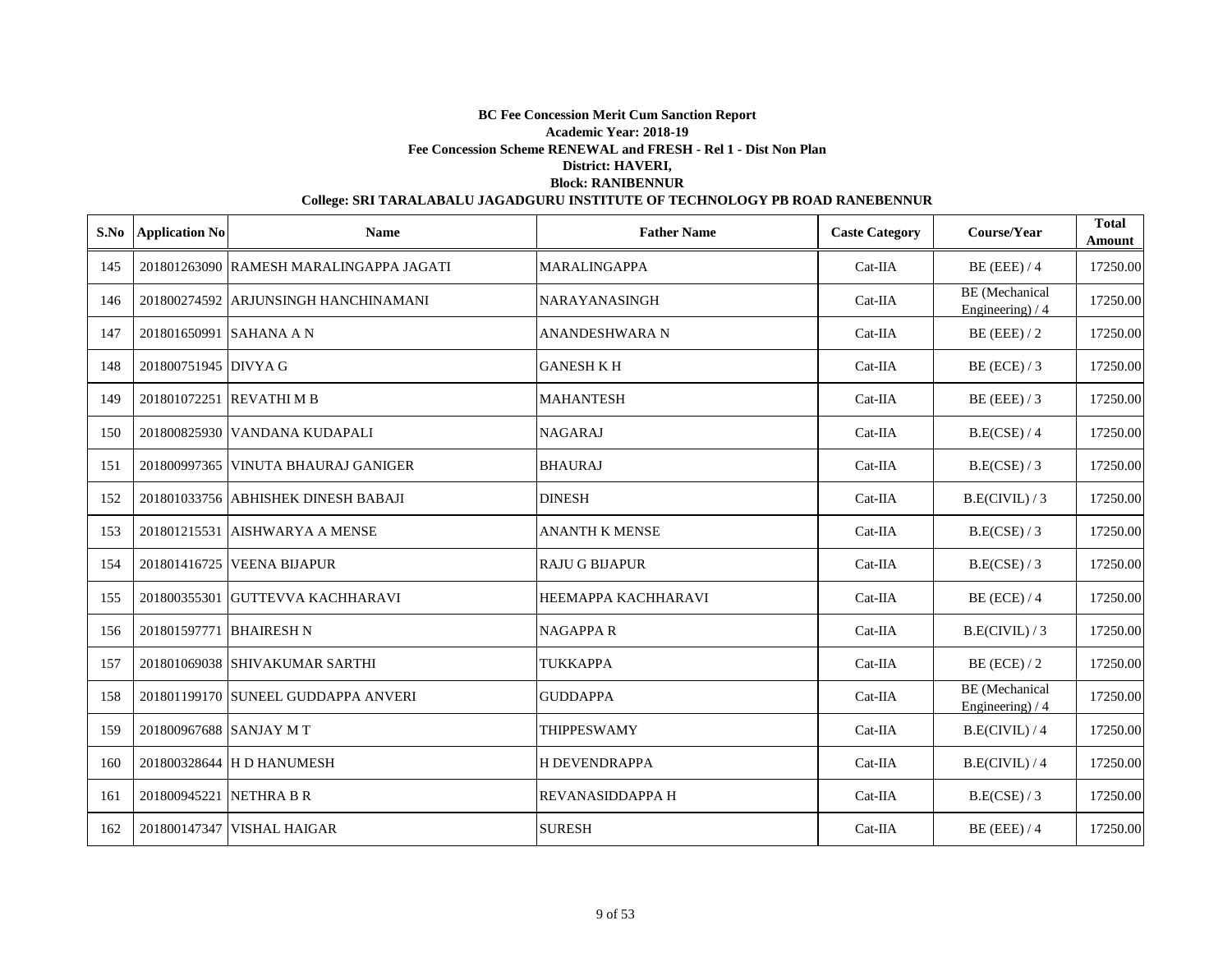| S.No | <b>Application No</b>    | <b>Name</b>                                   | <b>Father Name</b>       | <b>Caste Category</b> | Course/Year                               | <b>Total</b><br>Amount |
|------|--------------------------|-----------------------------------------------|--------------------------|-----------------------|-------------------------------------------|------------------------|
| 163  |                          | 201800849721 VISHWANATH V KALAPPANAVAR        | <b>VIRUPAXAPPA</b>       | $Cat-IIA$             | B.E(CSE) / 3                              | 17250.00               |
| 164  |                          | 201800020638 ARUN KUMAR G R                   | <b>RAJAPPA G</b>         | $Cat-IIA$             | <b>BE</b> (Mechanical<br>Engineering) / 4 | 17250.00               |
| 165  |                          | 201800141304 BADIGERA MADHUSUDHANA            | <b>DODDABASAPPA</b>      | $Cat-IIA$             | <b>BE</b> (Mechanical<br>Engineering) / 4 | 17250.00               |
| 166  |                          | 201801554104 BASAVARAJA S N                   | <b>NINGAPPAKS</b>        | $Cat-IIA$             | B.E(CIVIL) / 4                            | 17250.00               |
| 167  |                          | 201800526801 REKHA LAKSHMAN BENNUR            | <b>LAKSHMAN</b>          | $Cat-IIA$             | B.E(CSE) / 4                              | 17250.00               |
| 168  |                          | 201800223499 PRASHANT RAMANNA MADIVALAR       | <b>RAMANNA</b>           | $Cat-IIA$             | <b>BE</b> (Mechanical<br>Engineering) / 4 | 17250.00               |
| 169  |                          | 201801481286 AKHILESH S V                     | <b>VIRUPAKSHAPPA SH</b>  | Cat-IIA               | B.E(CIVIL)/2                              | 17250.00               |
| 170  |                          | 201801459498 NIKITHA R VANJRE                 | <b>RANGASWAMY M</b>      | Cat-IIA               | B.E(CSE) / 3                              | 17250.00               |
| 171  | 201800787194 SHALINI V S |                                               | <b>SHEKHARAPPA V H</b>   | $Cat-IIA$             | $BE$ (ECE) / 3                            | 17250.00               |
| 172  |                          | 201800966802 PRASAD PREMNATH LADWA            | PREMNATH LADWA           | $Cat-IIA$             | <b>BE</b><br><b>(INSTRUMENTATION</b>      | 17250.00               |
| 173  |                          | 201801158840 BHAGYALAKSHMI S                  | <b>SANJAY</b>            | $Cat-IIA$             | B.E(CSE) / 1                              | 17250.00               |
| 174  |                          | 201801020081 CHETANKUMAR SURESHACHAR ARKACHAR | <b>SURESHACHAR</b>       | $Cat-IIA$             | B.E(CIVIL)/3                              | 17250.00               |
| 175  |                          | 201801319782 RAVINDRA TAMMANAPPA              | <b>TAMMANAPPA</b>        | $Cat-IIA$             | B.E(CIVIL)/3                              | 17250.00               |
| 176  |                          | 201800132279 VEERESH V B                      | <b>KESHAVAMURTHY V B</b> | $Cat-IIA$             | $BE$ (ECE) / 4                            | 17250.00               |
| 177  | 201801482567 NAYANA T    |                                               | <b>THIPPESWAMY P</b>     | $Cat-IIA$             | $BE$ (ECE) / 3                            | 17250.00               |
| 178  |                          | 201802192357 MEGHANA BADIGER                  | <b>SIDDAPPA</b>          | $Cat-IIA$             | B.E(CIVIL) / 4                            | 17250.00               |
| 179  |                          | 201801341168 SUHAS BYADGI                     | <b>NARAYAN</b>           | $Cat-IIA$             | B.E(CIVIL)/2                              | 17250.00               |
| 180  |                          | 201801981425 PRATHIBHA JYOTHI                 | <b>VIJAYAKUMAR</b>       | $Cat-IIA$             | B.E(CIVIL)/3                              | 17250.00               |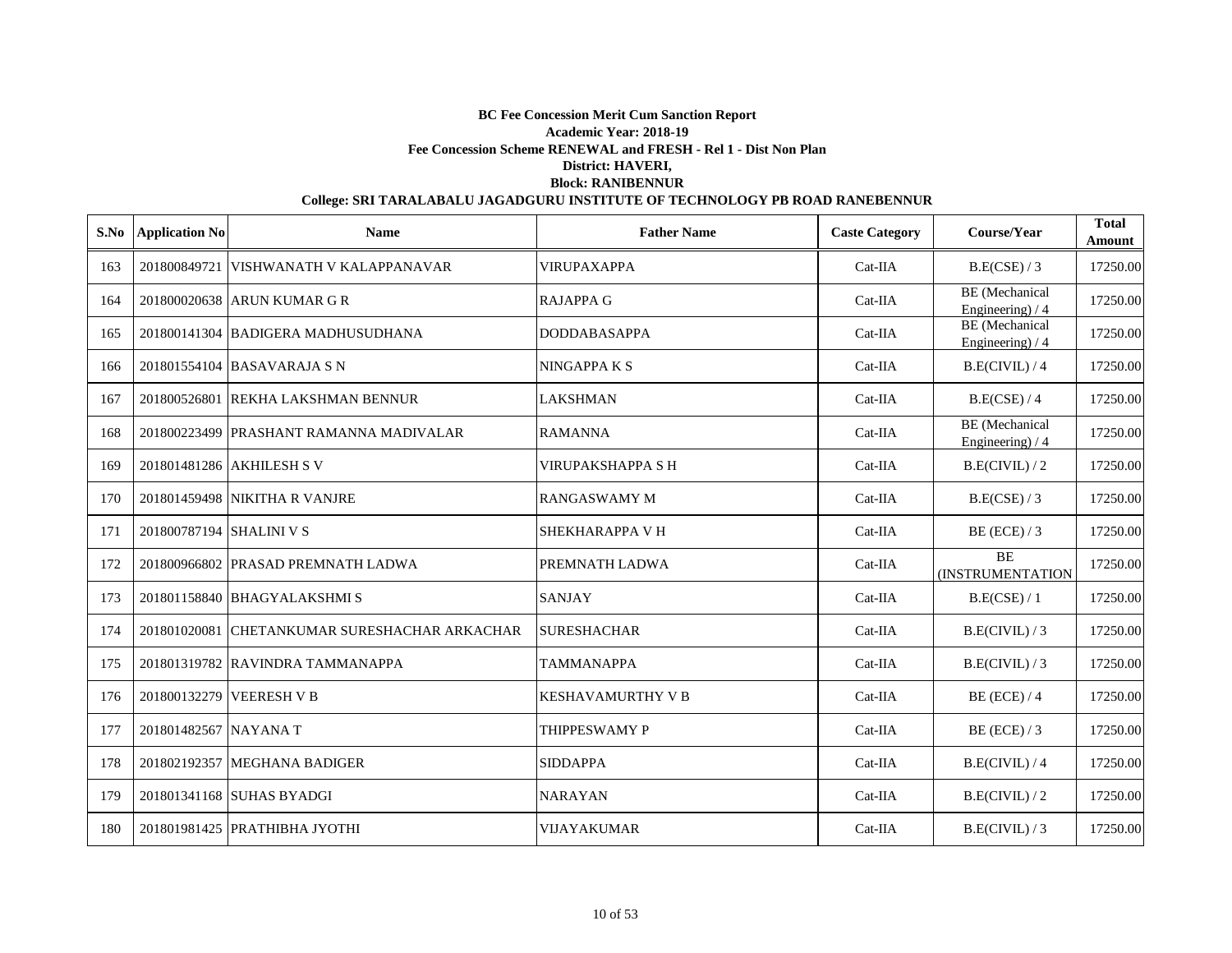| S.No | <b>Application No</b> | <b>Name</b>                                   | <b>Father Name</b>         | <b>Caste Category</b> | Course/Year                                | <b>Total</b><br>Amount |
|------|-----------------------|-----------------------------------------------|----------------------------|-----------------------|--------------------------------------------|------------------------|
| 181  |                       | 201800789132 YOGEESHKUMAR P                   | PARAMESHWARAPPA P R        | $Cat-IIA$             | B.E(CIVIL)/3                               | 17250.00               |
| 182  |                       | 201800876672 SANGEETA MUNDARAGI               | <b>SHARANAPPA</b>          | $Cat-IIA$             | B.E(CIVIL)/4                               | 17250.00               |
| 183  |                       | 201800963886 DEEKSHA G S                      | SHIVAPRAKASHAKUMAR G C     | $Cat-IIA$             | $BE$ (EEE) / 3                             | 17250.00               |
| 184  | 201802033289 PRIYA C  |                                               | <b>CHANDRASHEKAR</b>       | $Cat-IIA$             | $BE$ (ECE) / 1                             | 17250.00               |
| 185  |                       | 201801017496 KARTHIK F NAVALE                 | <b>FAKKIRESH</b>           | Cat-IIA               | B.E(CIVIL)/3                               | 17250.00               |
| 186  |                       | 201800014973 PRAMODA CHENNAKESHAPPA ARKACHARI | <b>CHANNAKESHAPPA</b>      | Cat-IIA               | B.E(CIVIL)/3                               | 17250.00               |
| 187  |                       | 201801023962 MADHU MATTUR                     | <b>SHANMUKHAPPA</b>        | Cat-IIA               | $BE$ (EEE) / 3                             | 17250.00               |
| 188  |                       | 201800707735 PRASANNAKUMAR DHAVANDE           | <b>BABURAO</b>             | $Cat-IIA$             | B.E(CSE) / 3                               | 17250.00               |
| 189  |                       | 201800920313 REVANTH M S                      | <b>SHIVAPPA</b>            | $Cat-IIA$             | BE (Mechanical<br>Engineering) $/3$        | 17250.00               |
| 190  |                       | 201801640722 SANGAM SANGAMESH CHANNAPPA       | <b>CHANNAPPA</b>           | Cat-IIA               | $BE$ (EEE) / 4                             | 17250.00               |
| 191  | 201800812828 NANDAN G |                                               | <b>GOVINDARAJU</b>         | $Cat-IIA$             | <b>BE</b> (Mechanical<br>Engineering) $/3$ | 17250.00               |
| 192  |                       | 201800345600 RAMAPPA KUNDUR                   | <b>BASAVANNEPPA</b>        | Cat-IIA               | BE (Mechanical<br>Engineering) / 3         | 17250.00               |
| 193  |                       | 201800362076 RACHANA K RAJANAHALLI            | <b>KRISHNAJI</b>           | $Cat-IIA$             | B.E(CSE) / 4                               | 17250.00               |
| 194  |                       | 201801982700 SAGAR BHADRAPUR                  | <b>SOMASHEKHAR</b>         | Cat-IIA               | BE (Mechanical<br>Engineering) $/3$        | 17250.00               |
| 195  |                       | 201800710090 SANJAY G NEELAGUND               | <b>GUDADHAYYA</b>          | $Cat-IIA$             | B.E(CIVIL)/3                               | 17250.00               |
| 196  |                       | 201801244762 VITTHALSING M RAJAPUT            | MAHADEVASING               | Cat-IIA               | B.E(CIVIL)/2                               | 17250.00               |
| 197  |                       | 201800905699 DEEPA HULLAMBI                   | <b>CHANNABASAPPA</b>       | $Cat-IIA$             | B.E(CSE) / 3                               | 17250.00               |
| 198  |                       | 201800330825 RAMPRASAD ANJUNATHPRASAD DUBE    | <b>ANJUNATHPRASAD DUBE</b> | $Cat-IIA$             | B.E(CIVIL)/3                               | 17250.00               |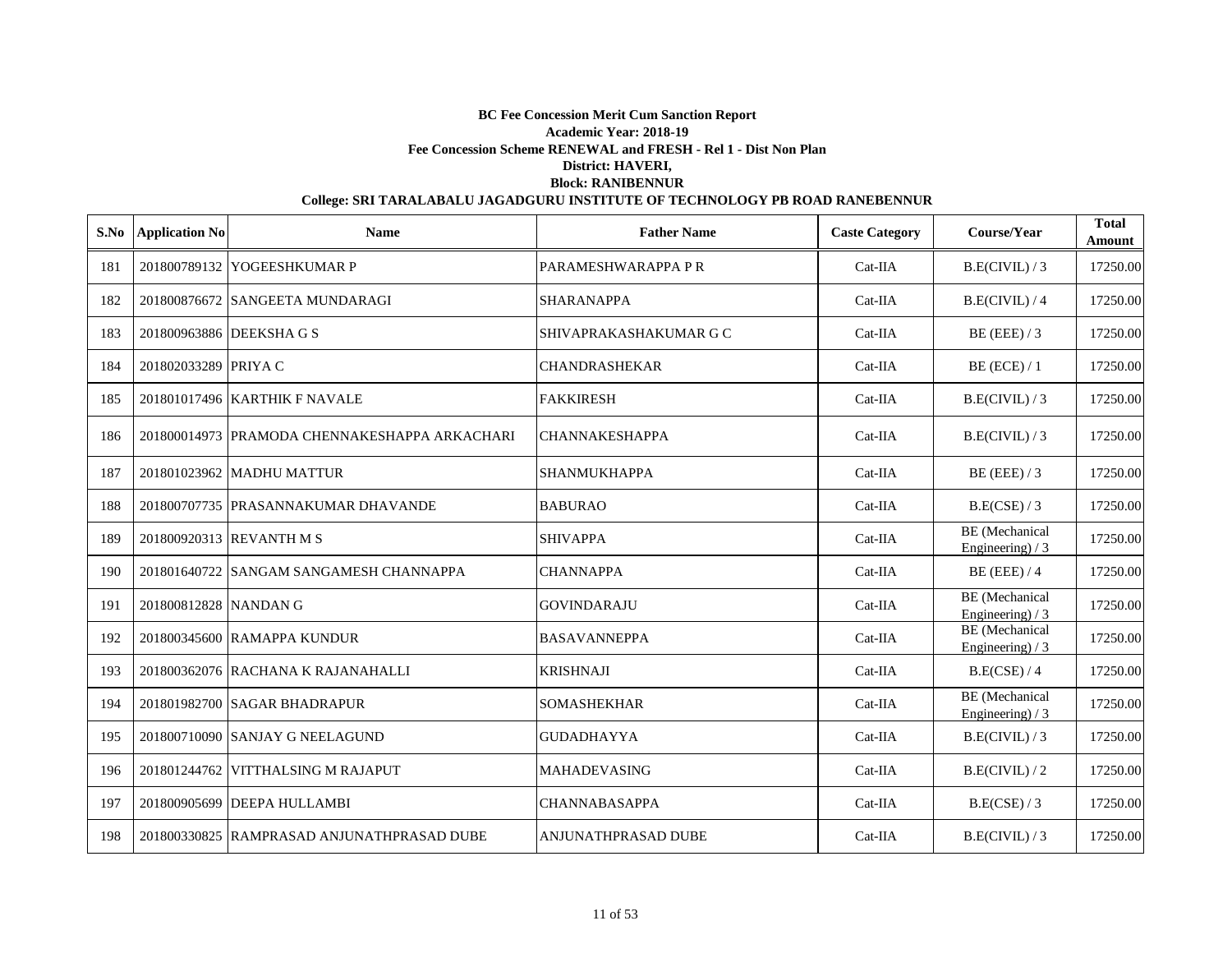|     | S.No Application No      | <b>Name</b>                                | <b>Father Name</b>     | <b>Caste Category</b> | Course/Year                                | <b>Total</b><br>Amount |
|-----|--------------------------|--------------------------------------------|------------------------|-----------------------|--------------------------------------------|------------------------|
| 199 |                          | 201800765704 JANARDHANASAGARA J            | <b>JUNJAPPAM</b>       | $Cat-IIA$             | B.E(CIVIL)/2                               | 17250.00               |
| 200 |                          | 201801519658 H G LINGARAJ                  | <b>HALASIDDAPPA</b>    | $Cat-IIA$             | <b>BE</b> (Mechanical<br>Engineering) / 1  | 17250.00               |
| 201 | 201801579864 SIDDESH K V |                                            | VASANTHAPPA            | $Cat-IIA$             | B.E(CIVIL)/3                               | 17250.00               |
| 202 |                          | 201800380309 POOJA HOSAMANI                | <b>RAJASHEKHAR</b>     | Cat-IIA               | B.E(CSE) / 4                               | 17250.00               |
| 203 |                          | 201800743341 GURURAJ RAVIYAPPA CHANNALLI   | <b>RAVIYAPPA</b>       | Cat-IIA               | B.E(CSE) / 3                               | 17250.00               |
| 204 | 201800555061 PRIYANKA B  |                                            | <b>BASAVARAJ HINDI</b> | $Cat-IIA$             | $BE$ (ECE) / 1                             | 17250.00               |
| 205 | 201800981020 PRAMOD R    |                                            | <b>RAMAPPAKB</b>       | Cat-IIA               | B.E(CIVIL)/3                               | 17250.00               |
| 206 |                          | 201800700240 SANJAY HEDDERI                | VINAYAKA               | Cat-IIA               | B.E(CIVIL)/3                               | 17250.00               |
| 207 |                          | 201800587737 YASHODA K V                   | <b>VEERESH KY</b>      | $Cat-IIA$             | $BE$ (ECE) / 4                             | 17250.00               |
| 208 | 201800529925 A POOJA     |                                            | <b>AJJAYYA</b>         | $Cat-IIA$             | B.E(CSE) / 4                               | 17250.00               |
| 209 |                          | 201802204445 BASAVARAJA U KAMBALI          | UMESH KAMBALI          | $Cat-IIA$             | B.E(CIVIL)/3                               | 17250.00               |
| 210 |                          | 201800753246 SHREEKANT T KHAJJISHETRA      | <b>TIPPANNA</b>        | $Cat-IIA$             | <b>BE</b> (Mechanical<br>Engineering) $/3$ | 17250.00               |
| 211 |                          | 201801379560 MANOJKUMAR S A                | ASHOKRAJ S V           | $Cat-IIA$             | <b>BE</b> (Mechanical<br>Engineering) $/3$ | 17250.00               |
| 212 |                          | 201802048037 SHRINIVAS DEVIHOSUR           | <b>IRAPPA</b>          | $Cat-IIA$             | BE (Mechanical<br>Engineering) $/2$        | 17250.00               |
| 213 |                          | 201800954571  PRAGATI YALLAPPA HUGGENNAVAR | <b>YALLAPPA</b>        | Cat-IIA               | B.E(CSE) / 2                               | 17250.00               |
| 214 | 201800851285 SUPRIYA R   |                                            | <b>RAMAPPA R</b>       | $Cat-IIA$             | B.E(CSE) / 3                               | 17250.00               |
| 215 |                          | 201800304205 NAVEENKUMAR JYOTI             | <b>KUMAR</b>           | Cat-IIA               | $BE$ (EEE) / 4                             | 17250.00               |
| 216 |                          | 201801199369 ANNAYYA SRIKANTH UJJANI       | <b>SRIKANTH UJJANI</b> | $Cat-IIA$             | B.E(CIVIL)/4                               | 17250.00               |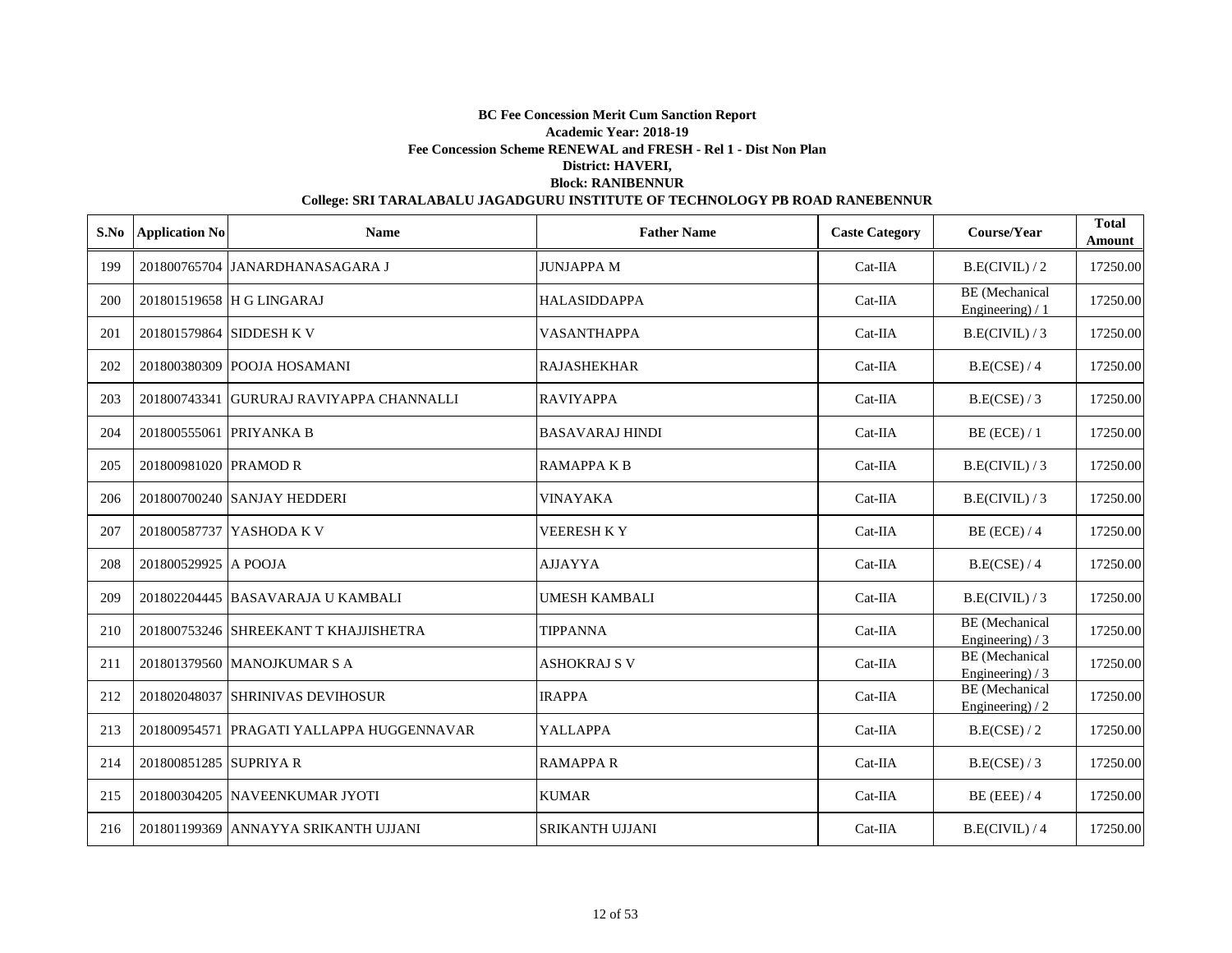|     | S.No Application No    | <b>Name</b>                                 | <b>Father Name</b>        | <b>Caste Category</b> | Course/Year                                | <b>Total</b><br>Amount |
|-----|------------------------|---------------------------------------------|---------------------------|-----------------------|--------------------------------------------|------------------------|
| 217 |                        | 201800348565 NAGENDRA JAYASHANKARABHUDIHALA | <b>JAYASHANKARA</b>       | $Cat-IIA$             | <b>BE</b> (Mechanical<br>Engineering) / 3  | 17250.00               |
| 218 | 201801128776 SUNIL B D |                                             | <b>BASAVARAJAPPA</b>      | $Cat-IIA$             | <b>BE</b> (Mechanical<br>Engineering) $/2$ | 17250.00               |
| 219 |                        | 201800032856 SANTHOSH L                     | <b>LAXMANA</b>            | $Cat-IIA$             | <b>BE</b> (Mechanical<br>Engineering) / 4  | 17250.00               |
| 220 | 201801201226 KAVYA N   |                                             | <b>NINGARAJU</b>          | Cat-IIA               | $BE$ (ECE) / 3                             | 17250.00               |
| 221 |                        | 201801457890 AJJAIAH HALLUR H               | <b>HONNAPPA</b>           | Cat-IIA               | <b>BE</b><br>(INSTRUMENTATION              | 17250.00               |
| 222 |                        | 201800218276 PUSHPA GOUDAR                  | <b>SHIVAPPA</b>           | $Cat-IIA$             | $BE$ (EEE) / 4                             | 17250.00               |
| 223 | 201801171414 VINUTHA G |                                             | NARASIMHAPPA G            | Cat-IIA               | B.E(CSE) / 4                               | 17250.00               |
| 224 |                        | 201801215049 POOJA RAIKAR                   | <b>DEVIDAS</b>            | Cat-IIA               | BE<br>(INSTRUMENTATION                     | 17250.00               |
| 225 |                        | 201800890145 VINAYAKA BALLARI               | YALLAPPA                  | $Cat-IIA$             | B.E(CIVIL)/3                               | 17250.00               |
| 226 |                        | 201801590826 GANESH VERNAKER                | <b>KRISHNA</b>            | $Cat-IIA$             | <b>BE</b> (Mechanical<br>Engineering $)/1$ | 17250.00               |
| 227 |                        | 201800178104 PRIYANKA M HADAPAD             | <b>MALLIKARJUN</b>        | $Cat-IIA$             | $BE$ (ECE) / 3                             | 17250.00               |
| 228 |                        | 201800973932 SIDDANAGOUDA NULAGERI          | <b>BHARAMAGOUDA</b>       | $Cat-IIA$             | B.E(CSE) / 2                               | 17250.00               |
| 229 |                        | 201801036982 PRIYANKA SUNKAPUR              | <b>NAGARAJ B SUNKAPUR</b> | $Cat-IIA$             | B.E(CSE) / 3                               | 17250.00               |
| 230 |                        | 201800911495 PRAJWAL D R                    | <b>RAMACHANDRAPPA</b>     | $Cat-IIA$             | B.E(CIVIL)/3                               | 17250.00               |
| 231 |                        | 201801446107 PRATIK R PATIL                 | <b>RAMANAGOUDA</b>        | $Cat-IIA$             | BE (Mechanical<br>Engineering) $/3$        | 17250.00               |
| 232 |                        | 201800586537 CHETHAN KUMAR R M              | <b>MANJUNATHA R B</b>     | $Cat-IIA$             | B.E(CIVIL)/3                               | 17250.00               |
| 233 |                        | 201800816608 NIVEDITA VASAPPA KURAGUND      | <b>VASAPPA</b>            | $Cat-IIA$             | $BE$ (ECE) / 3                             | 17250.00               |
| 234 |                        | 201801065887 MANJAPPA SIDDAPPA AGADI        | <b>SIDDAPPA</b>           | $Cat-IIA$             | BE (Mechanical<br>Engineering) $/4$        | 17250.00               |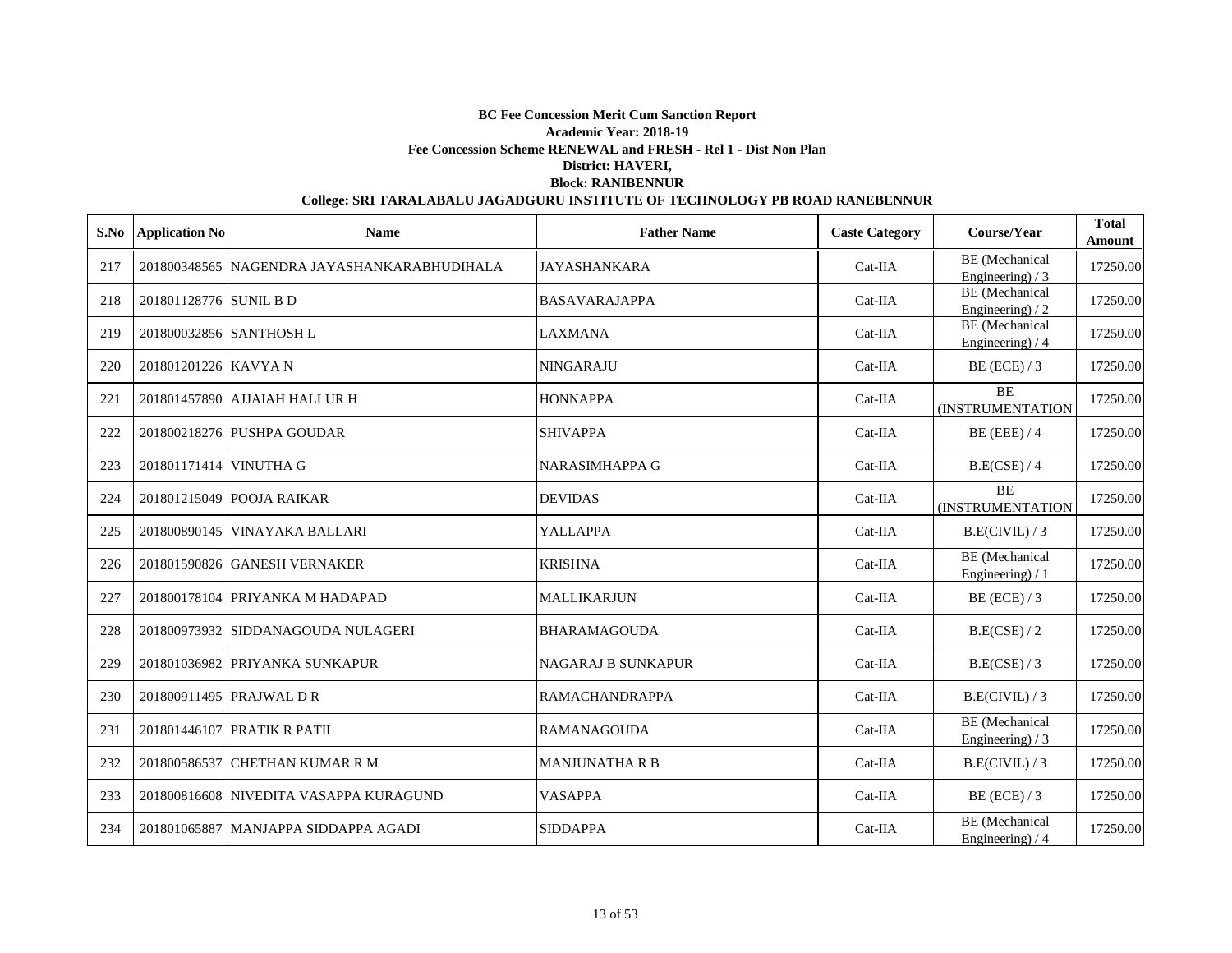| S.No | <b>Application No</b>    | <b>Name</b>                              | <b>Father Name</b>       | <b>Caste Category</b> | Course/Year                                | <b>Total</b><br>Amount |
|------|--------------------------|------------------------------------------|--------------------------|-----------------------|--------------------------------------------|------------------------|
| 235  |                          | 201801556802 HARISHARM                   | <b>RAMAPPA B M</b>       | Cat-IIA               | $BE$ (ECE) / 3                             | 17250.00               |
| 236  |                          | 201800951555 ANJANEYA S PUJARA           | <b>SHIVAMURTYEPPA</b>    | $Cat-IIA$             | BE (Mechanical<br>Engineering) $/4$        | 17250.00               |
| 237  | 201800202761 KAVYA S     |                                          | PAMPAPATHI SHARANARTHI   | Cat-IIA               | B.E(CSE) / 3                               | 17250.00               |
| 238  |                          | 201801510479 PAVAN KUMAR B               | <b>HBASAVARAJ</b>        | Cat-IIA               | B.E(CSE) / 2                               | 17250.00               |
| 239  |                          | 201802001186 KAVYA GOUDAGERI             | <b>YALLAPPA</b>          | Cat-IIA               | $BE$ (ECE) / 4                             | 17250.00               |
| 240  |                          | 201801110491 RAHUL R KHANDKE             | <b>RAJU</b>              | Cat-IIA               | B.E(CSE) / 3                               | 17250.00               |
| 241  |                          | 201800309656 BEERESH N GYARI             | <b>NINGAPPA</b>          | Cat-IIA               | <b>BE</b> (Mechanical<br>Engineering) $/3$ | 17250.00               |
| 242  |                          | 201802295450 HARISH RAVI MADIVALAR       | <b>RAVI</b>              | Cat-IIA               | $DIP$ (CIVIL) / 1                          | 4990.00                |
| 243  |                          | 201800830701 MEGHA MANTUR                | HANUMANTHAPPA            | Cat-IIA               | $DIP$ (CIVIL) / 3                          | 4020.00                |
| 244  |                          | 201802266322 DARSHAN SANTOSH NAZARE      | <b>SANTOSH</b>           | $Cat-IIA$             | $DIP$ (CIVIL) / 1                          | 4990.00                |
| 245  |                          | 201801765699 MANIKANTA A                 | <b>AJAY</b>              | $Cat-IIA$             | $DIP$ (CIVIL) / 2                          | 4020.00                |
| 246  |                          | 201801614264 FAKKIRESHA K BEERAJJANAVARA | <b>KARABASAPPA</b>       | $Cat-IIA$             | DIP (MECHANICAL) /                         | 4990.00                |
| 247  |                          | 201801762754 MURALIDHAR A V              | <b>VEERACHAR A</b>       | $Cat-IIA$             | DIP (MECHANICAL) /<br>3                    | 4020.00                |
| 248  |                          | 201801001308 VINAYAK P VAVAL             | <b>PRABHAKAR</b>         | Cat-IIA               | $DIP$ (CIVIL) / 3                          | 4020.00                |
| 249  |                          | 201801527084 BHAVANI R EDAKE             | <b>RAMESH</b>            | $Cat-IIA$             | $DIP$ (CIVIL) / 3                          | 4020.00                |
| 250  |                          | 201801517963 JAYASURYA R R               | <b>RENUKAPPA R</b>       | $Cat-IIA$             | $DIP$ (CIVIL) / 3                          | 4020.00                |
| 251  | 201802060201 BEERESH J B |                                          | <b>JAYAPPA D BANAKAR</b> | $Cat-IIA$             | DIP (MECHANICAL) /<br>$\overline{2}$       | 4020.00                |
| 252  |                          | 201801184793 MANJUNATH BADIGER           | <b>SHIVARAJ</b>          | $Cat-IIA$             | DIP (MECHANICAL) /                         | 4160.00                |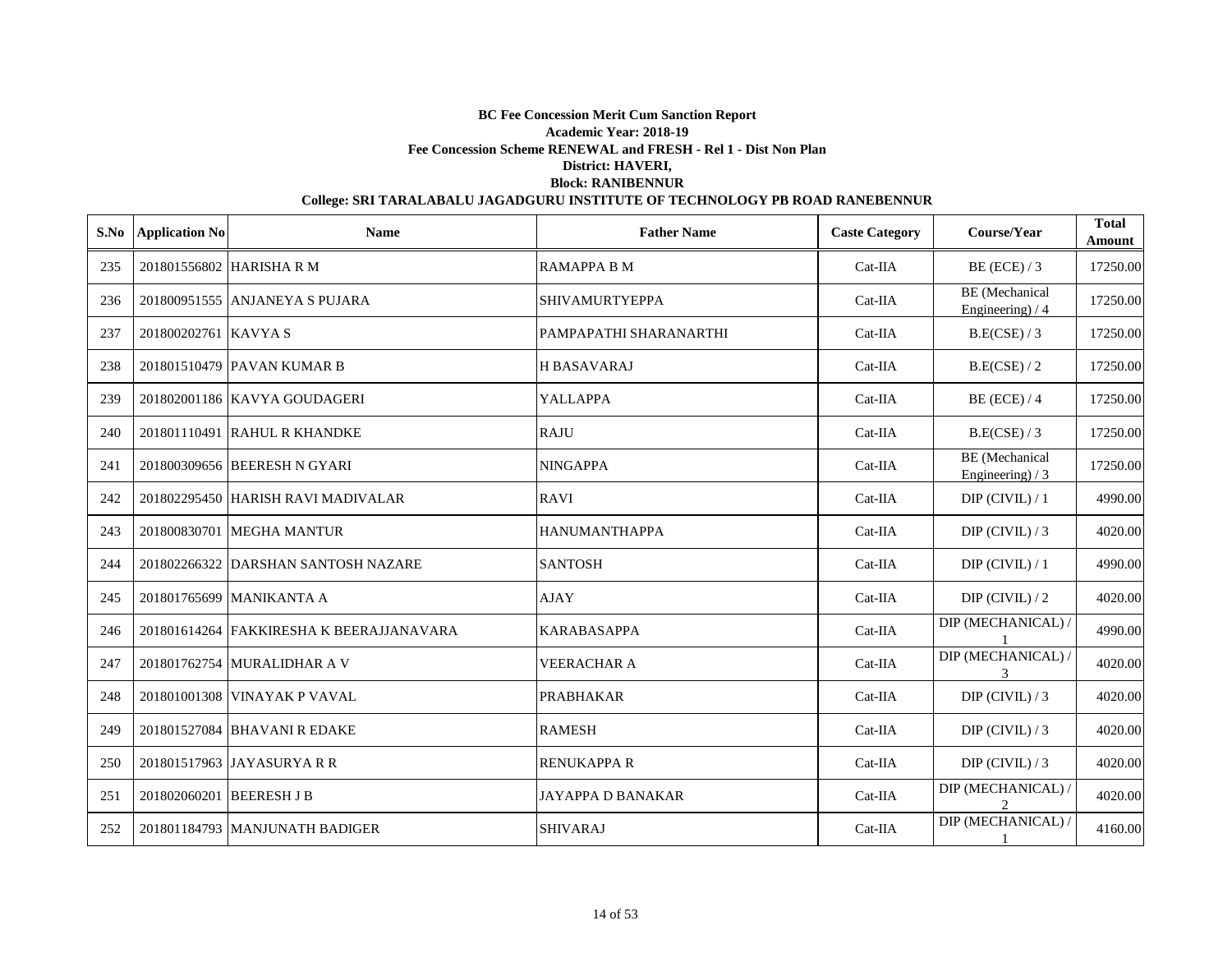|     | S.No Application No     | <b>Name</b>                                   | <b>Father Name</b>    | <b>Caste Category</b> | Course/Year                               | <b>Total</b><br>Amount |
|-----|-------------------------|-----------------------------------------------|-----------------------|-----------------------|-------------------------------------------|------------------------|
| 253 |                         | 201801578615 CHANDAN C ARKACHARI              | CHIDANANDA ARKACHARI  | Cat-IIA               | DIP (MECHANICAL) /<br>$\mathcal{F}$       | 4020.00                |
| 254 | 201800870946 SUNILA M M |                                               | <b>MALATESHAPPA</b>   | $Cat-IIA$             | $DIP$ (CIVIL) / 3                         | 4020.00                |
| 255 |                         | 201802219145 TEJASHWINI KANDYALA              | SURYANARAYANA         | Cat-IIIA              | B.E(CSE) / 1                              | 19090.00               |
| 256 | 201801432371 MOHAN M    |                                               | NAGESHWAR RAO M       | Cat-IIIA              | <b>BE</b> (Mechanical<br>Engineering) / 1 | 4090.00                |
| 257 |                         | 201801543896 SMITHA R GULALAKAI               | <b>REVANASIDDAPPA</b> | $Cat-IIIA$            | $BE$ (EEE) / 1                            | 19090.00               |
| 258 |                         | 201802010987 MAMATHA MAIDUR                   | <b>HANUMARADDI</b>    | $Cat-IIIA$            | B.E(CSE) / 1                              | 19090.00               |
| 259 |                         | 201801813317 SHRUTI LAXMANARADDI GATARADDIHAL | <b>LAXMANARADDI</b>   | $Cat-IIIA$            | B.E(CSE) / 2                              | 19090.00               |
| 260 | 201801497870 MANOJ K C  |                                               | <b>CHANDRAPPAK</b>    | Cat-IIIA              | <b>BE</b> (Mechanical<br>Engineering) / 1 | 19090.00               |
| 261 |                         | 201800515257 SUNEETHA N H                     | <b>NAGAPPAH</b>       | Cat-IIIA              | $BE$ (ECE) / 4                            | 19090.00               |
| 262 |                         | 201801082934 SRI KRISHNA REDDY H K            | <b>HANUMA REDDY K</b> | Cat-IIIA              | $BE$ (EEE) / 4                            | 19090.00               |
| 263 |                         | 201800859517 BASAPPA SOMAPPA KALLIGUDDI       | <b>SOMAPPA</b>        | Cat-IIIA              | B.E(CIVIL)/3                              | 17250.00               |
| 264 |                         | 201800739686 SHRINIVAS VADAVI                 | <b>MARUTI</b>         | Cat-IIIA              | B.E(CSE) / 4                              | 17250.00               |
| 265 | 201801413386 DIVYA R    |                                               | <b>RAMU</b>           | Cat-IIIA              | <b>BE</b><br><b>(INSTRUMENTATION</b>      | 17250.00               |
| 266 |                         | 201800900584 VARSHITHA J                      | <b>JAYARAM B</b>      | $Cat-IIIA$            | B.E(CSE) / 3                              | 17250.00               |
| 267 | 201801464736 KAVYA Y R  |                                               | <b>RAJAPPAHS</b>      | $Cat-IIIA$            | $BE$ (ECE) / 2                            | 17250.00               |
| 268 |                         | 201800936065 MANJUNATH V MADARADDI            | <b>VEERAPPA</b>       | $Cat-IIIA$            | B.E(CIVIL)/3                              | 17250.00               |
| 269 | 201800758333 MOHAN P H  |                                               | PARAMESHWARAPPA       | $Cat-IIIA$            | <b>BE</b> (Mechanical<br>Engineering) / 4 | 17250.00               |
| 270 | 201801047587 R PUSHPA   |                                               | <b>RANGHANATHA</b>    | $Cat-IIIA$            | B.E(CIVIL)/3                              | 17250.00               |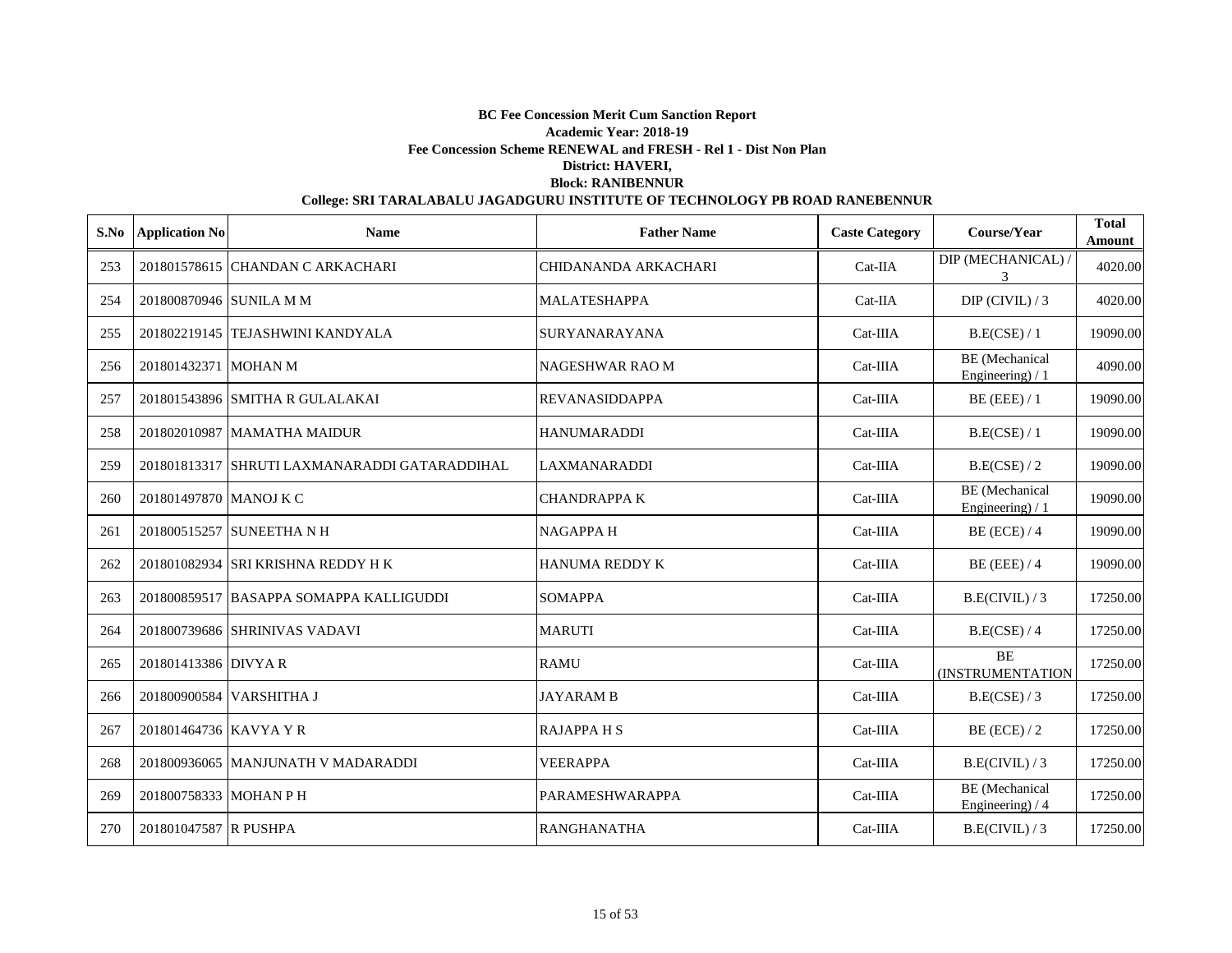| S.No | <b>Application No</b>   | <b>Name</b>                              | <b>Father Name</b>     | <b>Caste Category</b> | Course/Year                                | <b>Total</b><br>Amount |
|------|-------------------------|------------------------------------------|------------------------|-----------------------|--------------------------------------------|------------------------|
| 271  | 201801929161 VIBHA.J    |                                          | JAGADEESH.C.M          | $Cat-IIIA$            | B.E(CSE) / 2                               | 17250.00               |
| 272  |                         | 201801124842 SUKSHEM KUMAR P REDDY       | <b>PRASAD R</b>        | $Cat-IIIA$            | $BE$ (ECE) / 4                             | 17250.00               |
| 273  |                         | 201800400865 POOJA SHRINIVAS GOUDA PATIL | <b>SHRINIVAS GOUDA</b> | $Cat-IIIA$            | BE (ECE) $/2$                              | 17250.00               |
| 274  | 201801939156 YUVRAJ KJ  |                                          | <b>JAGADISHA</b>       | Cat-IIIA              | BE (Mechanical<br>Engineering) $/2$        | 17250.00               |
| 275  | 201800968006 NIKITHA T  |                                          | THIRUPATHY REDDY K     | $Cat-IIIA$            | B.E(CSE) / 4                               | 17250.00               |
| 276  | 201800835663 SNEHA N    |                                          | <b>NAGARAJ M S</b>     | Cat-IIIA              | BE (EEE) $/3$                              | 17250.00               |
| 277  |                         | 201800902841 ROOPA BASAPPA RADDI         | <b>BASAPPA</b>         | Cat-IIIA              | $BE$ (EEE) / 4                             | 17250.00               |
| 278  |                         | 201801818563 SAGAR DODDAYANKANNANAVAR    | <b>ASHOKAPPA</b>       | Cat-IIIA              | <b>BE</b> (Mechanical<br>Engineering) $/2$ | 17250.00               |
| 279  | 201801589495 POOJA D    |                                          | DEVE GOWDA             | Cat-IIIA              | BE (Mechanical<br>Engineering) $/4$        | 17250.00               |
| 280  | 201801632930 SATHISHA N |                                          | <b>NAGARAJA</b>        | Cat-IIIA              | BE (Mechanical<br>Engineering $)/1$        | 17250.00               |
| 281  | 201801648877 ROHITH B   |                                          | KRISHNA MURTHY B       | Cat-IIIA              | B.E(CSE) / 1                               | 17250.00               |
| 282  |                         | 201801214467 KAMALA S BATTAL             | SOMASHEKAR BATTAL      | $Cat-IIIA$            | B.E(CIVIL)/4                               | 17250.00               |
| 283  |                         | 201800946679 RAKESHRADDI HOSALLI         | <b>RAVIRADDI H</b>     | $Cat-IIIA$            | <b>BE</b> (Mechanical<br>Engineering) / 3  | 17250.00               |
| 284  |                         | 201800048680 MALATHESHAR                 | <b>SURESHREDDY</b>     | $Cat-IIIA$            | <b>BE</b> (Mechanical<br>Engineering) $/3$ | 17250.00               |
| 285  |                         | 201800730885 SHREEDHARA R SAVUKARA       | <b>RANGAPPA</b>        | Cat-IIIA              | <b>BE</b> (Mechanical<br>Engineering) / 4  | 17250.00               |
| 286  | 201800888490 SPOORTHI D |                                          | <b>DEVENDRAPPA B</b>   | $Cat-IIIA$            | B.E(CSE) / 3                               | 17250.00               |
| 287  |                         | 201800823470 KIRANKUMAR PUTTARADDI       | <b>SHIVANANDAPPA</b>   | $Cat-IIIA$            | $BE$ (ECE) / 3                             | 17250.00               |
| 288  |                         | 201801578166 NARAYAN MARADDI             | <b>MUDUKAPPA</b>       | $Cat-IIIA$            | B.E(CIVIL)/2                               | 4090.00                |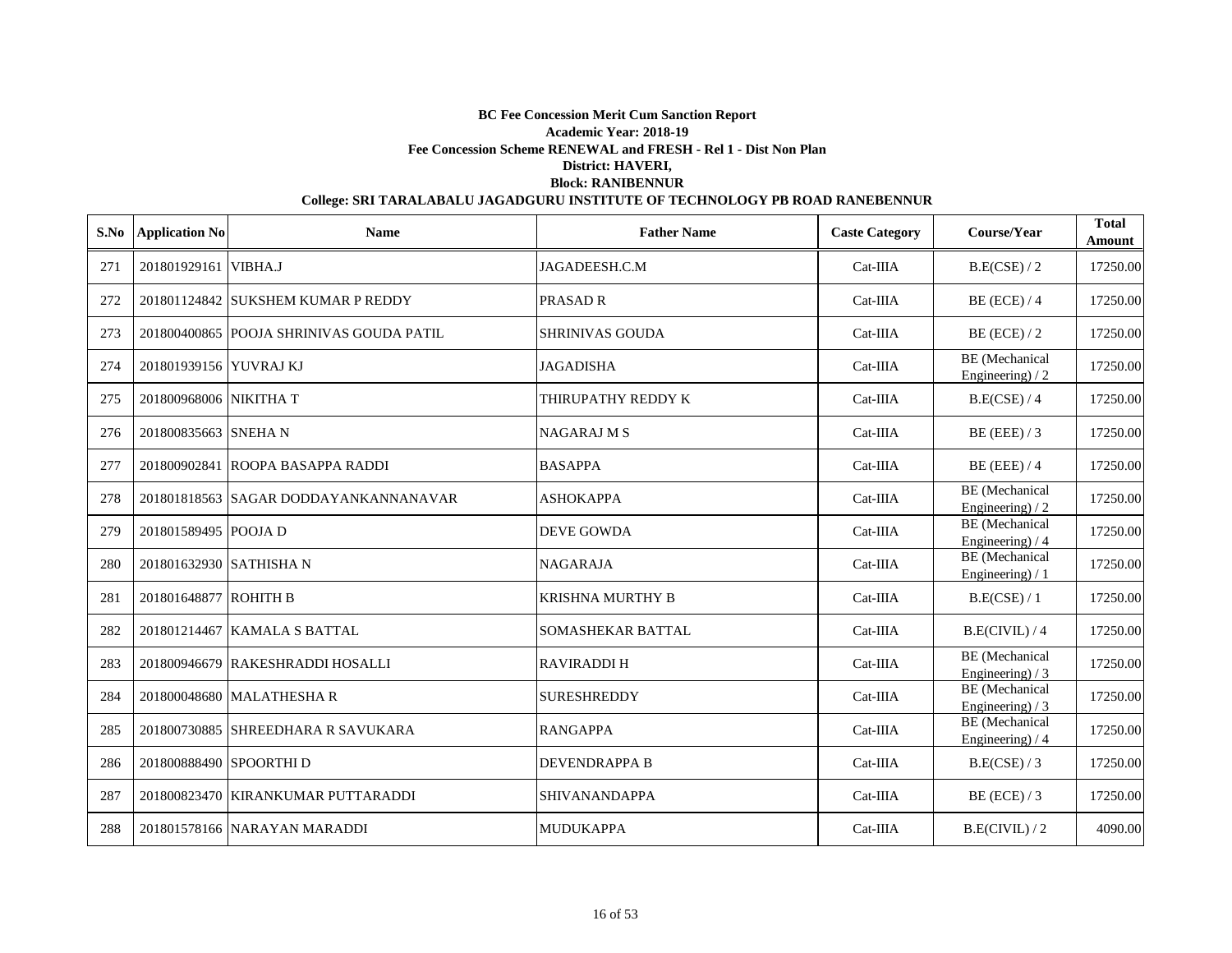|     | S.No Application No      | <b>Name</b>                              | <b>Father Name</b>      | <b>Caste Category</b> | Course/Year                                      | <b>Total</b><br>Amount |
|-----|--------------------------|------------------------------------------|-------------------------|-----------------------|--------------------------------------------------|------------------------|
| 289 |                          | 201800215252 NAVEEN KUMARA G V           | VENKARADDY              | $Cat-IIIA$            | <b>BE</b> (Mechanical<br>Engineering) $/4$       | 17250.00               |
| 290 | 201800750565 ARPITHA G S |                                          | <b>SURESHA G</b>        | $Cat-IIIA$            | B.E(CSE) / 3                                     | 17250.00               |
| 291 |                          | 201800302572 DIVYASHREE MENASINAHAL      | <b>BASAVARADDI</b>      | $Cat-IIIA$            | <b>BE</b> (Mechanical<br>Engineering) / 4        | 17250.00               |
| 292 |                          | 201801015739 TEJASHWINI R KENCHAYIKOPPA  | <b>RAMAKRISHNAPPA</b>   | Cat-IIIA              | <b>BE</b><br>(INSTRUMENTATION<br>TECHNOLOGY) / 3 | 17250.00               |
| 293 |                          | 201801084566 MAHESH M T                  | THIMMAPPA M R           | $Cat-IIIA$            | $BE$ (ECE) / 2                                   | 17250.00               |
| 294 |                          | 201801526845 MADHAN KUMAR M B            | <b>BABUMR</b>           | $Cat-IIIA$            | B.E(CSE) / 1                                     | 17250.00               |
| 295 |                          | 201801092266 DARSHANREDDY M G            | <b>MADANAKUMAR G</b>    | $Cat-IIIA$            | B.E(CIVIL)/3                                     | 17250.00               |
| 296 |                          | 201801787305 CHETAN YALLARADDI YEREKUPPI | YALLAREDDI              | $Cat-IIIA$            | <b>BE</b> (Mechanical<br>Engineering) / 2        | 17250.00               |
| 297 |                          | 201801020492 MOHAN SAI M                 | RAGHAVENDRA RAO M       | $Cat-IIIA$            | <b>BE</b> (Mechanical<br>Engineering) / 3        | 17250.00               |
| 298 |                          | 201800090244 PRAMODA K R                 | <b>GURUMURTHY K R</b>   | Cat-IIIA              | $BE$ (EEE) / 4                                   | 17250.00               |
| 299 |                          | 201801034629 YASHWANTHKRISHNA T S        | <b>SRINIVASA T</b>      | Cat-IIIA              | B.E(CSE) / 3                                     | 17250.00               |
| 300 | 201801226824 GOPI B      |                                          | <b>RAMESHA B</b>        | $Cat-IIIA$            | B.E(CIVIL)/2                                     | 17250.00               |
| 301 |                          | 201801085548 SHIVARAJ RADDER             | VASANTHARADDI           | $Cat-IIIA$            | B.E(CSE)/3                                       | 17250.00               |
| 302 |                          | 201801698170   MAHESHKUMAR B KENCHAREDDI | <b>BHEEMAREDDI</b>      | $Cat-IIIA$            | DIP (MECHANICAL) /                               | 4020.00                |
| 303 |                          | 201801930877 BHARATHKUMAR PATIL          | <b>GOVINDAGOUDA</b>     | $Cat-IIIA$            | DIP (MECHANICAL) /<br>$\mathfrak{D}$             | 4020.00                |
| 304 |                          | 201800965147 HEMANTHREDDY P B            | <b>PARASAPPA</b>        | $Cat-IIIA$            | DIP (MECHANICAL) /<br>3                          | 4020.00                |
| 305 | 201801741263 MANOJ H R   |                                          | <b>HANUMANTHA REDDY</b> | $Cat-IIIA$            | DIP (MECHANICAL) /<br>2                          | 4020.00                |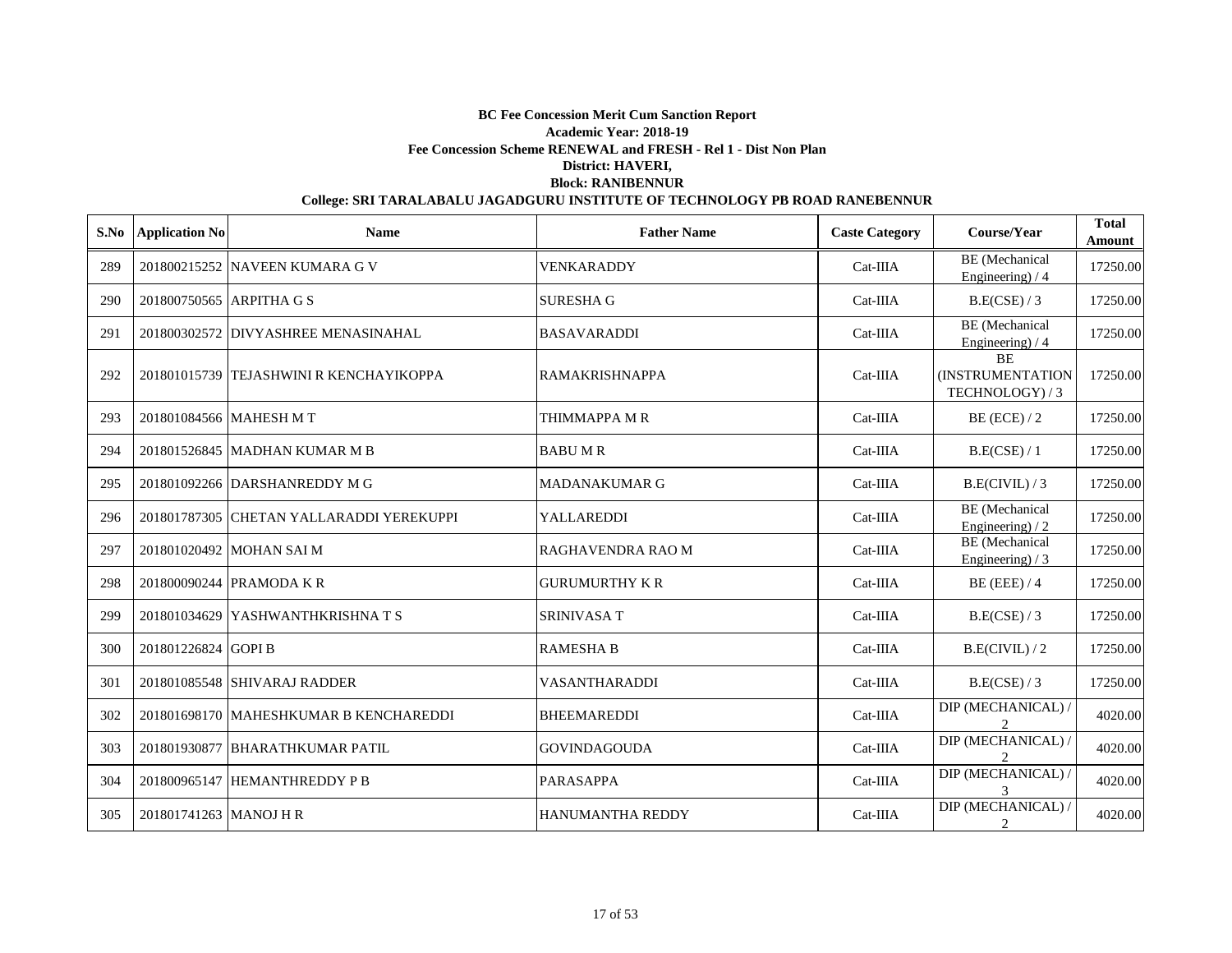| S.No | <b>Application No</b>   | <b>Name</b>                                   | <b>Father Name</b>         | <b>Caste Category</b> | Course/Year                               | <b>Total</b><br>Amount |
|------|-------------------------|-----------------------------------------------|----------------------------|-----------------------|-------------------------------------------|------------------------|
| 306  |                         | 201801392646 AMRUTHA H M                      | <b>MANJUNATHA H M</b>      | $Cat-IIIB$            | BE (ECE) / 1                              | 19090.00               |
| 307  |                         | 201801535435 SUDEEP B KOOLI                   | <b>BASAVARAJ</b>           | $Cat-IIIB$            | B.E(CSE) / 1                              | 19090.00               |
| 308  | 201801129095 KAVYA M N  |                                               | <b>NAGARAJAPPA M</b>       | $Cat-IIIB$            | B.E(CIVIL) / 4                            | 19090.00               |
| 309  |                         | 201801408692 CHAITRA HASABI                   | <b>KARAVEERAPPA</b>        | $Cat-IIIB$            | B.E(CIVIL)/1                              | 19090.00               |
| 310  | 201801393933 KAVITHA M  |                                               | <b>MANJUNATH</b>           | $Cat-IIIB$            | B.E(CSE) / 1                              | 19090.00               |
| 311  | 201800300981 TEJASWIS   |                                               | SHIVAYOGI SHETTAR S        | $Cat-IIIB$            | $BE$ (EEE) / 2                            | 19090.00               |
| 312  |                         | 201801144890 REKHA SASVIHALLI                 | <b>MANJAPPA SASVIHALLI</b> | $Cat-IIIB$            | B.E(CSE) / 2                              | 19090.00               |
| 313  |                         | 201801560095 KAVITHA PRASAD BYALI             | <b>PRASAD</b>              | $Cat-IIIB$            | B.E(CSE) / 1                              | 19090.00               |
| 314  | 201800137536 PAVITRA P  |                                               | PARAMESHWARA P             | $Cat-IIIB$            | B.E(CIVIL) / 4                            | 19090.00               |
| 315  | 201801485721 JYOTHI A R |                                               | <b>RUDRASWAMY A O</b>      | $Cat-IIIB$            | B.E(CSE) / 1                              | 19090.00               |
| 316  |                         | 201802182940 GAANIKA PRAKASH MALAGI           | PRAKASH P MALAGI           | $Cat-IIIB$            | B.E(CSE) / 1                              | 19090.00               |
| 317  |                         | 201801349589 PRADEEP PARAMESHWARAPPA SORATOOR | PARAMESHWARAPPA            | $Cat-IIIB$            | <b>BE</b> (Mechanical<br>Engineering) / 2 | 19090.00               |
| 318  | 201801535414 RASHMI G K |                                               | <b>KALLESHAPPA G S</b>     | $Cat-IIIB$            | B.E(CIVIL) / 1                            | 19090.00               |
| 319  |                         | 201801769955 SHARATH H M R                    | <b>RUDRAMUNI H M</b>       | $Cat-IIIB$            | B.E(CIVIL)/2                              | 19090.00               |
| 320  | 201801470330 NANDINI SL |                                               | <b>LOKESH S</b>            | $Cat-IIIB$            | B.E(CIVIL) / 4                            | 19090.00               |
| 321  |                         | 201802237547 BASAVARADHY P H                  | PUTTAPPA B HALAGERI        | $Cat-IIIB$            | $BE$ (EEE) / 1                            | 19090.00               |
| 322  |                         | 201801421450 SHASHIKUMAR HALAPPA CHANCHI      | <b>HALAPPA</b>             | $Cat-IIIB$            | B.E(CSE) / 1                              | 19090.00               |
| 323  |                         | 201801510886 BHAVANA DANAPPA BETUR            | <b>DANAPPA BETUR</b>       | $Cat-IIIB$            | $BE$ (EEE) / 1                            | 4090.00                |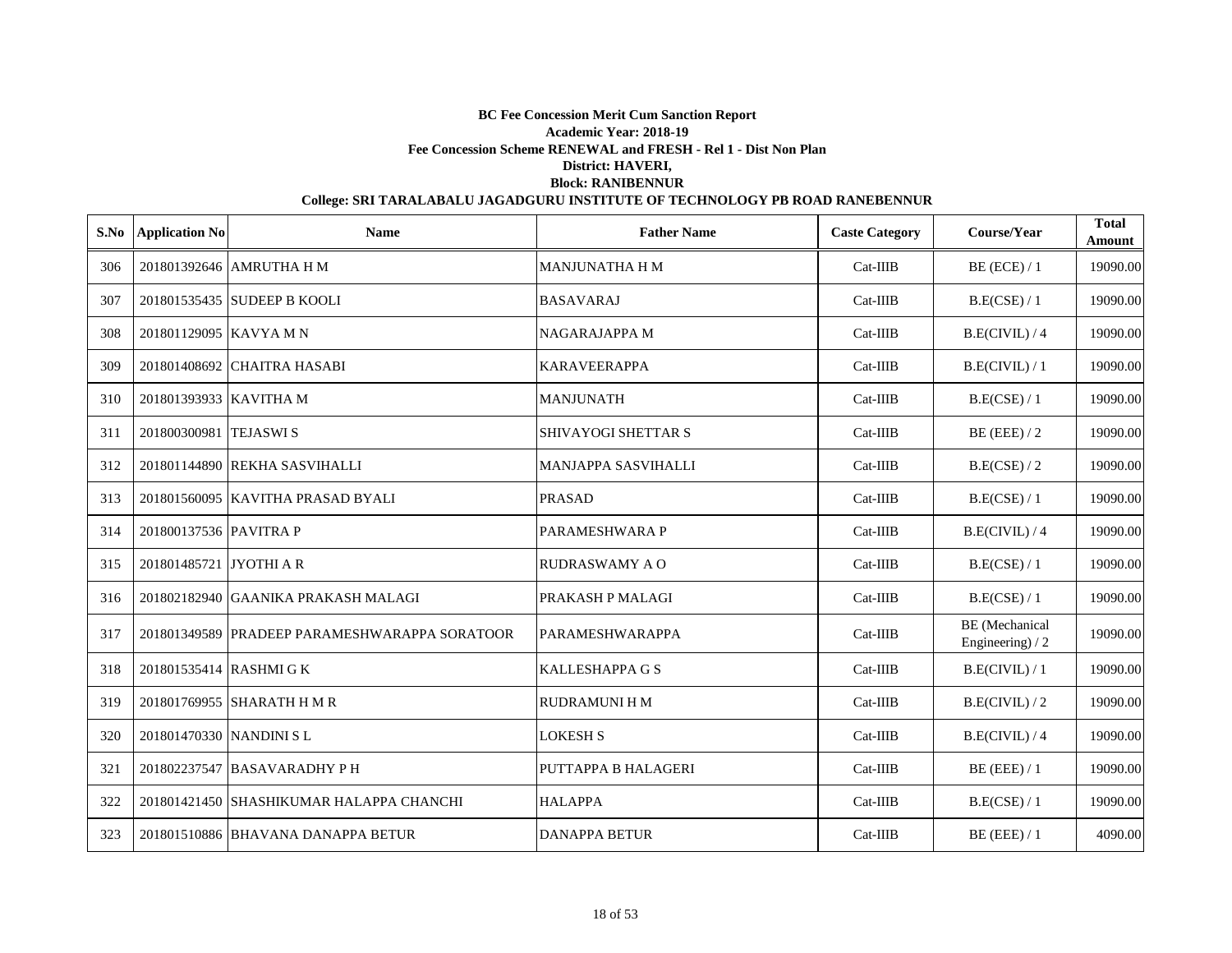|     | S.No Application No     | <b>Name</b>                            | <b>Father Name</b>      | <b>Caste Category</b> | Course/Year                   | <b>Total</b><br>Amount |
|-----|-------------------------|----------------------------------------|-------------------------|-----------------------|-------------------------------|------------------------|
| 324 | 201801947633 PRUTHVI KL |                                        | <b>LINGARAJU KS</b>     | $Cat-IIIB$            | $BE$ (ECE) / 2                | 4090.00                |
| 325 | 201801944503 ANUSHA D V |                                        | VIRUPAKSHAPPA D         | $Cat-IIIB$            | <b>BE</b><br>(INSTRUMENTATION | 19090.00               |
| 326 |                         | 201800111481 CHETHANA G B              | <b>BAIRE GOWDA</b>      | $Cat-IIIB$            | $BE$ (ECE) / 3                | 19090.00               |
| 327 |                         | 201800875779 PUSHPA S SURALESHWAR      | <b>SURESHAPPA</b>       | $Cat-IIIB$            | $BE$ (ECE) / 3                | 19090.00               |
| 328 |                         | 201800827665 APOORVA D MURGOD          | <b>DYAVAPPA</b>         | $Cat-IIIB$            | BE (ECE) $/3$                 | 19090.00               |
| 329 | 201800953684 POOJA G N  |                                        | <b>NAGARAJA G T</b>     | $Cat-IIIB$            | $BE$ (ECE) / 3                | 19090.00               |
| 330 |                         | 201800069866 CHAITRA G S               | SIDDESHI GS             | Cat-IIIB              | BE (EEE) $/3$                 | 19090.00               |
| 331 | 201800889881 SHILPA G P |                                        | PARAMESHWARAPPA G C     | Cat-IIIB              | $BE$ (EEE) / 4                | 19090.00               |
| 332 |                         | 201800726857 JYOTI M JAVALI            | <b>MANJUNATH JAVALI</b> | $Cat-IIIB$            | B.E(CSE) / 3                  | 19090.00               |
| 333 | 201801578949 C S BINDHU |                                        | <b>SURESH C G</b>       | $Cat-IIIB$            | BE (EEE) $/4$                 | 19090.00               |
| 334 |                         | 201800710443 RANJITHA SS               | <b>SHIVAMURTHAPPA</b>   | Cat-IIIB              | B.E(CIVIL)/3                  | 19090.00               |
| 335 |                         | 201801457516 SHANMUKHAPPA M TOTAGER    | <b>MALLIKARJUN</b>      | Cat-IIIB              | B.E(CIVIL) / 1                | 19090.00               |
| 336 |                         | 201801699216 VIDYA HURAKADLI           | <b>SHIVAPPA</b>         | Cat-IIIB              | $BE$ (ECE) / 2                | 19090.00               |
| 337 |                         | 201801201030 VINAY BASAVARAJ BALEHALLI | <b>BASAVARAJ</b>        | $Cat-IIIB$            | B.E(CIVIL)/2                  | 19090.00               |
| 338 |                         | 201801083080 GOURAVVA MELLALLI         | <b>SHANKRAPPA</b>       | Cat-IIIB              | B.E(CIVIL)/2                  | 19090.00               |
| 339 |                         | 201800582563 PRAMODA U HALLIKERI       | <b>UMESHA HALLIKERI</b> | $Cat-IIIB$            | B.E(CIVIL) / 4                | 19090.00               |
| 340 | 201801440539 SINDHU C S |                                        | C G SURESHAPPA          | Cat-IIIB              | $BE$ (ECE) / 1                | 19090.00               |
| 341 | 201801172101 REKHA K M  |                                        | <b>MANJUNATHA K R</b>   | $Cat-IIIB$            | B.E(CIVIL) / 4                | 19090.00               |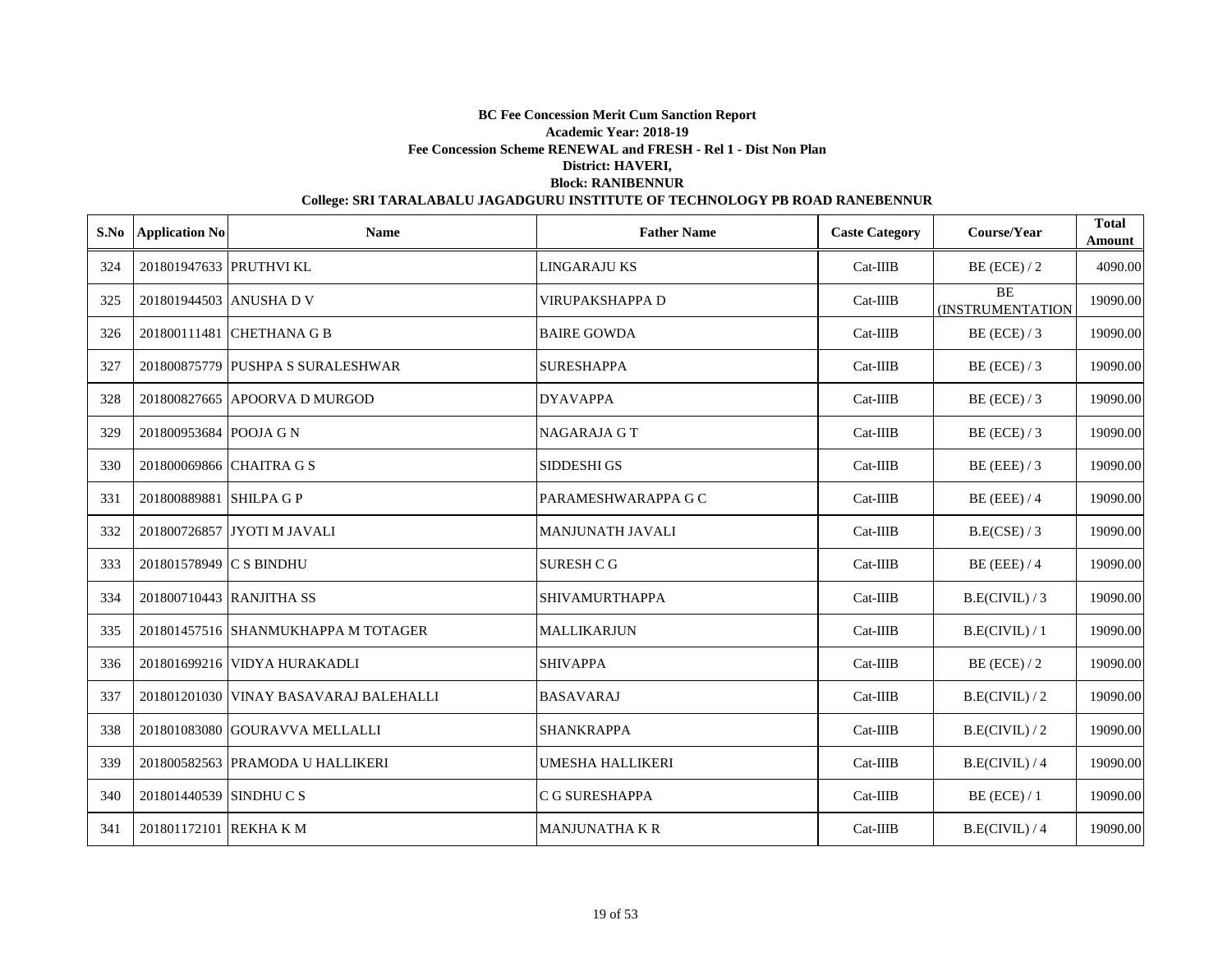| S.No | <b>Application No</b>   | <b>Name</b>                             | <b>Father Name</b>     | <b>Caste Category</b> | Course/Year                         | <b>Total</b><br><b>Amount</b> |
|------|-------------------------|-----------------------------------------|------------------------|-----------------------|-------------------------------------|-------------------------------|
| 342  |                         | 201800823575 SHWETA M NAREGAL           | <b>MAHADEVAPPA</b>     | $Cat-IIIB$            | B.E(CIVIL)/3                        | 19090.00                      |
| 343  |                         | 201801455880 MEGHANA G N                | <b>NAGARAJ M B</b>     | $Cat-IIIB$            | B.E(CSE) / 1                        | 19090.00                      |
| 344  |                         | 201801531571 RAMYA S GOUDASHIVANNANAVAR | <b>SAHADEVAPPA</b>     | $Cat-IIIB$            | B.E(CSE) / 1                        | 19090.00                      |
| 345  |                         | 201801720131 SHANTHAVEER SWAMY M H      | MAHABALESHWARAYYA      | $Cat-IIIB$            | BE (ECE) / 1                        | 19090.00                      |
| 346  |                         | 201800768421 BHAVANA H C                | CHANDRASHEKHARAPPA MK  | $Cat-IIIB$            | $BE$ (ECE) / 4                      | 19090.00                      |
| 347  |                         | 201802251659 PRAVEENKUMAR D U           | <b>UMESH D</b>         | $Cat-IIIB$            | B.E(CIVIL)/2                        | 19090.00                      |
| 348  |                         | 201801417619 AKSHATHA M S               | SHANTHARAJU            | $Cat-IIIB$            | B.E(CIVIL) / 1                      | 19090.00                      |
| 349  |                         | 201802205248 SHRADDHA HOTTIYAVAR        | SHRIKANTH HOTTIYAVAR   | $Cat-IIIB$            | B.E(CSE) / 1                        | 19090.00                      |
| 350  | 201801253184 SUSHMA M K |                                         | KOTRESHAPPA M          | $Cat-IIIB$            | $BE$ (EEE) / 4                      | 19090.00                      |
| 351  |                         | 201800850897 AMIT BHEEMANNA MANGLENAVAR | <b>BHEEMANNA</b>       | $Cat-IIIB$            | BE (Mechanical<br>Engineering) $/3$ | 19090.00                      |
| 352  |                         | 201801155632 T C CHANDAN KUMAR          | <b>S T CHANDRAPPA</b>  | $Cat-IIIB$            | B.E(CIVIL)/2                        | 19090.00                      |
| 353  | 201801502305 PAMPAPATI  |                                         | <b>KALAKAPPA</b>       | $Cat-IIIB$            | B.E(CIVIL) / 1                      | 19090.00                      |
| 354  |                         | 201800374489 SHANKRAMMA K               | <b>KARIBASAPPA K N</b> | $Cat-IIIB$            | B.E(CIVIL)/3                        | 19090.00                      |
| 355  | 201801475457 CHAYA D S  |                                         | SHIVAPUTHRAPPA D       | $Cat-IIIB$            | $BE$ (ECE) / 3                      | 19090.00                      |
| 356  |                         | 201801219618 LAKSHMISHRI V L            | LOKESH V C             | $Cat-IIIB$            | $BE$ (EEE) / 3                      | 19090.00                      |
| 357  |                         | 201800027182 RANJITA GOURAKKANAVAR      | <b>RAJASHEKHARAPPA</b> | $Cat-IIIB$            | B.E(CIVIL) / 4                      | 19090.00                      |
| 358  |                         | 201800379590 SHANTHI D N                | <b>NAGARAJADS</b>      | $Cat-IIIB$            | B.E(CIVIL) / 4                      | 19090.00                      |
| 359  |                         | 201801424212 POORNIMA M TOTIGER         | <b>MAHANTESH</b>       | $Cat-IIIB$            | B.E(CSE) / 1                        | 19090.00                      |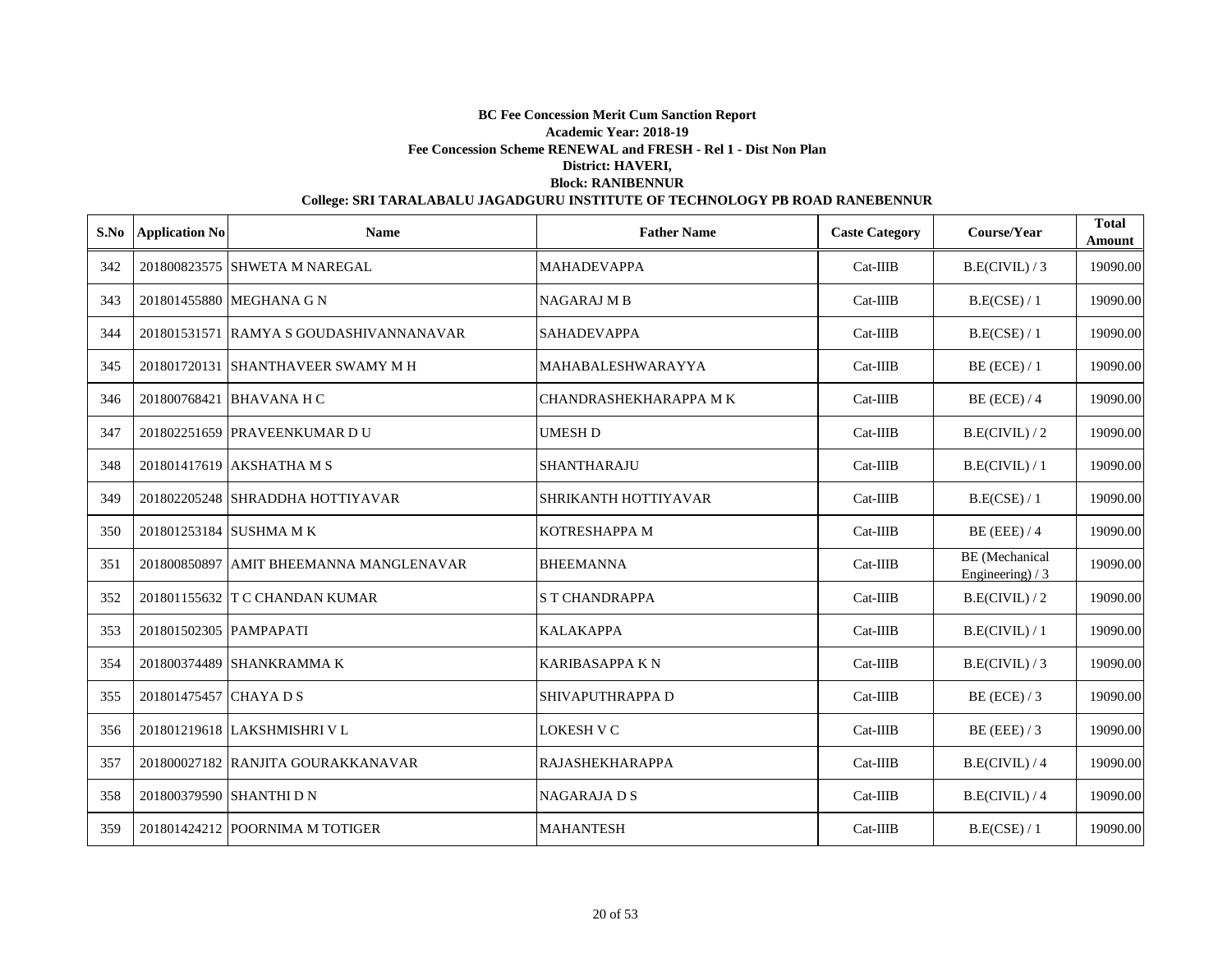| S.No | <b>Application No</b>   | <b>Name</b>                                 | <b>Father Name</b>      | <b>Caste Category</b> | Course/Year    | <b>Total</b><br><b>Amount</b> |
|------|-------------------------|---------------------------------------------|-------------------------|-----------------------|----------------|-------------------------------|
| 360  |                         | 201801441047 VIDYASHRI EKANTAYYA HIREMATH   | <b>EKANTAYYA</b>        | $Cat-IIIB$            | B.E(CIVIL) / 1 | 19090.00                      |
| 361  |                         | 201800973525 VIDYASHREE S                   | <b>VEERANNA S</b>       | $Cat-IIIB$            | B.E(CSE) / 2   | 19090.00                      |
| 362  |                         | 201800382052 PRATHIBHA N                    | <b>NAGARAJA N</b>       | $Cat-IIIB$            | $BE$ (ECE) / 3 | 19090.00                      |
| 363  |                         | 201800936900 PRASANNA CHANNAVEERAYYA MATHAD | <b>CHANNAVEERAYYA</b>   | $Cat-IIIB$            | $BE$ (EEE) / 2 | 4090.00                       |
| 364  |                         | 201802163605 REVANASIDDAPPA S E             | <b>ESHWARAPPA S R</b>   | $Cat-IIIB$            | $BE$ (ECE) / 1 | 19090.00                      |
| 365  | 201800132612 RANJITHA U |                                             | <b>UDAYAKUMARKS</b>     | $Cat-IIIB$            | B.E(CSE) / 4   | 19090.00                      |
| 366  | 201801257609 SEEMA G N  |                                             | <b>NAGARAJA G B</b>     | $Cat-IIIB$            | B.E(CIVIL) / 4 | 19090.00                      |
| 367  | 201800031360 ANU A      |                                             | <b>ANANDAPPA M</b>      | $Cat-IIIB$            | B.E(CIVIL)/4   | 19090.00                      |
| 368  |                         | 201801455776 SPOORTHI D R                   | <b>RUDRESHAPPA N D</b>  | $Cat-IIIB$            | B.E(CIVIL)/3   | 19090.00                      |
| 369  |                         | 201801658706 YOGESHAYYA HIREMATH            | <b>BASAVARAJAYYA</b>    | $Cat-IIIB$            | $BE$ (EEE) / 2 | 19090.00                      |
| 370  | 201801635905 SAHANA G B |                                             | <b>BASAVARAJAPPA GO</b> | $Cat-IIIB$            | BE (ECE) / 1   | 19090.00                      |
| 371  |                         | 201801951363 PAVITHRA N HALAGERI            | <b>NAGABHUSHANA</b>     | $Cat-IIIB$            | B.E(CSE) / 2   | 19090.00                      |
| 372  | 201801086953 KAVYA G M  |                                             | <b>MAHADEVAPPA G S</b>  | $Cat-IIIB$            | B.E(CIVIL)/2   | 19090.00                      |
| 373  | 201801203428 MUKTHA M   |                                             | <b>MALLIKARJUNA</b>     | $Cat-IIIB$            | $BE$ (EEE) / 2 | 19090.00                      |
| 374  |                         | 201800127096 RACHANNANAVARA PRAVEENA        | R MAHESHWARAPPA         | $Cat-IIIB$            | B.E(CIVIL)/2   | 19090.00                      |
| 375  |                         | 201801535263 BASAVARAJ S                    | <b>SHANMUKAPPA S</b>    | $Cat-IIIB$            | B.E(CSE) / 1   | 19090.00                      |
| 376  | 201801927007 AMITH N    |                                             | <b>NAGARAJA N</b>       | $Cat-IIIB$            | BE (ECE) $/2$  | 19090.00                      |
| 377  | 201800241438 RAKESH D R |                                             | <b>RAJAPPADJ</b>        | $Cat-IIIB$            | $BE$ (EEE) / 4 | 19090.00                      |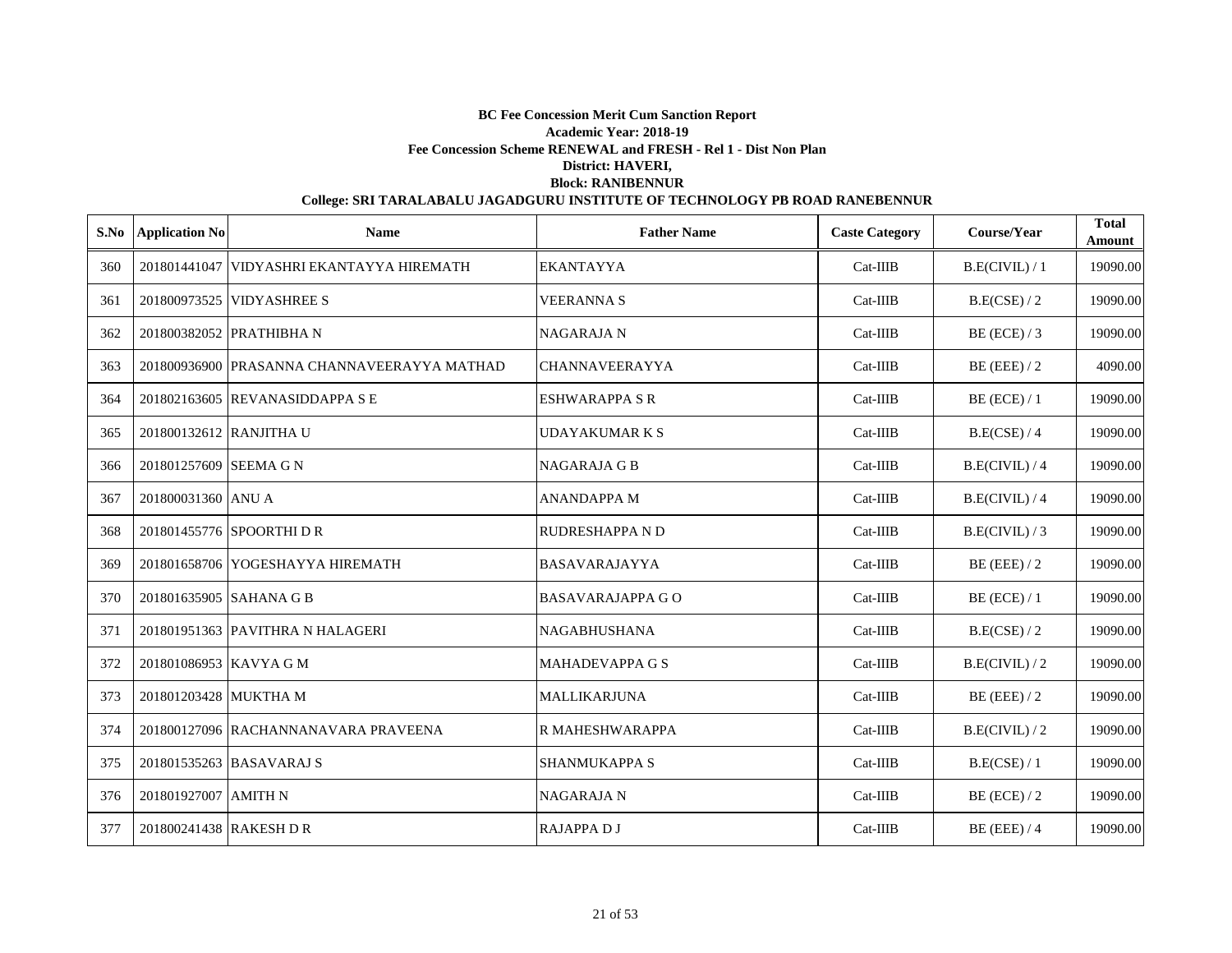|     | S.No Application No      | <b>Name</b>                              | <b>Father Name</b>       | <b>Caste Category</b> | Course/Year                               | <b>Total</b><br>Amount |
|-----|--------------------------|------------------------------------------|--------------------------|-----------------------|-------------------------------------------|------------------------|
| 378 |                          | 201800576656 SHARAN DEEP K M             | K M KOTRAYYA             | Cat-IIIB              | $BE$ (EEE) / 4                            | 19090.00               |
| 379 |                          | 201801110855 SOUJANYA A BANAKAR          | <b>ANIL E BANAKAR</b>    | $Cat-IIIB$            | $BE$ (ECE) / 4                            | 19090.00               |
| 380 |                          | 201802180071 BHARATH T P                 | <b>LOKESHAPPA T P</b>    | Cat-IIIB              | <b>BE</b> (Mechanical<br>Engineering) / 1 | 19090.00               |
| 381 |                          | 201800369356 CHANDANA K MUNDASAD         | <b>KOTRESH</b>           | Cat-IIIB              | $BE$ (ECE) / 4                            | 19090.00               |
| 382 |                          | 201801497384 VIDYASHRI DANAPPA KUMBAR    | <b>DANAPPA KUMBAR</b>    | $Cat-IIIB$            | $BE$ (ECE) / 1                            | 19090.00               |
| 383 |                          | 201800178201 VIJAYALAKSHMI M MARALIHALLI | <b>MRUTYUNJAYA</b>       | $Cat-IIIB$            | B.E(CIVIL)/4                              | 19090.00               |
| 384 |                          | 201802291215 GAGANA G V                  | VIRUPAKSHA GOWDA         | $Cat-IIIB$            | B.E(CIVIL) / 1                            | 19090.00               |
| 385 | 201800650457 NANDINI N V |                                          | VEERESHAPPA N P          | $Cat-IIIB$            | $BE$ (ECE) / 4                            | 19090.00               |
| 386 |                          | 201801236560 ASHA PRAKASH MARAMBEED      | <b>PRAKASH</b>           | Cat-IIIB              | B.E(CSE) / 2                              | 19090.00               |
| 387 |                          | 201801322250 POOJA ESHWARAPPA NYAMATHI   | ESHWARAPPA NYAMATHI      | Cat-IIIB              | B.E(CSE) / 4                              | 19090.00               |
| 388 |                          | 201800308081 SUNITA MUDHOLAKAR           | <b>CHANDRAPPA</b>        | $Cat-IIIB$            | B.E(CSE) / 4                              | 19090.00               |
| 389 |                          | 201800326502 SHIVALEELA P MAKANUR        | <b>PRAKASH</b>           | Cat-IIIB              | B.E(CSE) / 4                              | 19090.00               |
| 390 |                          | 201801435587 BASAVESHA J                 | <b>VEERESHA J</b>        | $Cat-IIIB$            | <b>BE</b> (Mechanical<br>Engineering) / 4 | 19090.00               |
| 391 | 201800610664 LAVANYA A   |                                          | ASHOK H P                | $Cat-IIIB$            | B.E(CIVIL)/4                              | 19090.00               |
| 392 |                          | 201801470763 BINDU RAMESHA BANAKAR       | <b>RAMESHA</b>           | $Cat-IIIB$            | B.E(CIVIL)/2                              | 19090.00               |
| 393 |                          | 201800918763 VIJAYALAKSHMI K G           | KANTANAGOUDA G           | $Cat-IIIB$            | B.E(CIVIL)/3                              | 4090.00                |
| 394 |                          | 201800353585 SHRINIDHI B DHARWAD         | <b>BASAVARAJ DHARWAD</b> | $Cat-IIIB$            | <b>BE</b> (Mechanical<br>Engineering) / 4 | 19090.00               |
| 395 |                          | 201801219476 SUCHITHRA PRATHAPA CHAUHAN  | <b>PRATHAPA</b>          | $Cat-IIIB$            | $BE$ (EEE) / 2                            | 19090.00               |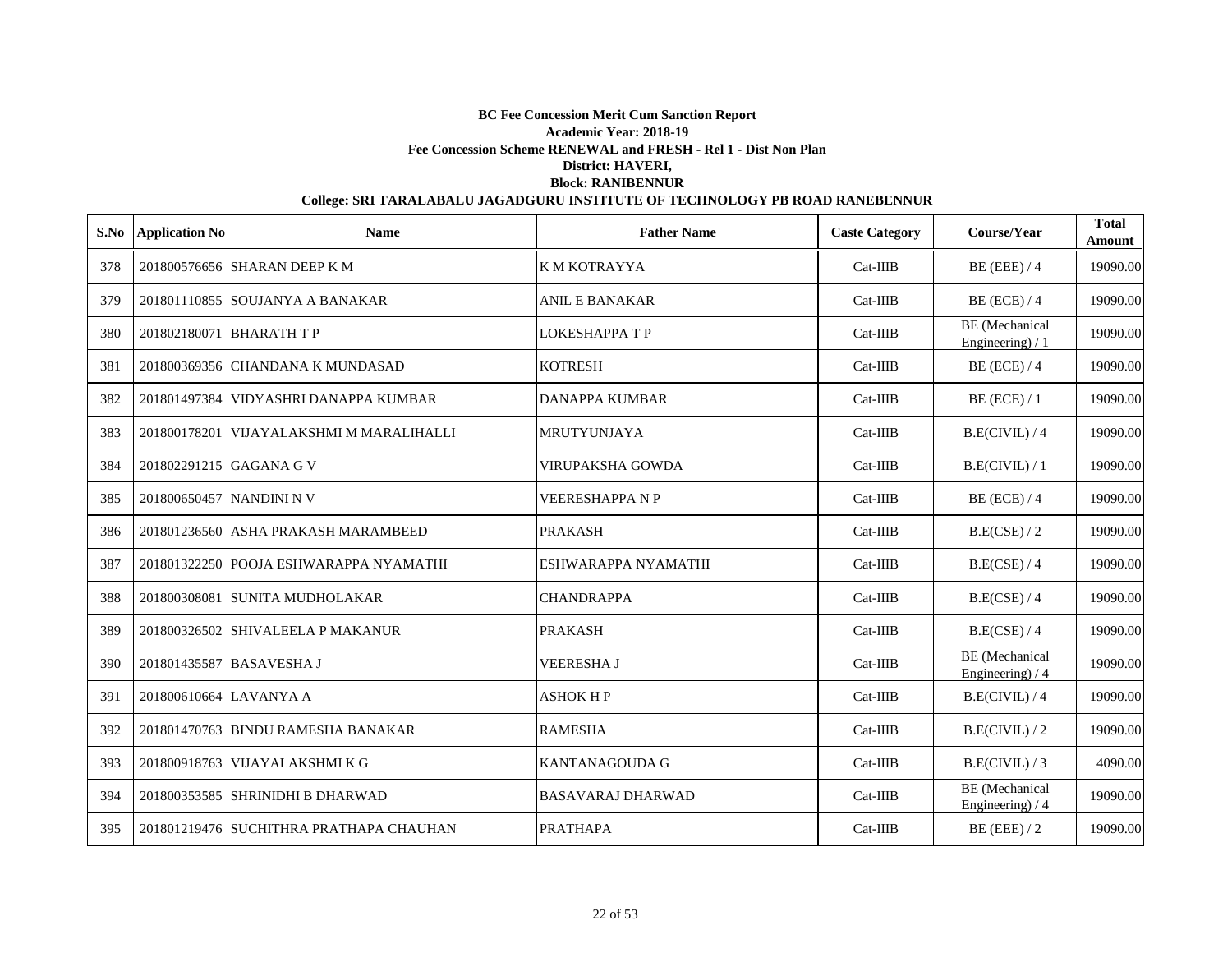| S.No | <b>Application No</b>    | <b>Name</b>                           | <b>Father Name</b>       | <b>Caste Category</b> | Course/Year                               | <b>Total</b><br>Amount |
|------|--------------------------|---------------------------------------|--------------------------|-----------------------|-------------------------------------------|------------------------|
| 396  | 201800184828 SANJAY V    |                                       | <b>VEERAIAH M B</b>      | $Cat-IIIB$            | <b>BE</b> (Mechanical<br>Engineering) / 4 | 19090.00               |
| 397  |                          | 201801644222 SUMA POLICEGOUDRA        | <b>MANJANAGOUDA</b>      | $Cat-IIIB$            | B.E(CIVIL) / 4                            | 19090.00               |
| 398  | 201800825531 ASHWINI B S |                                       | <b>Y R SHIVAKUMAR</b>    | $Cat-IIIB$            | $BE$ (ECE) / 3                            | 19090.00               |
| 399  | 201800919719 MEGHA S S   |                                       | <b>SHANTHARAJA S B</b>   | $Cat-IIIB$            | $BE$ (ECE) / 4                            | 19090.00               |
| 400  |                          | 201801384546 AISHWARYA B SAVANOORMATH | <b>BASAVANNAYYA</b>      | $Cat-IIIB$            | B.E(CSE)/2                                | 19090.00               |
| 401  |                          | 201801176213 SUKANYA S HIREMATH       | SHIVABASAYYA HIREMATH    | Cat-IIIB              | B.E(CSE) / 2                              | 19090.00               |
| 402  |                          | 201800925078 AKSHAY BANAKAR           | <b>KANTESH</b>           | $Cat-IIIB$            | B.E(CIVIL) / 4                            | 19090.00               |
| 403  | 201801165047 SAHANA G M  |                                       | <b>MUNIYAPPA G</b>       | Cat-IIIB              | $BE$ (ECE) / 2                            | 19090.00               |
| 404  |                          | 201801546436 SATHISHA B S             | <b>BASAVARAJAPPA</b>     | Cat-IIIB              | $BE$ (ECE) / 1                            | 19090.00               |
| 405  | 201801219918 SAHANA P E  |                                       | <b>EKANTHAPPA P S</b>    | $Cat-IIIB$            | $BE$ (EEE) / 2                            | 19090.00               |
| 406  | 201800879312 VANISB      |                                       | <b>BASAVARAJAPPA S</b>   | $Cat-IIIB$            | B.E(CSE) / 2                              | 19090.00               |
| 407  | 201800348341 M SUSHMA    |                                       | <b>BANNIGOUDA MYDURU</b> | $Cat-IIIB$            | $BE$ (EEE) / 4                            | 19090.00               |
| 408  | 201801101146 H VEENA     |                                       | <b>HOLIYAPPA</b>         | Cat-IIIB              | B.E(CSE) / 4                              | 19090.00               |
| 409  |                          | 201801498375 VARUN KUMAR A V          | <b>VEERAPPA C</b>        | $Cat-IIIB$            | B.E(CIVIL) / 1                            | 19090.00               |
| 410  | 201801947880 C B VINAY   |                                       | C BASAVARAJAPPA          | $Cat-IIIB$            | B.E(CSE) / 2                              | 19090.00               |
| 411  |                          | 201800828587 SUSHMITA HALANAGOUDRA    | <b>MALLIKARJUNA</b>      | $Cat-IIIB$            | B.E(CIVIL) / 4                            | 19090.00               |
| 412  | 201800248030 DEEPA M     |                                       | <b>MANJAPPA ANVERI</b>   | $Cat-IIIB$            | $BE$ (EEE) / 4                            | 19090.00               |
| 413  |                          | 201800223762 SHAMBHULINGAPPA G M      | GUDIHALLI MAHADEVAPPA    | $Cat-IIIB$            | B.E(CIVIL)/4                              | 19090.00               |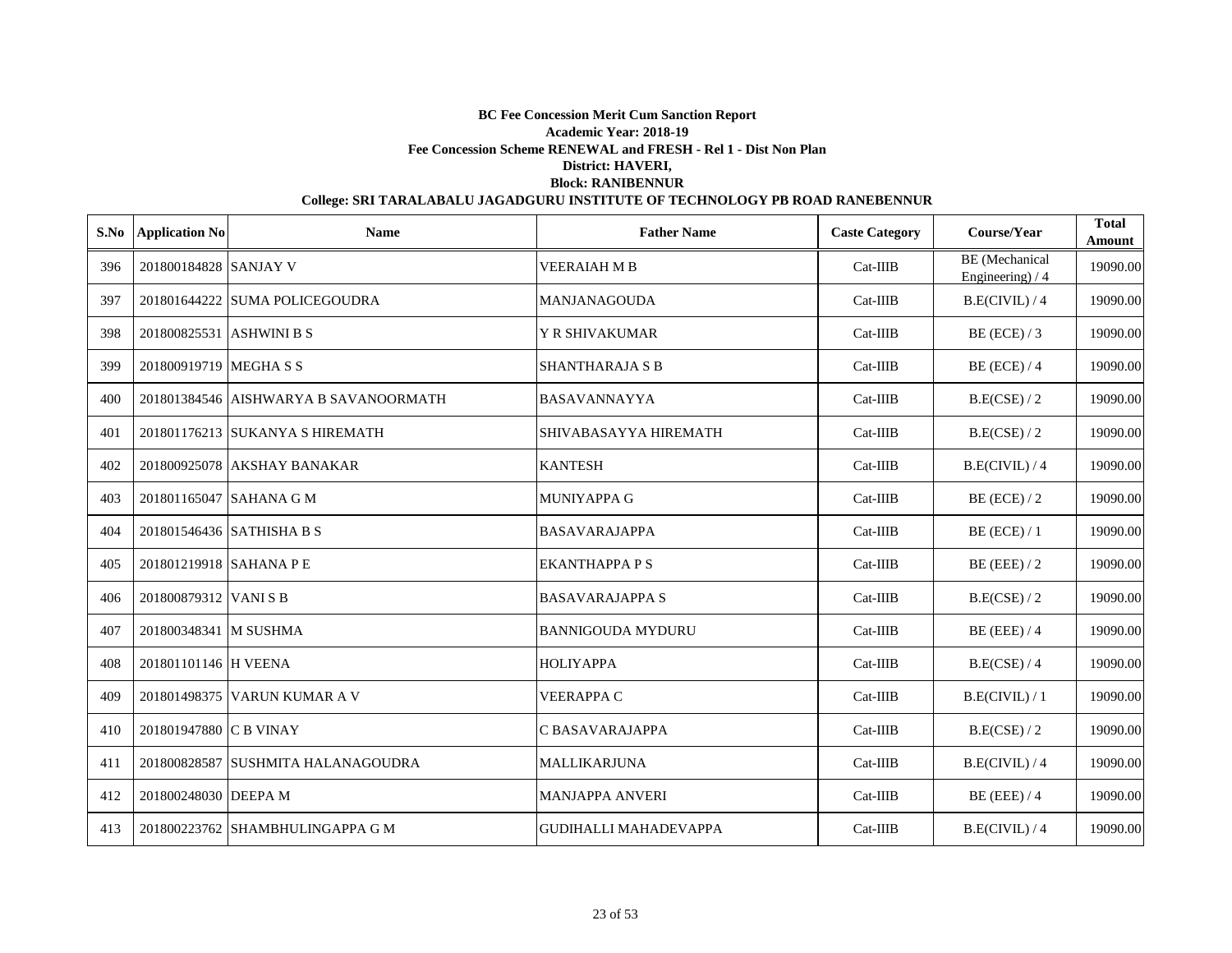|     | S.No Application No     | <b>Name</b>                             | <b>Father Name</b>       | <b>Caste Category</b> | Course/Year                                | <b>Total</b><br>Amount |
|-----|-------------------------|-----------------------------------------|--------------------------|-----------------------|--------------------------------------------|------------------------|
| 414 |                         | 201800737343 RASHMI BYALI               | <b>SHIVAKUMAR</b>        | Cat-IIIB              | $BE$ (ECE) / 3                             | 19090.00               |
| 415 |                         | 201800281838 MADHU MAGANUR              | <b>UMESH</b>             | $Cat-IIIB$            | $BE$ (ECE) / 4                             | 19090.00               |
| 416 |                         | 201801360672 SRINIVASA N T              | THIMMAPPA G T            | $Cat-IIIB$            | <b>BE</b> (Mechanical<br>Engineering) $/3$ | 19090.00               |
| 417 |                         | 201801621715 SHARANGOUDA PATIL          | <b>GIREGOUDA</b>         | $Cat-IIIB$            | <b>BE</b> (Mechanical<br>Engineering $/2$  | 19090.00               |
| 418 |                         | 201800300889 CHAITRA CHAMANAGOUDA PATIL | <b>CHAMANAGOUDA</b>      | $Cat-IIIB$            | $BE$ (ECE) / 4                             | 19090.00               |
| 419 |                         | 201801405358 NISHA BABURAO SHINDHE      | <b>BABURAO</b>           | $Cat-IIIB$            | $BE$ (ECE) / 2                             | 19090.00               |
| 420 |                         | 201801288513 VINAYAKA P G               | PANCHAKSHARAPPA H G      | $Cat-IIIB$            | B.E(CIVIL)/2                               | 19090.00               |
| 421 |                         | 201801394829 VEERESH N A                | <b>NAGARAJ S A</b>       | Cat-IIIB              | $BE$ (ECE) / 4                             | 19090.00               |
| 422 |                         | 201801372555 KALLESH H P                | PATEL H S                | Cat-IIIB              | B.E(CIVIL)/2                               | 19090.00               |
| 423 |                         | 201801476647 SHARATH R G                | <b>REVANAPPA</b>         | Cat-IIIB              | B.E(CIVIL) / 1                             | 19090.00               |
| 424 |                         | 201801207468 VINAYASHREE C M            | <b>CHANNABASAPPA N B</b> | Cat-IIIB              | $BE$ (ECE) / 2                             | 19090.00               |
| 425 |                         | 201801302834 BRUNDA M H                 | <b>MRUTYUNJAY</b>        | Cat-IIIB              | $BE$ (ECE) / 2                             | 19090.00               |
| 426 |                         | 201801173528 SUMA MUDDAPPALAVAR         | <b>MALISHANTAPPA</b>     | $Cat-IIIB$            | $BE$ (ECE) / 2                             | 19090.00               |
| 427 | 201801307301 VIDYA J    |                                         | <b>JAYAPPADV</b>         | $Cat-IIIB$            | $BE$ (EEE) / 4                             | 19090.00               |
| 428 | 201801230375 SAHANA S R |                                         | <b>RAJKUMAR S B</b>      | $Cat-IIIB$            | B.E(CSE) / 2                               | 19090.00               |
| 429 |                         | 201802158001 SINCHANA B C               | <b>CHANDRASEKHAR B R</b> | $Cat-IIIB$            | $BE$ (ECE) / 2                             | 19090.00               |
| 430 | 201800922054 VIRESH G S |                                         | <b>SURESH G B</b>        | $Cat-IIIB$            | $BE$ (EEE) / 4                             | 19090.00               |
| 431 |                         | 201801071648 SHAMBU K KOTIHAL           | <b>KALLAPPA</b>          | $Cat-IIIB$            | <b>BE</b> (Mechanical<br>Engineering) $/3$ | 19090.00               |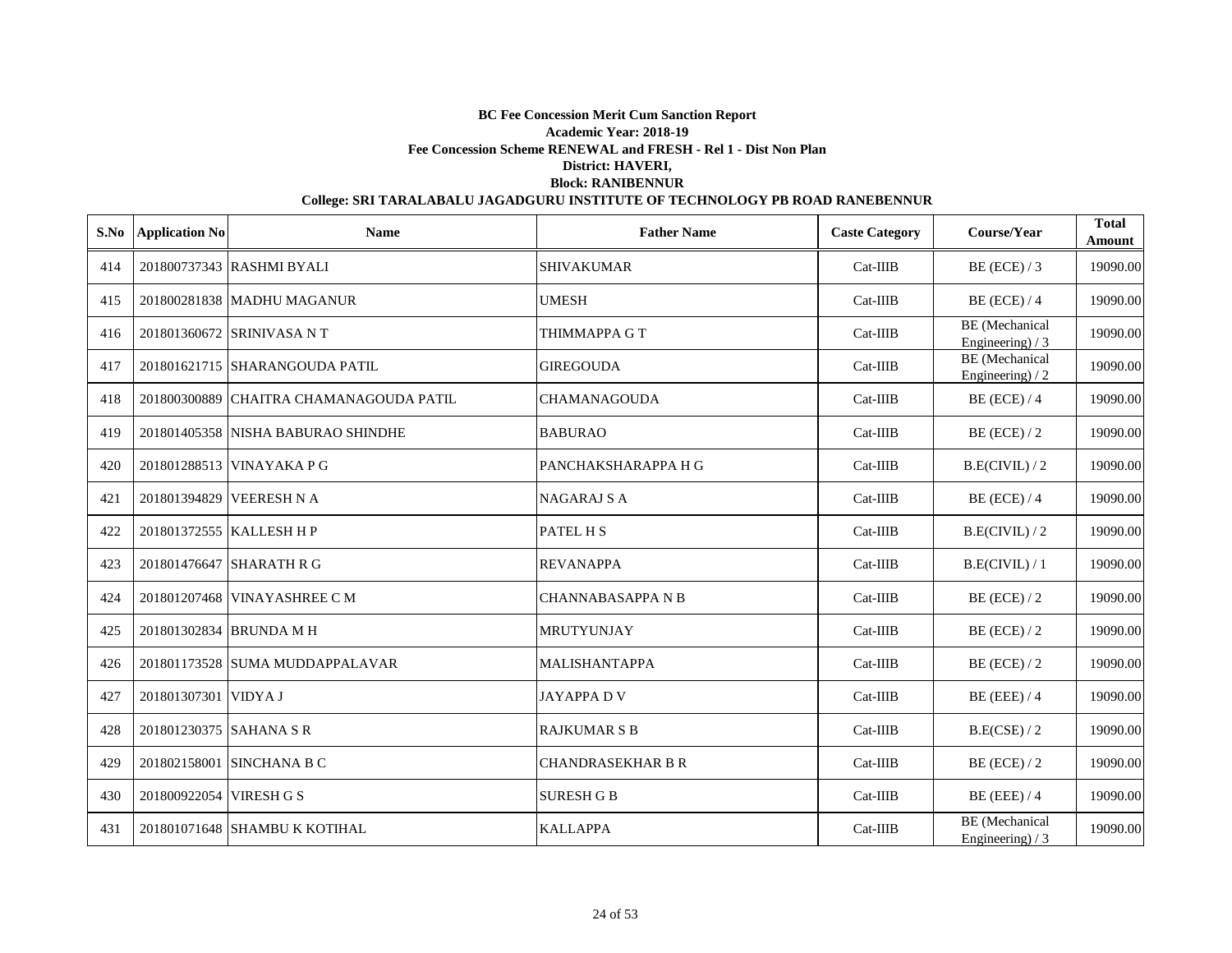|     | S.No Application No      | <b>Name</b>                                 | <b>Father Name</b>                 | <b>Caste Category</b> | Course/Year                               | <b>Total</b><br>Amount |
|-----|--------------------------|---------------------------------------------|------------------------------------|-----------------------|-------------------------------------------|------------------------|
| 432 |                          | 201800867478 CHETAN HIREMATH                | <b>GANGADHARAIAH</b>               | $Cat-IIIB$            | B.E(CSE) / 4                              | 19090.00               |
| 433 |                          | 201801595524 HEMANTH MALAGONDAR             | <b>JETTAPPA</b>                    | $Cat-IIIB$            | B.E(CIVIL) / 1                            | 19090.00               |
| 434 |                          | 201800305318 AJIT PARAMESHAPPA ARER         | <b>PARAMESHAPPA</b>                | $Cat-IIIB$            | B.E(CIVIL) / 4                            | 19090.00               |
| 435 | 201801216123 RANJITHA S  |                                             | <b>SIDDESH S</b>                   | $Cat-IIIB$            | B.E(CSE) / 4                              | 19090.00               |
| 436 | 201801463060 SUPRIYA K S |                                             | <b>SHIVAKUMAR K V</b>              | $Cat-IIIB$            | B.E(CSE) / 3                              | 19090.00               |
| 437 | 201802144879 MANUCB      |                                             | <b>BASAVARAJ CN</b>                | $Cat-IIIB$            | $BE$ (ECE) / 1                            | 19090.00               |
| 438 |                          | 201801478813 MAHENDRA HARAVI                | <b>VEERANNA</b>                    | Cat-IIIB              | $BE$ (ECE) / 1                            | 19090.00               |
| 439 |                          | 201800798289 SUJEETKUMAR                    | <b>RAVINDRAKUMAR</b>               | Cat-IIIB              | <b>BE</b> (Mechanical<br>Engineering) / 2 | 19090.00               |
| 440 |                          | 201801198140 KOTRESH B K                    | <b>BASAVARAJA KAREDEPPANAVAR S</b> | $Cat-IIIB$            | <b>BE</b> (Mechanical<br>Engineering) / 3 | 19090.00               |
| 441 |                          | 201801232778 SANJAY K ARALI                 | <b>KARABASAPPA</b>                 | $Cat-IIIB$            | <b>BE</b> (Mechanical<br>Engineering $/2$ | 19090.00               |
| 442 | 201800382042 JYOTI       |                                             | <b>SHARANAPPA GUDLANUR</b>         | $Cat-IIIB$            | B.E(CIVIL)/4                              | 19090.00               |
| 443 |                          | 201800388030 VARSHINI M B                   | <b>BASAVARAJ M V</b>               | $Cat-IIIB$            | B.E(CSE) / 4                              | 19090.00               |
| 444 | 201800748624 DIVYA R M   |                                             | <b>MOHANAKUMARA</b>                | $Cat-IIIB$            | B.E(CSE) / 4                              | 19090.00               |
| 445 | 201801080181 SACHIN G M  |                                             | MAHESHWARAPPA G C                  | $Cat-IIIB$            | $BE$ (EEE) / 2                            | 17250.00               |
| 446 | 201801602379 NAYANA DL   |                                             | <b>LOKESH D H</b>                  | $Cat-IIIB$            | B.E(CSE) / 2                              | 17250.00               |
| 447 | 201801253250 SHILPA G M  |                                             | <b>MALLIKARJUNAPPA</b>             | $Cat-IIIB$            | B.E(CIVIL)/2                              | 17250.00               |
| 448 |                          | 201800044294 VIJAY BASANAGOUDA DODDAGOUDARA | <b>BASANA GOUDA</b>                | $Cat-IIIB$            | B.E(CIVIL) / 4                            | 17250.00               |
| 449 |                          | 201800352583 SHARATHKUMAR H S               | SHEKHARAPPA H                      | $Cat-IIIB$            | B.E(CIVIL)/2                              | 17250.00               |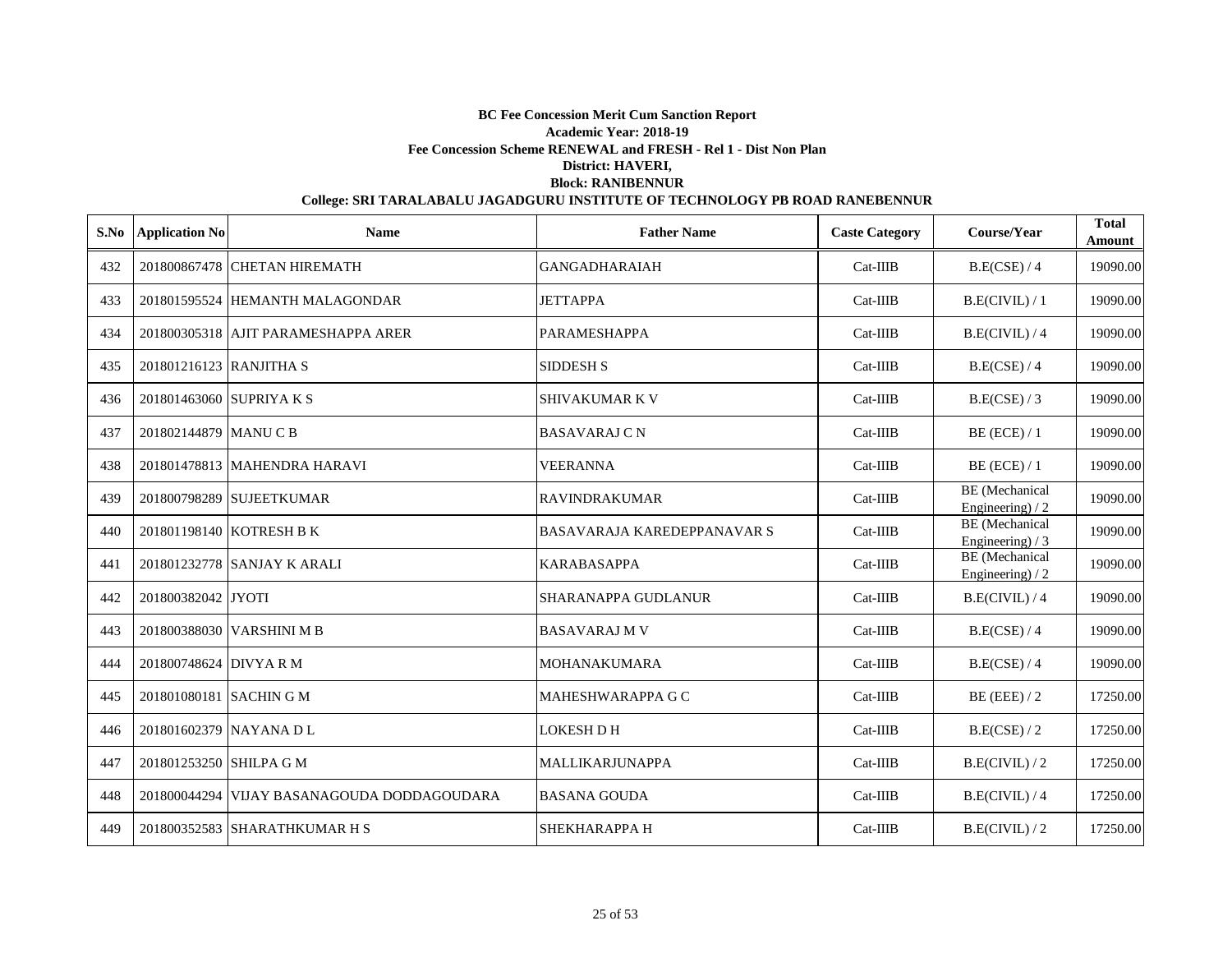|     | S.No Application No      | <b>Name</b>                          | <b>Father Name</b>                      | <b>Caste Category</b> | Course/Year                                | <b>Total</b><br>Amount |
|-----|--------------------------|--------------------------------------|-----------------------------------------|-----------------------|--------------------------------------------|------------------------|
| 450 | 201801553828 JYOTHI B H  |                                      | <b>HANUMANTHAPPA</b>                    | $Cat-IIIB$            | B.E(CSE) / 2                               | 17250.00               |
| 451 | 201800557668 MEGHA M R   |                                      | REVANASIDDAPPA M P                      | $Cat-IIIB$            | B.E(CSE) / 4                               | 17250.00               |
| 452 |                          | 201802019151 SANTOSH GOUDAR          | <b>RAVI H GOUDAR</b>                    | $Cat-IIIB$            | BE (ECE) / 1                               | 17250.00               |
| 453 |                          | 201801664105 CHANDAN C MATHAD        | CHANNABASAYYA MATHAD                    | $Cat-IIIB$            | BE (Mechanical<br>Engineering) / 1         | 17250.00               |
| 454 | 201800806993 RANJINI H N |                                      | NAGENDRAPPA H                           | $Cat-IIIB$            | B.E(CIVIL)/3                               | 17250.00               |
| 455 |                          | 201801120877 VINAYAKA H B            | HANUMANAGOWDA M<br><b>BULLANAGOWDRA</b> | $Cat-IIIB$            | B.E(CIVIL)/2                               | 17250.00               |
| 456 |                          | 201800907834 SANDEEP KUMAR H         | H SIDDHAVEERAPPA                        | $Cat-IIIB$            | <b>BE</b> (Mechanical<br>Engineering) $/4$ | 17250.00               |
| 457 | 201801560760 KIRAN R K   |                                      | <b>RUDRAGOUDA</b>                       | Cat-IIIB              | B.E(CIVIL)/3                               | 17250.00               |
| 458 |                          | 201800780767 RAKSHITHA KR            | <b>RANGANATH K P</b>                    | Cat-IIIB              | B.E(CIVIL)/3                               | 17250.00               |
| 459 | 201801548171 ANOOP A N   |                                      | <b>NANDISH A O</b>                      | Cat-IIIB              | B.E(CIVIL) / 1                             | 17250.00               |
| 460 |                          | 201800158753 NAGANAGOUDA M NEERALAGI | <b>MALLANAGOUDA</b>                     | Cat-IIIB              | <b>BE</b> (Mechanical<br>Engineering) $/4$ | 17250.00               |
| 461 | 201800740575 POOJA M S   |                                      | <b>SHIVAKUMARA M B</b>                  | Cat-IIIB              | B.E(CSE) / 3                               | 17250.00               |
| 462 |                          | 201802101812 POOJA S MOTAGI          | <b>SHIVANANDA</b>                       | Cat-IIIB              | B.E(CSE) / 2                               | 17250.00               |
| 463 |                          | 201800375914 SHARATHKUMAR D B        | <b>BASAVARAJAPPA D S</b>                | Cat-IIIB              | $BE$ (EEE) / 4                             | 17250.00               |
| 464 |                          | 201801560837 BHUMIKA P M             | <b>MURUDAPPA PN</b>                     | $Cat-IIIB$            | B.E(CSE) / 2                               | 17250.00               |
| 465 |                          | 201800707655 SUPRIYA NONAVINAKERI    | <b>MUPPESHI</b>                         | $Cat-IIIB$            | B.E(CSE) / 4                               | 17250.00               |
| 466 |                          | 201801595926 MAMATA GOURAKKALAVAR    |                                         | Cat-IIIB              | B.E(CIVIL)/3                               | 17250.00               |
| 467 |                          | 201800390390 SUSHMITA P HEBBALAD     | <b>PRAKASH</b>                          | $Cat-IIIB$            | B.E(CSE) / 4                               | 17250.00               |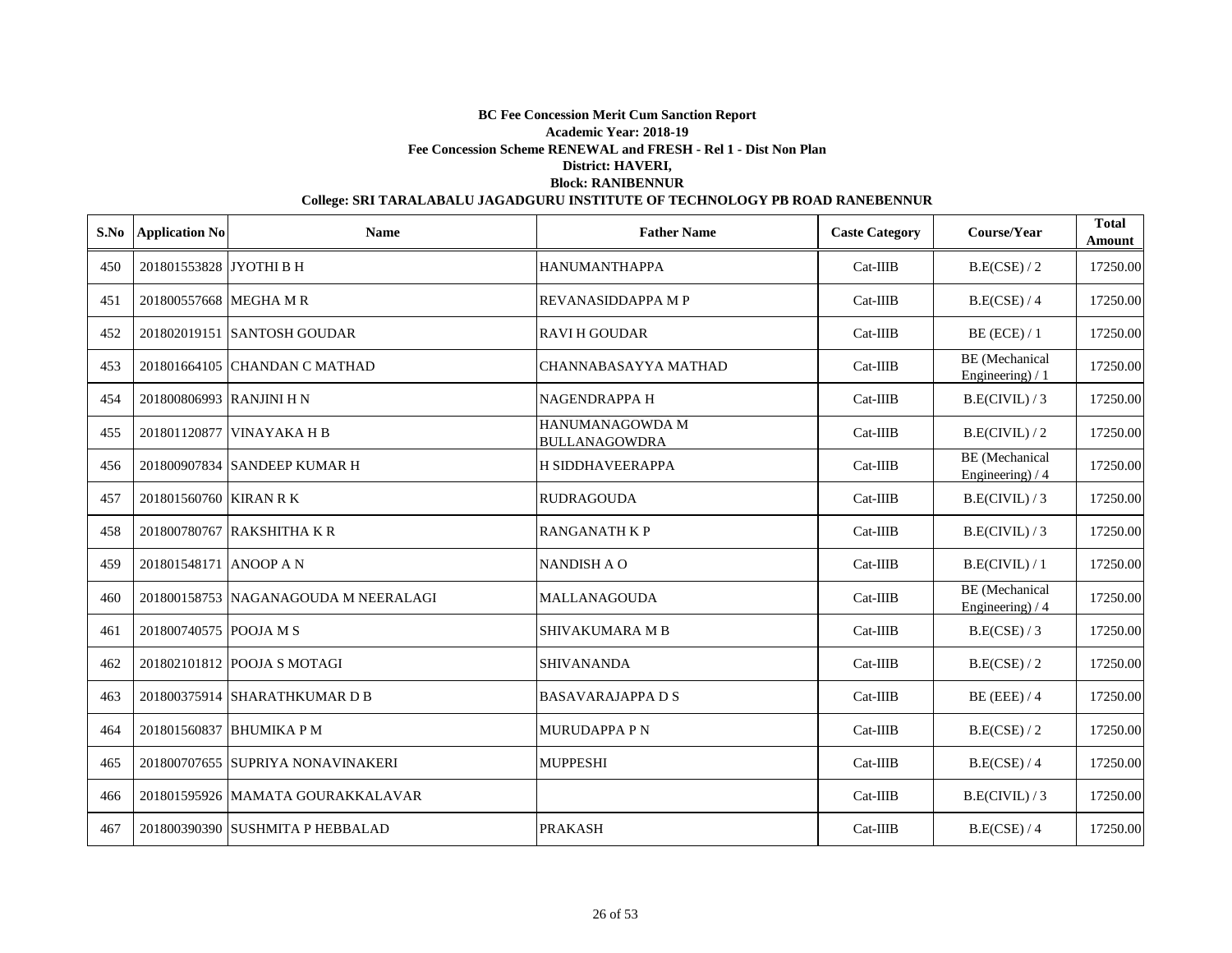| S.No | <b>Application No</b>   | <b>Name</b>                       | <b>Father Name</b>        | <b>Caste Category</b> | Course/Year                               | <b>Total</b><br>Amount |
|------|-------------------------|-----------------------------------|---------------------------|-----------------------|-------------------------------------------|------------------------|
| 468  | 201801066715 VIKAS P S  |                                   | SHIVANANDAPPA P V         | $Cat-IIIB$            | B.E(CIVIL)/2                              | 17250.00               |
| 469  |                         | 201800152844 MALLIKARJUNA G S     | <b>SHANTAVEERAPPA G P</b> | $Cat-IIIB$            | BE (Mechanical<br>Engineering) / 4        | 17250.00               |
| 470  |                         | 201800354833 PRASANNA R G         | <b>RAJAWARDHAN</b>        | $Cat-IIIB$            | BE (EEE) $/3$                             | 17250.00               |
| 471  |                         | 201801636289 PRIYANKA G A         | <b>GADIGEPPA</b>          | $Cat-IIIB$            | $BE$ (ECE) / 1                            | 17250.00               |
| 472  | 201801448276 RAKESH N   |                                   | <b>NAGARAJAT</b>          | $Cat-IIIB$            | BE (Mechanical<br>Engineering) $/3$       | 17250.00               |
| 473  | 201800592910 POOJA S V  |                                   | <b>VEERAKESH S</b>        | $Cat-IIIB$            | <b>BE</b><br>(INSTRUMENTATION             | 17250.00               |
| 474  |                         | 201800278275 SHARATH G B          | <b>BASAVARAJ G</b>        | $Cat-IIIB$            | $BE$ (ECE) / 4                            | 17250.00               |
| 475  | 201801654780 TULASI G H |                                   | <b>HALESH G B</b>         | $Cat-IIIB$            | B.E(CSE) / 1                              | 17250.00               |
| 476  |                         | 201801238096 NINGAPPA S SAKALI    | <b>SHIVAJI LAXMAN</b>     | $Cat-IIIB$            | <b>BE</b> (Mechanical<br>Engineering) / 4 | 17250.00               |
| 477  |                         | 201801440946 MEGHANA PO           | <b>ONKARAPPA P S</b>      | Cat-IIIB              | B.E(CSE) / 1                              | 17250.00               |
| 478  |                         | 201800897956 VINAYKUMAR S V       | VEERABHADRAPPA S C        | $Cat-IIIB$            | <b>BE</b> (Mechanical<br>Engineering) / 4 | 17250.00               |
| 479  |                         | 201800517986 DRUVAKUMAR BHOSALE   | <b>SHAMBHU</b>            | $Cat-IIIB$            | <b>BE</b> (Mechanical<br>Engineering) / 4 | 17250.00               |
| 480  | 201801567958 LOKESH S C |                                   | <b>CHANNABASAPPA</b>      | $Cat-IIIB$            | BE (Mechanical<br>Engineering) / 1        | 17250.00               |
| 481  | 201800520297 MOHAN H R  |                                   | <b>RAJAPPAHK</b>          | $Cat-IIIB$            | BE (Mechanical<br>Engineering) $/4$       | 17250.00               |
| 482  |                         | 201800928688 SUSHMA MALLAPPA JALI | <b>MALLAPPA</b>           | $Cat-IIIB$            | B.E(CIVIL) / 4                            | 17250.00               |
| 483  |                         | 201801690938 VIJAYAKUMAR JIGALI   | <b>KALLAPPA</b>           | $Cat-IIIB$            | B.E(CIVIL) / 4                            | 17250.00               |
| 484  |                         | 201801109466 DEVIKA HADIMANI      | <b>SHANKRAPPA</b>         | $Cat-IIIB$            | B.E(CSE)/2                                | 17250.00               |
| 485  |                         | 201800722741 NANDISHA T M         | <b>RUDRESH TM</b>         | $Cat-IIIB$            | B.E(CIVIL)/3                              | 17250.00               |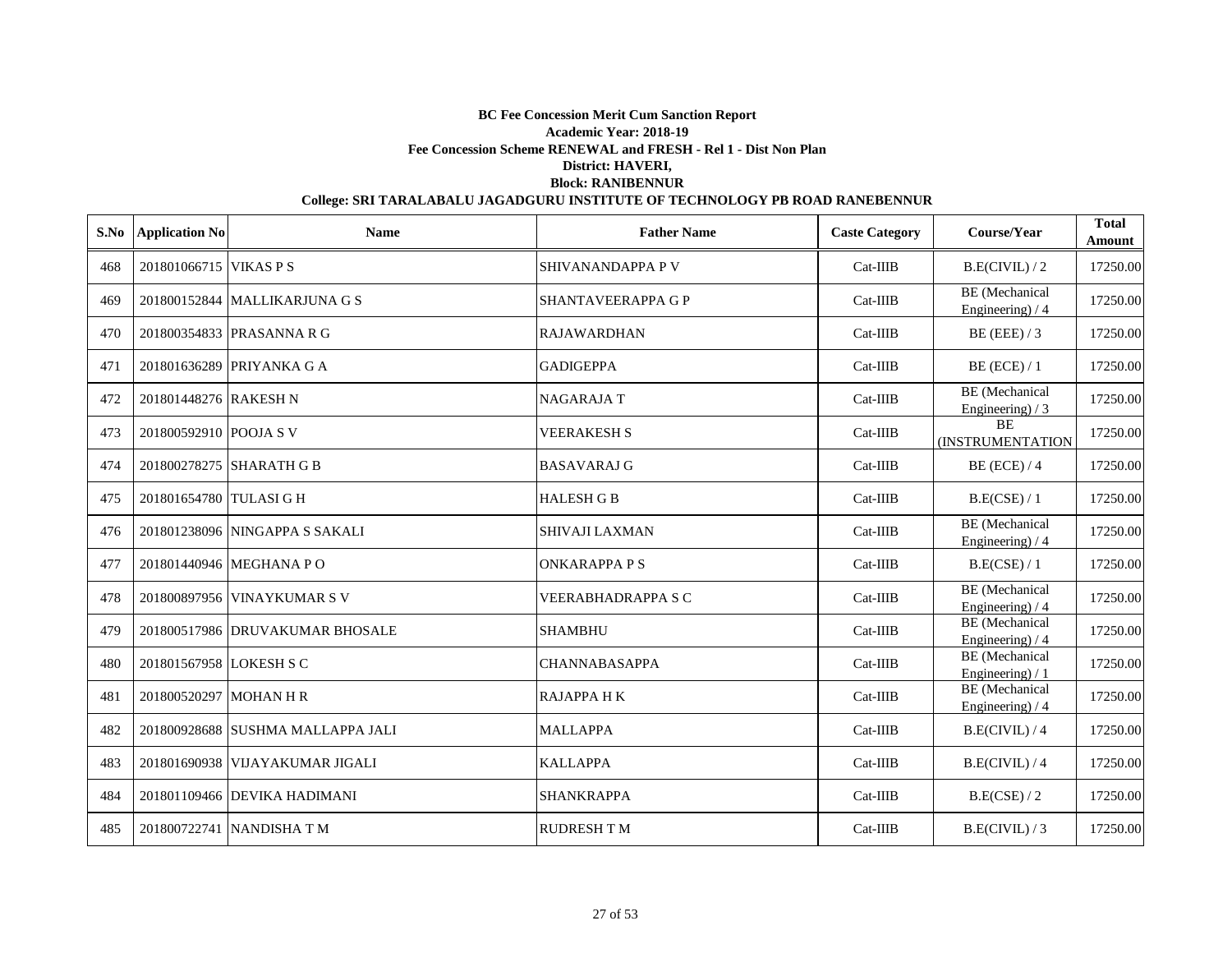| S.No | <b>Application No</b>   | <b>Name</b>                                  | <b>Father Name</b>        | <b>Caste Category</b> | Course/Year                                | <b>Total</b><br>Amount |
|------|-------------------------|----------------------------------------------|---------------------------|-----------------------|--------------------------------------------|------------------------|
| 486  | 201801630443 MEGHANA S  |                                              | SUBHASHCHANDRA C S        | $Cat-IIIB$            | B.E(CIVIL) / 1                             | 17250.00               |
| 487  |                         | 201800921762 LATA BYADAGI                    | <b>ASHOK</b>              | $Cat-IIIB$            | B.E(CIVIL)/3                               | 17250.00               |
| 488  |                         | 201801571941 DARSHAN P M                     | <b>MALLESHAPPA S</b>      | $Cat-IIIB$            | B.E(CIVIL) / 1                             | 17250.00               |
| 489  |                         | 201802155845 SOUMYA V H                      | <b>VEERESH H</b>          | $Cat-IIIB$            | B.E(CSE) / 1                               | 17250.00               |
| 490  | 201800864336 RASHMI H   |                                              | <b>NAGARAJH</b>           | $Cat-IIIB$            | $BE$ (ECE) / 3                             | 17250.00               |
| 491  |                         | 201800233030 NAVYANUTHANA KARABASAPPA BELLAD | <b>KARABASAPPA</b>        | $Cat-IIIB$            | B.E(CSE) / 4                               | 17250.00               |
| 492  |                         | 201802325428 JESWANTH SHAMNUR                | <b>RAJASHEKAR</b>         | $Cat-IIIB$            | B.E(CSE) / 2                               | 17250.00               |
| 493  |                         | 201801247980 NIKITA PRAKASH CHINNIKATTI      | <b>PRAKASH</b>            | $Cat-IIIB$            | B.E(CIVIL)/2                               | 17250.00               |
| 494  | 201801314983 LAKSHMITJ  |                                              | <b>JAYANNATS</b>          | $Cat-IIIB$            | B.E(CSE) / 4                               | 17250.00               |
| 495  |                         | 201800343893 PAVITRA DODDAGOUDARA            | <b>NAGANAGOUDA</b>        | $Cat-IIIB$            | B.E(CSE) / 4                               | 17250.00               |
| 496  |                         | 201801082808 ASHARANI H B                    | <b>BASAVARAJAPPA H G</b>  | $Cat-IIIB$            | $BE$ (ECE) / 4                             | 17250.00               |
| 497  |                         | 201801548703 AISHWARYALAXMI KAMBALIMATH      | MRUTYUNJAYYA              | $Cat-IIIB$            | $BE$ (ECE) / 3                             | 17250.00               |
| 498  | 201801024478 SACHIN C   |                                              | <b>CHANDRASHEKARGOWDA</b> | $Cat-IIIB$            | B.E(CIVIL)/3                               | 17250.00               |
| 499  | 201800531028 SHILPA C B |                                              | <b>BASAVARAJAPPA C M</b>  | $Cat-IIIB$            | $BE$ (EEE) / 4                             | 17250.00               |
| 500  |                         | 201801076716 NAGARAJ KAMBLI                  | <b>KALLESH KAMBLI</b>     | $Cat-IIIB$            | B.E(CIVIL)/2                               | 17250.00               |
| 501  | 201801960720 ANJU D RAO |                                              | <b>DURGOJIRAO HT</b>      | $Cat-IIIB$            | B.E(CSE) / 3                               | 17250.00               |
| 502  | 201800996025 VEENA B G  |                                              | <b>GOVINDAPPA N</b>       | $Cat-IIIB$            | $BE$ (ECE) / 4                             | 17250.00               |
| 503  |                         | 201801541055 SACHIN JANTLI                   | <b>SIDDAPPA</b>           | $Cat-IIIB$            | <b>BE</b> (Mechanical<br>Engineering) $/3$ | 17250.00               |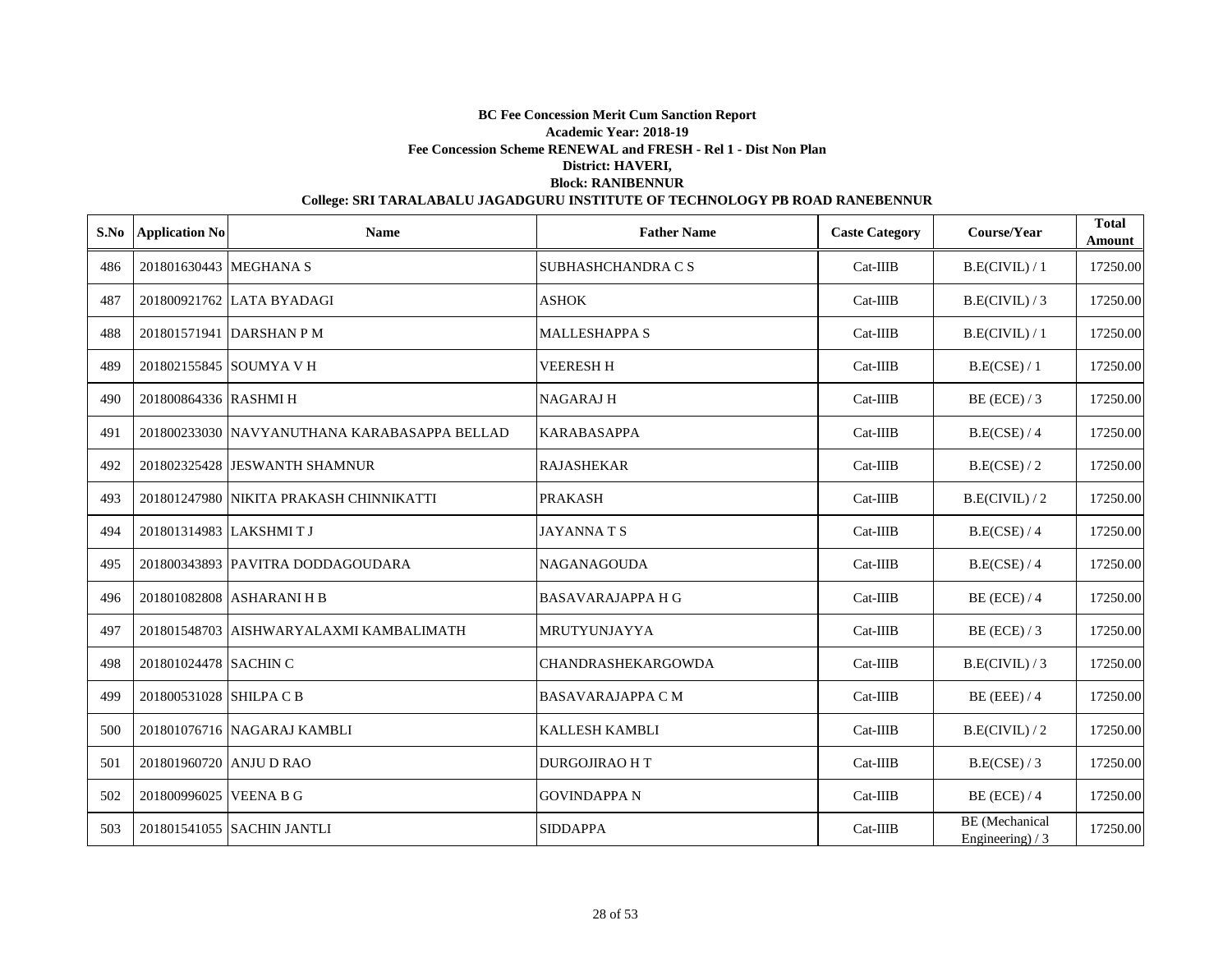| S.No | <b>Application No</b>   | <b>Name</b>                         | <b>Father Name</b>          | <b>Caste Category</b> | Course/Year                                | <b>Total</b><br>Amount |
|------|-------------------------|-------------------------------------|-----------------------------|-----------------------|--------------------------------------------|------------------------|
| 504  |                         | 201801405021 BASAVANAGOWDA D K      | <b>DEVENDRAPPA K</b>        | $Cat-IIIB$            | <b>BE</b> (Mechanical<br>Engineering) $/3$ | 17250.00               |
| 505  |                         | 201801670298 RANJITA S KUNDUR       | <b>SHEKAPPA</b>             | $Cat-IIIB$            | $BE$ (EEE) / 1                             | 17250.00               |
| 506  |                         | 201800720050 PRATIBHA GYANAPPANAVAR | <b>MALLIKARJUN</b>          | $Cat-IIIB$            | <b>BE</b><br>(INSTRUMENTATION              | 17250.00               |
| 507  |                         | 201801210149 SHARATH KUMAR H G      | <b>KARIBASAPPA H G</b>      | $Cat-IIIB$            | BE (Mechanical<br>Engineering) / 4         | 17250.00               |
| 508  | 201800591556 RAMYA G    |                                     | <b>GIRISH</b>               | $Cat-IIIB$            | $BE$ (ECE) / 4                             | 17250.00               |
| 509  |                         | 201801589620 VINAY K BALLARI        | <b>KARABASAPPA</b>          | $Cat-IIIB$            | B.E(CIVIL) / 4                             | 17250.00               |
| 510  | 201801391373 ABHISHEK S |                                     | SHIVALINGAPPA K S           | $Cat-IIIB$            | <b>BE</b> (Mechanical<br>Engineering $)/1$ | 17250.00               |
| 511  |                         | 201801092051 SNEHA N ANGADI         | NAGARAJA SHANKARAPPA ANGADI | $Cat-IIIB$            | $BE$ (ECE) / 4                             | 17250.00               |
| 512  |                         | 201800320373 VIRESH HANCHINAL       | <b>SHEKHARAPPA</b>          | $Cat-IIIB$            | $BE$ (ECE) / 4                             | 17250.00               |
| 513  | 201800838540 CHETANA    |                                     | MAHADEVAPPA BISHTANNANAVAR  | $Cat-IIIB$            | B.E(CIVIL)/3                               | 17250.00               |
| 514  |                         | 201800759543 KIRANKUMARA H M        | <b>SIDDAIAH H M</b>         | $Cat-IIIB$            | <b>BE</b> (Mechanical<br>Engineering) / 3  | 17250.00               |
| 515  | 201800952396 POOJA N    |                                     | <b>K G NAGARAJAPPA</b>      | $Cat-IIIB$            | $BE$ (ECE) / 3                             | 17250.00               |
| 516  |                         | 201801185217 LIKHIT AJJAPPANAVAR    | <b>BASAVARAJAPPA</b>        | $Cat-IIIB$            | $BE$ (EEE) / 4                             | 17250.00               |
| 517  |                         | 201801221632 SANGEETA SURESH PATIL  | <b>SURESH</b>               | $Cat-IIIB$            | B.E(CSE) / 4                               | 17250.00               |
| 518  | 201800801462 KAVYA H R  |                                     | <b>RANGAPPA B M</b>         | $Cat-IIIB$            | $BE$ (ECE) / 3                             | 17250.00               |
| 519  |                         | 201802036721 PRIYA P PATIL          | PARATAGOUDA S PATIL         | $Cat-IIIB$            | B.E(CSE) / 1                               | 17250.00               |
| 520  | 201800632862 PRIYA G S  |                                     | SHIVALINGAPPA P G           | $Cat-IIIB$            | B.E(CIVIL)/2                               | 17250.00               |
| 521  |                         | 201800395170 VEERABHADRAYYA P M     | PARAMESHWARAYYA MATHAD      | $Cat-IIIB$            | <b>BE</b> (Mechanical<br>Engineering) $/4$ | 17250.00               |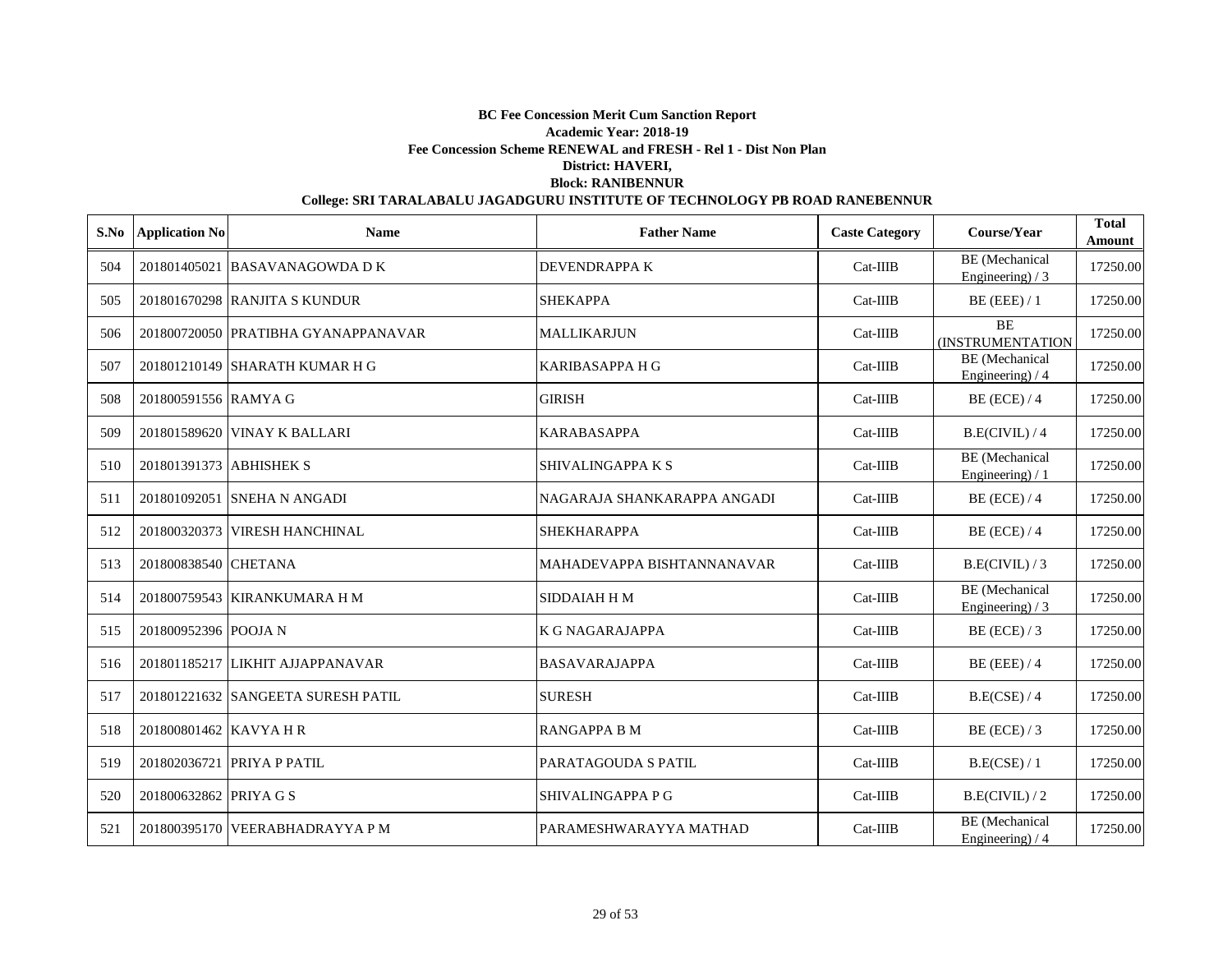|     | S.No Application No     | <b>Name</b>                               | <b>Father Name</b>     | <b>Caste Category</b> | Course/Year                                | <b>Total</b><br>Amount |
|-----|-------------------------|-------------------------------------------|------------------------|-----------------------|--------------------------------------------|------------------------|
| 522 | 201801910681 SIRI S D   |                                           | <b>SHIVAMURTHY R M</b> | $Cat-IIIB$            | <b>BE</b><br>(INSTRUMENTATION              | 17250.00               |
| 523 |                         | 201800076498 VIRESH B HIREMATH            | <b>BASAVARAJ</b>       | $Cat-IIIB$            | $BE$ (EEE) / 4                             | 17250.00               |
| 524 |                         | 201800814388 ADITHYA H B                  | <b>H S BASAVARAJ</b>   | $Cat-IIIB$            | B.E(CIVIL)/2                               | 17250.00               |
| 525 |                         | 201801482848 ARUNKUMAR H V                | H VEERESHAPPAGOWDA     | $Cat-IIIB$            | B.E(CSE) / 3                               | 17250.00               |
| 526 |                         | 201801257217 CHANNABASAVA BELLAD          | <b>VEERANNA</b>        | $Cat-IIIB$            | B.E(CIVIL)/4                               | 17250.00               |
| 527 |                         | 201801408480 AKSHATA R CHANNAGOUDRA       | <b>RAMANAGOUDA</b>     | $Cat-IIIB$            | $BE$ (ECE) / 1                             | 17250.00               |
| 528 | 201800915959 ROHITH S   |                                           | <b>SOMASHEKHAR</b>     | $Cat-IIIB$            | <b>BE</b> (Mechanical<br>Engineering) / 4  | 17250.00               |
| 529 |                         | 201800883284 SHASHANK MO                  | OMKARAPPA M C          | Cat-IIIB              | <b>BE</b> (Mechanical<br>Engineering) / 1  | 17250.00               |
| 530 |                         | 201801110762 PRADEEPGOUDA PATIL           | <b>SHEKHARAGOUDA</b>   | Cat-IIIB              | <b>BE</b> (Mechanical<br>Engineering) $/3$ | 17250.00               |
| 531 | 201801022885 DHANUSH S  |                                           | <b>OMKARAPPA S</b>     | Cat-IIIB              | BE (Mechanical<br>Engineering) $/3$        | 17250.00               |
| 532 | 201800945238 MONIKA G M |                                           | <b>MANJUNATH G P</b>   | $Cat-IIIB$            | $BE$ (ECE) / 3                             | 17250.00               |
| 533 |                         | 201800056362 UJJAPPA BANAKAR              | <b>MAHESHAPPA</b>      | $Cat-IIIB$            | B.E(CIVIL) / 4                             | 17250.00               |
| 534 |                         | 201801394750 SHASHIDHAR M R               | RAMA REDDY M M         | Cat-IIIB              | <b>BE</b> (Mechanical<br>Engineering $)/1$ | 17250.00               |
| 535 |                         | 201801561164 SANDEEP D M                  | MANJAPPA DODDAMANI S   | $Cat-IIIB$            | B.E(CIVIL)/2                               | 17250.00               |
| 536 |                         | 201800359059 MADAN P SARAD                | <b>PARAMESHAPPA</b>    | $Cat-IIIB$            | <b>BE</b> (Mechanical<br>Engineering) / 4  | 17250.00               |
| 537 |                         | 201800968272 SUSHMITHA D G                | <b>GURUPADAPPA D P</b> | $Cat-IIIB$            | B.E(CSE) / 4                               | 17250.00               |
| 538 |                         | 201801629470 TANUSHREE S G                | LINGARAJU S G          | $Cat-IIIB$            | B.E(CIVIL)/2                               | 17250.00               |
| 539 |                         | 201801869600 CHIRANJEEVI B SAVANOORAMATHA | <b>BASAVANNAYYA</b>    | $Cat-IIIB$            | $BE$ (ECE) / 1                             | 17250.00               |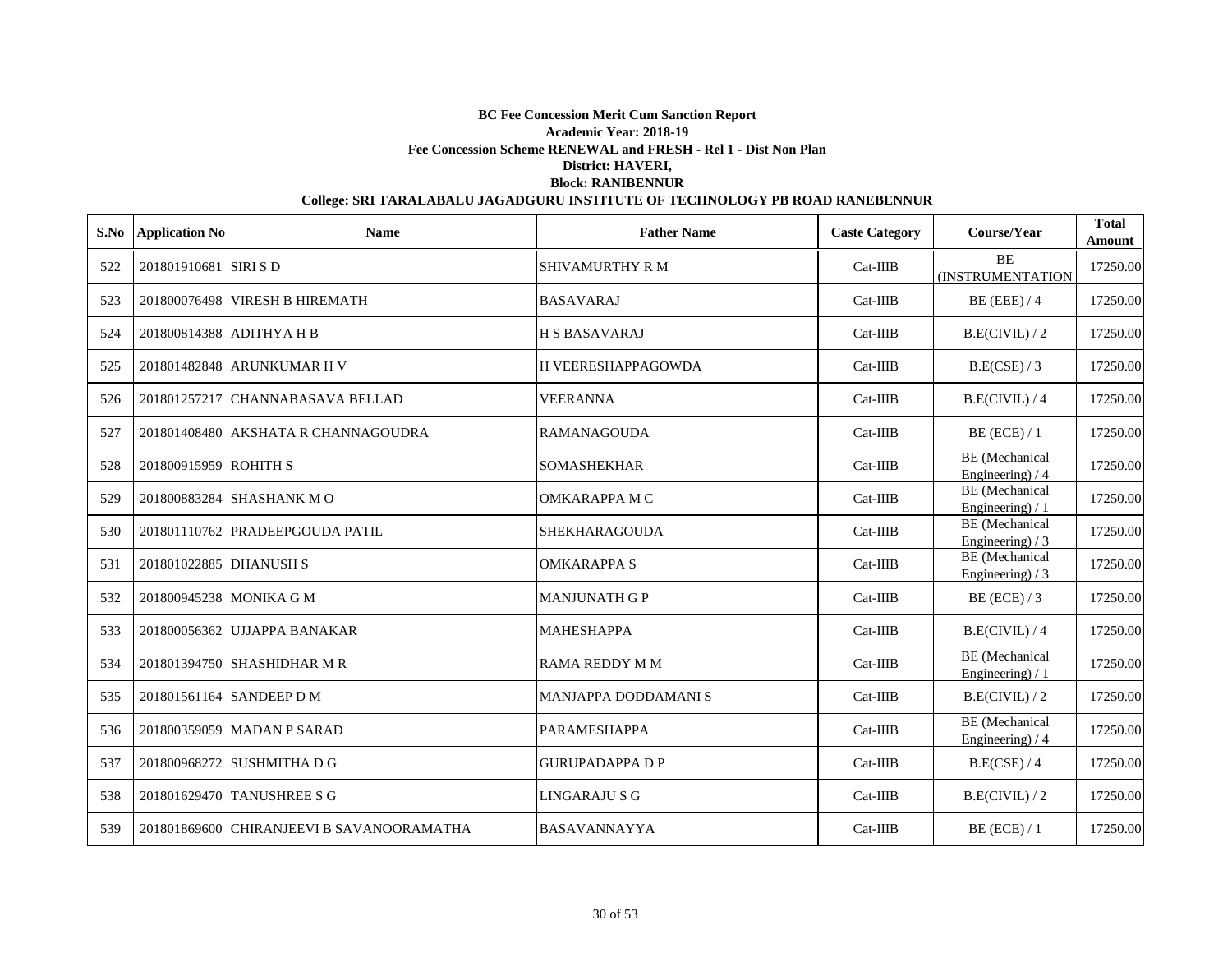|     | S.No Application No     | <b>Name</b>                                | <b>Father Name</b>       | <b>Caste Category</b> | Course/Year                                | <b>Total</b><br>Amount |
|-----|-------------------------|--------------------------------------------|--------------------------|-----------------------|--------------------------------------------|------------------------|
| 540 |                         | 201800357822 S M BASAVARAJ                 | <b>MARULASIDDAPPA</b>    | $Cat-IIIB$            | B.E(CIVIL) / 4                             | 17250.00               |
| 541 |                         | 201800809450 MANGALA KASHI                 | <b>BASAVARAJ</b>         | $Cat-IIIB$            | <b>BE</b> (Mechanical<br>Engineering) / 4  | 17250.00               |
| 542 | 201800930021 KAVYAK     |                                            | <b>KALLESHAK</b>         | $Cat-IIIB$            | B.E(CIVIL)/3                               | 17250.00               |
| 543 |                         | 201800965571 DARSHAN JAMBAGI               | <b>JAGADISH</b>          | $Cat-IIIB$            | <b>BE</b> (Mechanical<br>Engineering $/2$  | 17250.00               |
| 544 |                         | 201801552378 ABHISHEK SANGAPPA TIMASAGAR   | <b>SANGAPPA</b>          | $Cat-IIIB$            | $BE$ (EEE) / 1                             | 17250.00               |
| 545 |                         | 201801217209 MADEVI IRAPPA BELUR           | <b>IRAPPA</b>            | $Cat-IIIB$            | $BE$ (ECE) / 4                             | 17250.00               |
| 546 |                         | 201802037034 KARTHICK S M                  | <b>MAHANTESHA S</b>      | $Cat-IIIB$            | <b>BE</b> (Mechanical<br>Engineering) $/2$ | 17250.00               |
| 547 |                         | 201801783322 RAMANAGOUDA SOMANAGOUDA PATIL | SOMANAGOUDA R PATIL      | $Cat-IIIB$            | BE (Mechanical<br>Engineering) / 1         | 17250.00               |
| 548 | 201801913398 Y M TANU   |                                            | Y H MARUTHI              | $Cat-IIIB$            | $BE$ (ECE) / 2                             | 17250.00               |
| 549 |                         | 201801219104 SARALA B HARAPANAHALLI        | <b>BASAVARAJAPPA</b>     | Cat-IIIB              | $BE$ (ECE) / 3                             | 17250.00               |
| 550 |                         | 201800821155 SHARANPRAMOD N C              | <b>CHANNABASAPPA M N</b> | $Cat-IIIB$            | <b>BE</b> (Mechanical<br>Engineering) $/3$ | 17250.00               |
| 551 |                         | 201801519041 HARSHALA KALMANI              | <b>PRAKASH</b>           | $Cat-IIIB$            | B.E(CSE) / 3                               | 17250.00               |
| 552 |                         | 201801585601 NIKSHEPA MEDUR                | <b>SHIDDAPPA</b>         | $Cat-IIIB$            | <b>BE</b> (Mechanical<br>Engineering) / 3  | 17250.00               |
| 553 |                         | 201801484641 SANJANA R R                   | <b>REVANASIDDAPPA R</b>  | $Cat-IIIB$            | B.E(CIVIL)/3                               | 17250.00               |
| 554 | 201801582119 RASHMI K T |                                            | <b>TIPPESHAPPAKS</b>     | $Cat-IIIB$            | $BE$ (ECE) / 3                             | 17250.00               |
| 555 |                         | 201800208098 VISHWANATH PATIL              | <b>PRAKASHGOUDA</b>      | $Cat-IIIB$            | B.E(CIVIL) / 4                             | 17250.00               |
| 556 |                         | 201802096704 KHUSHWANTH A S                | <b>SHIVAKUMAR A</b>      | $Cat-IIIB$            | B.E(CIVIL)/1                               | 17250.00               |
| 557 | 201801569784 ASHWINI M  |                                            | <b>MAHADEVAPPA M</b>     | $Cat-IIIB$            | B.E(CSE) / 2                               | 17250.00               |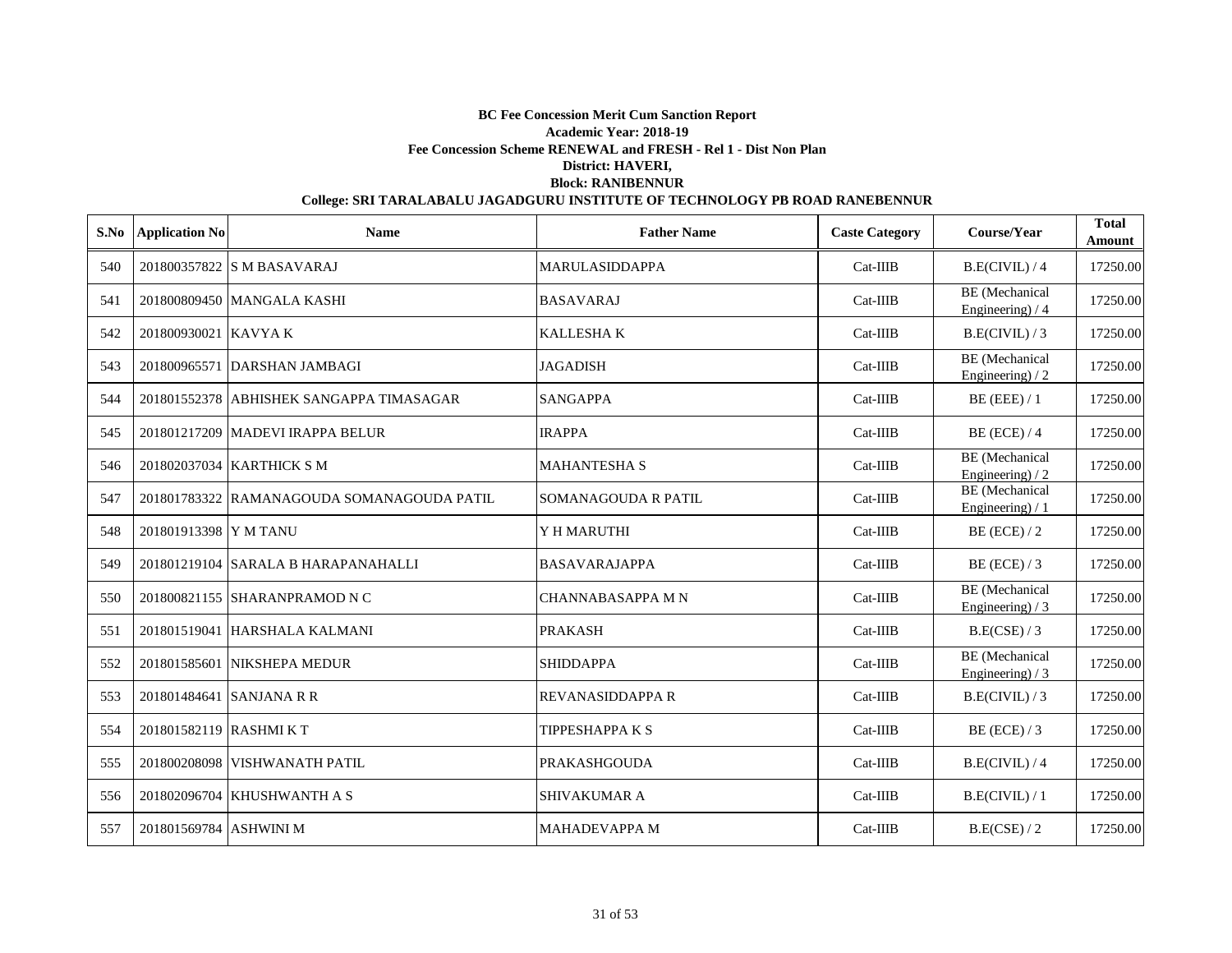| S.No | <b>Application No</b>    | <b>Name</b>                                | <b>Father Name</b>        | <b>Caste Category</b> | Course/Year                                | <b>Total</b><br>Amount |
|------|--------------------------|--------------------------------------------|---------------------------|-----------------------|--------------------------------------------|------------------------|
| 558  |                          | 201801529857 PRAMODA BIDARI                | <b>KANTESHAPPA</b>        | $Cat-IIIB$            | <b>BE</b> (Mechanical<br>Engineering $)/1$ | 17250.00               |
| 559  | 201801444487 ANUSHA K N  |                                            | <b>NAGARAJA K H</b>       | $Cat-IIIB$            | B.E(CIVIL)/3                               | 17250.00               |
| 560  |                          | 201801260120 PRIYANKA RAMAJI               | <b>KRISHNA</b>            | $Cat-IIIB$            | B.E(CIVIL) / 4                             | 17250.00               |
| 561  | 201800869430 SHRUTHI H R |                                            | <b>REVANAPPA H S</b>      | $Cat-IIIB$            | B.E(CSE) / 3                               | 17250.00               |
| 562  | 201801095852 SEEMA B R   |                                            | <b>REVANASIDDAPPA B B</b> | $Cat-IIIB$            | $BE$ (ECE) / 4                             | 17250.00               |
| 563  | 201801498214 PRIYA PATIL |                                            | <b>DODDAGOUDA</b>         | $Cat-IIIB$            | B.E(CSE) / 3                               | 17250.00               |
| 564  |                          | 201801404331 PRADEEP A M                   | <b>MAHESHWARAPPA</b>      | $Cat-IIIB$            | <b>BE</b> (Mechanical<br>Engineering $)/1$ | 17250.00               |
| 565  |                          | 201801184268 REKHA BELLARY                 | <b>CHANNAPPA BELLARY</b>  | $Cat-IIIB$            | B.E(CSE) / 3                               | 17250.00               |
| 566  |                          | 201801413019 ANUSHREE M S                  | <b>SHIVAKUMARDB</b>       | Cat-IIIB              | $BE$ (ECE) / 1                             | 17250.00               |
| 567  |                          | 201801471112 IN S JAYAPRAKASH              | N S PARAMESHWARAPPA       | $Cat-IIIB$            | B.E(CIVIL)/3                               | 17250.00               |
| 568  |                          | 201801278359 SUMAN PATIL                   | <b>KARIBASAPPA</b>        | $Cat-IIIB$            | B.E(CIVIL)/2                               | 17250.00               |
| 569  |                          | 201800306915   MADHUKUMAR BASAPPA HADIMANI | <b>BASAPPA</b>            | $Cat-IIIB$            | <b>BE</b> (Mechanical<br>Engineering) / 4  | 17250.00               |
| 570  |                          | 201800335656 ANILKUMAR G M                 | <b>KOTRAIAH G M</b>       | $Cat-IIIB$            | <b>BE</b> (Mechanical<br>Engineering) $/4$ | 17250.00               |
| 571  |                          | 201800385773 VIDYA G PATTANASHETTY         | <b>GURUSHANTAPPA</b>      | $Cat-IIIB$            | B.E(CSE)/3                                 | 17250.00               |
| 572  |                          | 201800844558 POOJA HIREGOUDARA             | <b>BASANAGOUDA</b>        | $Cat-IIIB$            | B.E(CSE) / 3                               | 17250.00               |
| 573  |                          | 201801925049 VIDYA NAGARAJ MATTIMANI       | <b>NAGARAJ</b>            | $Cat-IIIB$            | B.E(CIVIL)/2                               | 17250.00               |
| 574  | 201800830896 ANUSHA H R  |                                            | <b>RAJUHMB</b>            | $Cat-IIIB$            | B.E(CSE) / 4                               | 17250.00               |
| 575  |                          | 201801128889 KARTHIK M P                   | PRASANNAKUMAR M K         | $Cat-IIIB$            | <b>BE</b> (Mechanical<br>Engineering) / 4  | 17250.00               |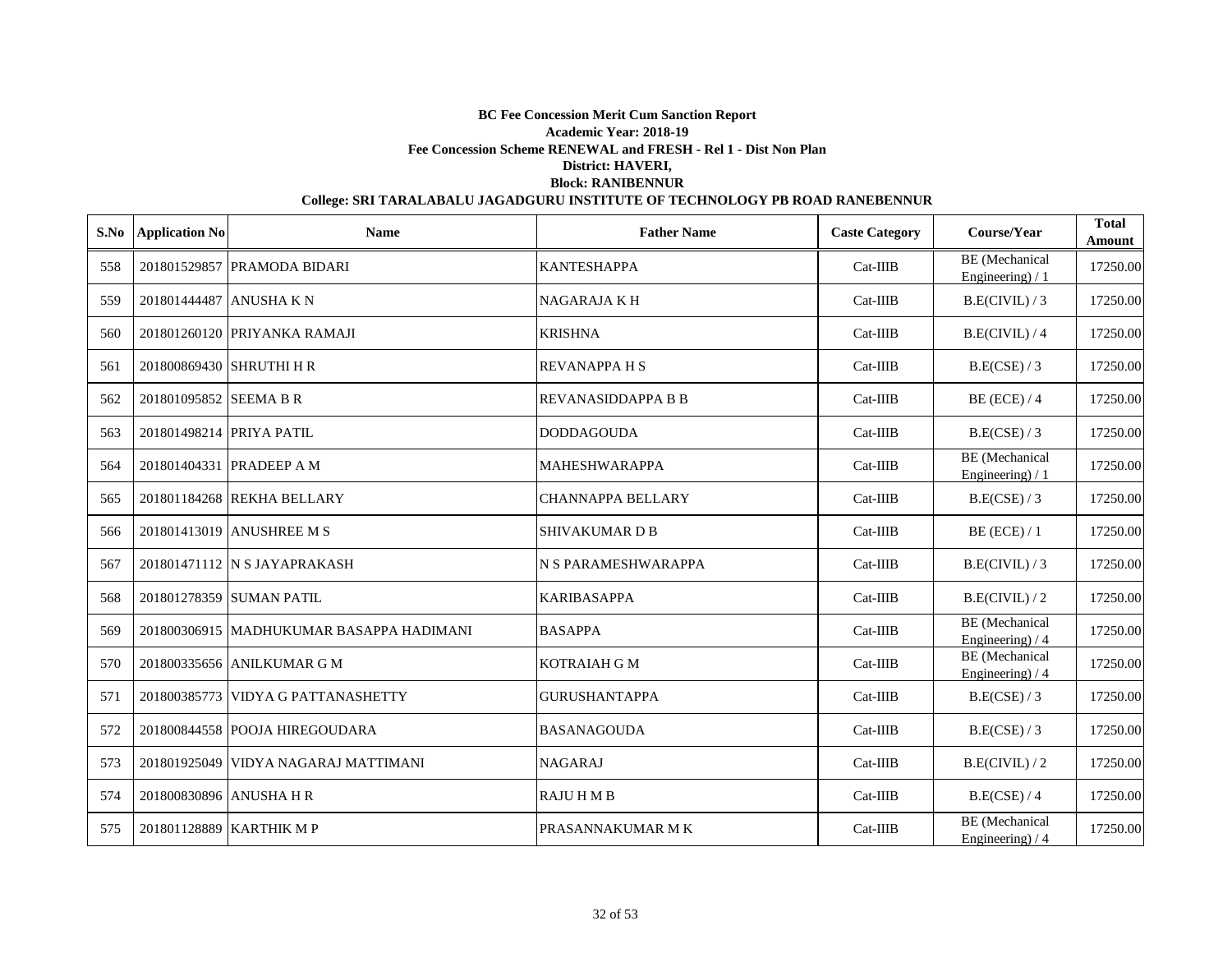|     | S.No Application No     | <b>Name</b>                             | <b>Father Name</b>        | <b>Caste Category</b> | Course/Year                               | <b>Total</b><br>Amount |
|-----|-------------------------|-----------------------------------------|---------------------------|-----------------------|-------------------------------------------|------------------------|
| 576 |                         | 201802325472 JAYANTH R SHAMNUR          | <b>RAJASHEKAR</b>         | $Cat-IIIB$            | B.E(CSE) / 2                              | 17250.00               |
| 577 | 201801645931 RAKESH D P |                                         | PRABHAKAR D M             | $Cat-IIIB$            | $BE$ (EEE) / 1                            | 17250.00               |
| 578 |                         | 201801628597 SUJAYKUMAR K S             | <b>SHAMBULINGAPPA K</b>   | $Cat-IIIB$            | B.E(CIVIL) / 4                            | 17250.00               |
| 579 |                         | 201801186015 MADHANAKUMAR MALLADAD      | <b>MALAKAPPA</b>          | $Cat-IIIB$            | B.E(CIVIL)/4                              | 17250.00               |
| 580 |                         | 201801192701 SACHINKUMAR S BASALIHALLI  | <b>SHIVAYOGEPPA</b>       | $Cat-IIIB$            | BE (Mechanical<br>Engineering) $/2$       | 17250.00               |
| 581 |                         | 201801378683 VARUN RYAVAPPA PAVALI      | <b>RYAVAPPA PAVALI</b>    | $Cat-IIIB$            | <b>BE</b> (Mechanical<br>Engineering $/2$ | 17250.00               |
| 582 |                         | 201800803863 SUMANT S MADLUR            | SOMASHEKHAR C MADLUR      | $Cat-IIIB$            | B.E(CIVIL)/3                              | 17250.00               |
| 583 | 201801506266 ANUSHA P C |                                         | <b>CHANDRASHEKHAR P E</b> | $Cat-IIIB$            | <b>BE</b> (Mechanical<br>Engineering) / 3 | 17250.00               |
| 584 |                         | 201800868238 MEGHANA M C                | <b>CHANNAPPA M G</b>      | Cat-IIIB              | B.E(CIVIL)/4                              | 17250.00               |
| 585 | 201801488861 ANANYA M   |                                         | <b>MANJUNATHA R S</b>     | Cat-IIIB              | B.E(CIVIL) / 1                            | 17250.00               |
| 586 |                         | 201800321750 BASAVARAJA D TAN S B       | <b>SHIVAPPA</b>           | $Cat-IIIB$            | <b>BE</b> (Mechanical<br>Engineering) / 4 | 17250.00               |
| 587 |                         | 201800238004 VIJAYALAKSHMI J K          | <b>KOTRESH</b>            | $Cat-IIIB$            | $BE$ (EEE) / 4                            | 17250.00               |
| 588 |                         | 201801511895 ADITHYA C V                | VIJAY KUMAR               | $Cat-IIIB$            | BE (Mechanical<br>Engineering) $/3$       | 17250.00               |
| 589 | 201800101939 KAVYA B    |                                         | <b>BABU B T</b>           | $Cat-IIIB$            | $BE$ (ECE) / 4                            | 17250.00               |
| 590 |                         | 201801962106 MAMATHA KUSAGUR            | <b>SHIVAPPA</b>           | $Cat-IIIB$            | B.E(CIVIL) / 4                            | 17250.00               |
| 591 |                         | 201801260666 SANTOSHA LINGANAGOUDRA     | <b>NAGANAGOUDA</b>        | $Cat-IIIB$            | B.E(CIVIL)/2                              | 17250.00               |
| 592 |                         | 201801199260 NIRANJAN GOWDA K M         | <b>MANJUNATH K M</b>      | $Cat-IIIB$            | <b>BE</b> (Mechanical<br>Engineering) / 4 | 17250.00               |
| 593 |                         | 201801330607 MALLIKARJUN CHOKKANAGOUDRA | <b>KARABASAPPA</b>        | $Cat-IIIB$            | BE (Mechanical<br>Engineering) $/2$       | 17250.00               |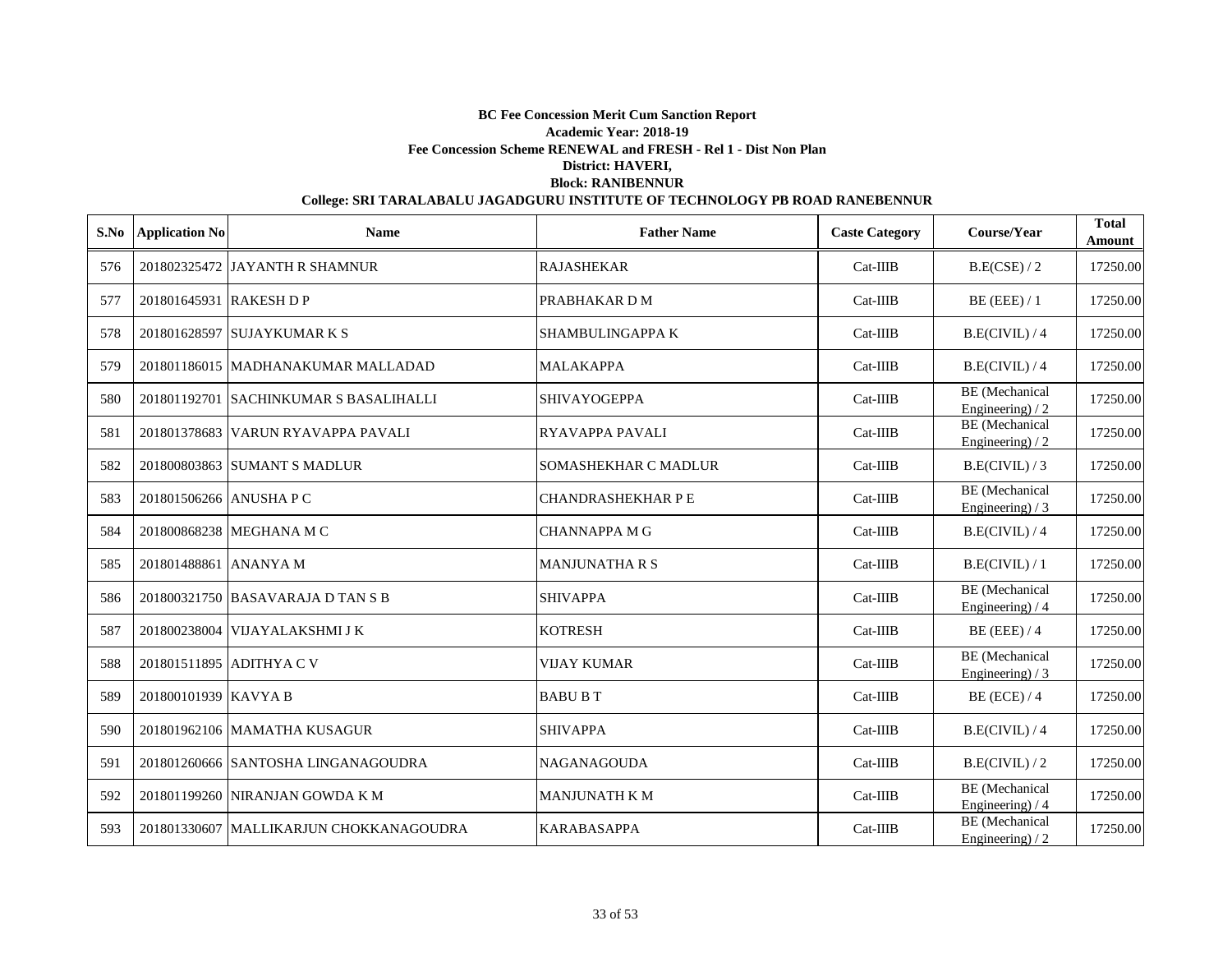|     | S.No Application No    | <b>Name</b>                               | <b>Father Name</b>       | <b>Caste Category</b> | Course/Year                                | <b>Total</b><br>Amount |
|-----|------------------------|-------------------------------------------|--------------------------|-----------------------|--------------------------------------------|------------------------|
| 594 | 201801678091 LOHITH C  |                                           | <b>CHIGATERAPPA CN</b>   | $Cat-IIIB$            | <b>BE</b> (Mechanical<br>Engineering $)/1$ | 17250.00               |
| 595 |                        | 201801631970 AISHWARYA M ANGADI           | <b>MANJUNATH N</b>       | Cat-IIIB              | <b>BE</b><br>(INSTRUMENTATION              | 17250.00               |
| 596 |                        | 201800299928 CHAITRA D V                  | VEERESH D M              | Cat-IIIB              | $BE$ (ECE) / 4                             | 17250.00               |
| 597 |                        | 201801129624 ROHITKUMAR T D               | THIPPESWAMY M S          | $Cat-IIIB$            | $BE$ (EEE) / 4                             | 17250.00               |
| 598 |                        | 201801137164 HANUMANTHAGOUDA N HAKKALLER  | <b>NAGARAJ</b>           | $Cat-IIIB$            | B.E(CIVIL)/3                               | 17250.00               |
| 599 |                        | 201801585065 NAVEENA B GARAGADA           | <b>BASAVARAJA</b>        | $Cat-IIIB$            | <b>BE</b> (Mechanical<br>Engineering) $/2$ | 17250.00               |
| 600 |                        | 201802095643 SANJANA CHANDRASHEKAR PALLED | <b>CHANDRASHEKAR</b>     | $Cat-IIIB$            | B.E(CSE) / 1                               | 17250.00               |
| 601 |                        | 201800738129 VINAYAKUMAR SANKAPPALAVAR    | <b>HANUMAGOUD</b>        | $Cat-IIIB$            | $BE$ (ECE) / 3                             | 17250.00               |
| 602 |                        | 201800170956 SANTHOSHA B DODDAGOWDARA     | <b>BASANAGOWDA</b>       | Cat-IIIB              | B.E(CIVIL) / 4                             | 17250.00               |
| 603 | 201801603548 POOJA T M |                                           | <b>MALLIKARJUNA T M</b>  | $Cat-IIIB$            | <b>BE</b><br><b>(INSTRUMENTATION</b>       | 17250.00               |
| 604 |                        | 201802261962 ABHISHEK G PATIL             | <b>GADIGEPPA N PATIL</b> | $Cat-IIIB$            | B.E(CSE) / 2                               | 17250.00               |
| 605 | 201801045639 PRIYA K V |                                           | VEERESH KEMBAVI          | Cat-IIIB              | $BE$ (ECE) / 4                             | 17250.00               |
| 606 |                        | 201800814422 SANDEEP N P                  | PARAMESWARAPPA MT        | $Cat-IIIB$            | $BE$ (ECE) / 3                             | 17250.00               |
| 607 |                        | 201800907812 AISHWARYA D S                | SHAMBHULINGAPPA D L      | $Cat-IIIB$            | B.E(CIVIL)/3                               | 17250.00               |
| 608 |                        | 201800619387 REKHA S MATTI                | <b>SHIVAPPA</b>          | $Cat-IIIB$            | $BE$ (ECE) / 4                             | 17250.00               |
| 609 | 201800754121 PAVITRA B |                                           | <b>BASAVARAJAPPA</b>     | $Cat-IIIB$            | <b>BE</b><br><b>(INSTRUMENTATION</b>       | 17250.00               |
| 610 |                        | 201800885945 SUDHA JAGADEESH SHIVALLI     | <b>JAGADEESH</b>         | $Cat-IIIB$            | $BE$ (ECE) / 3                             | 17250.00               |
| 611 |                        | 201801402673 ANIL KUMAR M C               | <b>CHENNABASAPPA M</b>   | $Cat-IIIB$            | $BE$ (EEE) / 3                             | 17250.00               |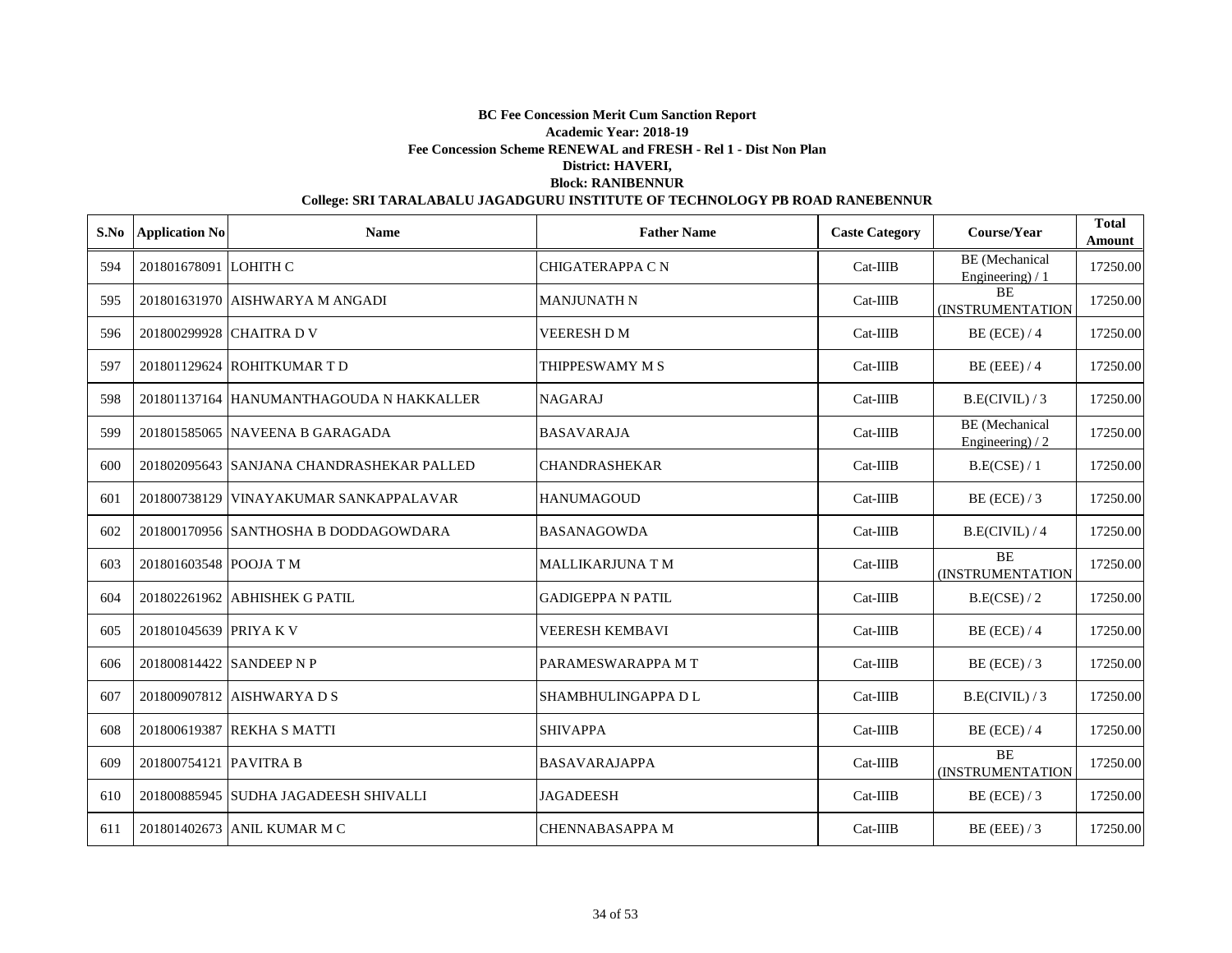| S.No | <b>Application No</b>   | <b>Name</b>                                   | <b>Father Name</b>        | <b>Caste Category</b> | Course/Year                                | <b>Total</b><br>Amount |
|------|-------------------------|-----------------------------------------------|---------------------------|-----------------------|--------------------------------------------|------------------------|
| 612  |                         | 201800565492 MARULASIDDANAGOUDA P             | <b>RAVIGOUDARU R G</b>    | $Cat-IIIB$            | B.E(CIVIL) / 4                             | 17250.00               |
| 613  |                         | 201800910287 GOOLAPPA LAXMESHWAR              | <b>VIRUPAKSHAPPA</b>      | $Cat-IIIB$            | <b>BE</b> (Mechanical<br>Engineering) $/3$ | 17250.00               |
| 614  |                         | 201801983495 GAYATHRI MALANAYAKANAHALLI       | PARAMESHWARAPPA           | $Cat-IIIB$            | $BE$ (ECE) / 4                             | 17250.00               |
| 615  |                         | 201801271856 SHANTASAGAR BASAVARAJ KOMAR      | <b>BASAVARAJ</b>          | $Cat-IIIB$            | B.E(CIVIL)/4                               | 17250.00               |
| 616  | 201801427812 KAVYA G N  |                                               | <b>NAGARAJA G S</b>       | Cat-IIIB              | <b>BE</b><br>(INSTRUMENTATION              | 17250.00               |
| 617  |                         | 201801307674 SHWETA HONNIKOPPA                | <b>RAMESH</b>             | $Cat-IIIB$            | <b>BE</b><br><b>(INSTRUMENTATION</b>       | 17250.00               |
| 618  |                         | 201802334593 SHILPA SOMANAGOUDRA              | <b>PRAKASH</b>            | $Cat-IIIB$            | B.E(CIVIL)/1                               | 17250.00               |
| 619  |                         | 201800258954 PRADEEP G K                      | KANTHANAGOUDA G           | $Cat-IIIB$            | B.E(CIVIL) / 4                             | 17250.00               |
| 620  |                         | 201800771437 SANKETH B JADHAV                 | <b>BADRINATH S JADHAV</b> | $Cat-IIIB$            | <b>BE</b> (Mechanical<br>Engineering) $/4$ | 17250.00               |
| 621  | 201800259546 TEJA G H   |                                               | <b>HALESHAPPA G</b>       | $Cat-IIIB$            | B.E(CSE) / 4                               | 17250.00               |
| 622  |                         | 201800089764 BASANAGOUD KURUVATTIGOUDR        | <b>CHANDRASHEKHAR</b>     | $Cat-IIIB$            | $BE$ (EEE) / 4                             | 17250.00               |
| 623  | 201800794236 SANDEEPA H |                                               | HANUMANTHAPPA C           | Cat-IIIB              | B.E(CSE) / 4                               | 17250.00               |
| 624  |                         | 201800854043 PUNITH KUMAR G Y                 | <b>YOGESH</b>             | $Cat-IIIB$            | $BE$ (ECE) / 3                             | 17250.00               |
| 625  |                         | 201800398535 BINDU KORVATTI                   | <b>GANESH PRASAD</b>      | $Cat-IIIB$            | B.E(CSE) / 4                               | 17250.00               |
| 626  |                         | 201802018987 AMRUTHA K PATIL                  | <b>KOTRAGOUDA P</b>       | Cat-IIIB              | B.E(CSE) / 2                               | 17250.00               |
| 627  |                         | 201800571519 DAYANAND SANNABASAPPA SUNKAD     | <b>SANNABASAPPA</b>       | $Cat-IIIB$            | B.E(CIVIL)/3                               | 17250.00               |
| 628  |                         | 201800285980 AISHWARYA V PATTANASHETTY        | <b>VEERABHADRAPPA</b>     | $Cat-IIIB$            | $BE$ (ECE) / 4                             | 17250.00               |
| 629  |                         | 201801934901 MADEVAYYA SHIVARUDRAYYA HIREMATH | <b>SHIVARUDRAYYA</b>      | $Cat-IIIB$            | $BE$ (EEE) / 3                             | 17250.00               |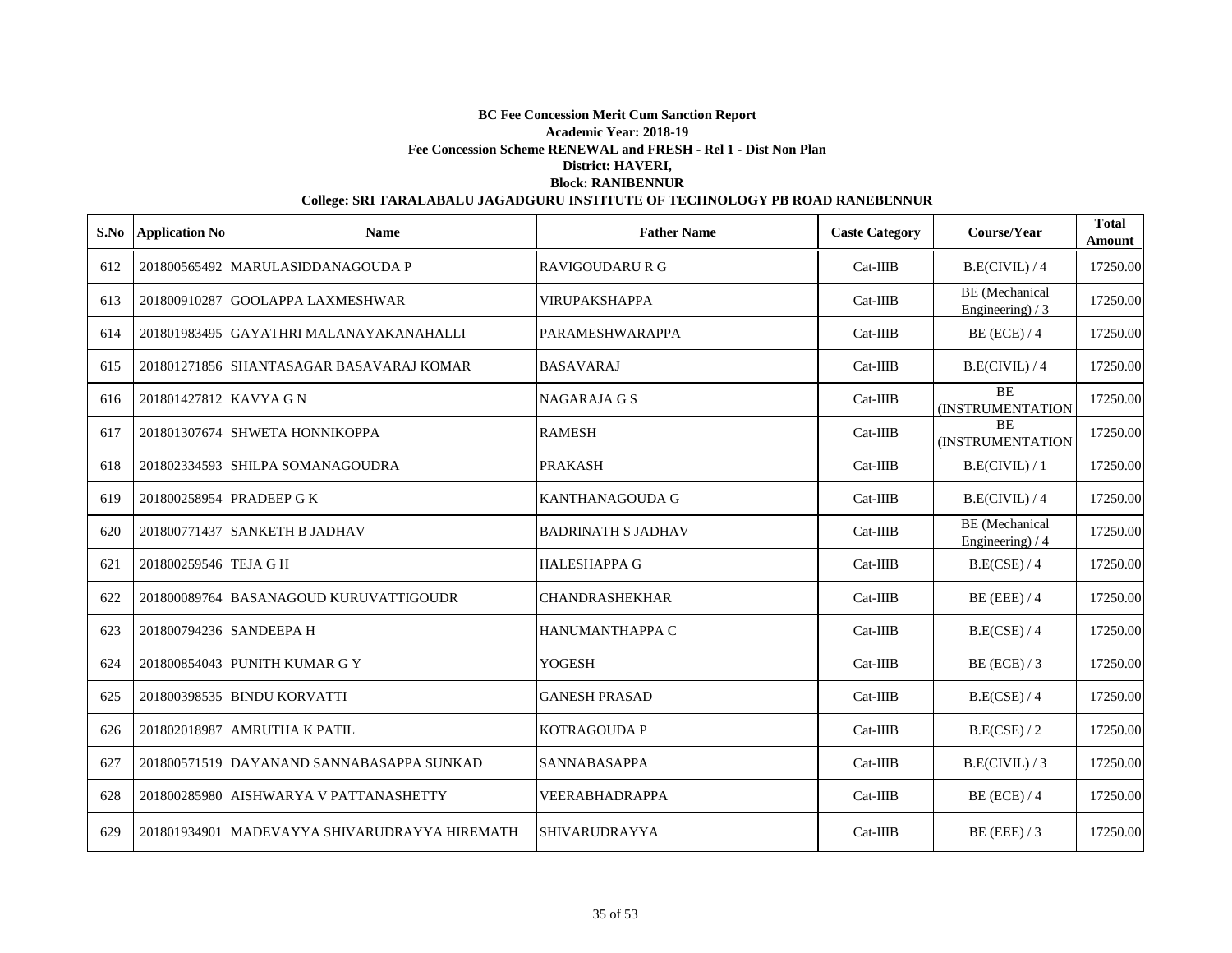| S.No | <b>Application No</b>   | <b>Name</b>                            | <b>Father Name</b>           | <b>Caste Category</b> | Course/Year                                | <b>Total</b><br>Amount |
|------|-------------------------|----------------------------------------|------------------------------|-----------------------|--------------------------------------------|------------------------|
| 630  |                         | 201800710402 RAKSHITHA S R             | REVANARADHYA S M             | $Cat-IIIB$            | B.E(CSE) / 3                               | 17250.00               |
| 631  | 201800344604 ROHITH M U |                                        | <b>UMESH M</b>               | $Cat-IIIB$            | $BE$ (ECE) / 4                             | 17250.00               |
| 632  |                         | 201800791404 KIRAN KUMAR V             | <b>HEMANNA K V</b>           | $Cat-IIIB$            | <b>BE</b> (Mechanical<br>Engineering) / 4  | 17250.00               |
| 633  |                         | 201802148206 NAGARAJ G B               | <b>BHARAMAPPA G</b>          | $Cat-IIIB$            | B.E(CIVIL) / 1                             | 17250.00               |
| 634  |                         | 201800793909 DEVARAJ BASANAGOUDA PATIL | <b>BASANAGOUDA</b>           | $Cat-IIIB$            | <b>BE</b> (Mechanical<br>Engineering) $/3$ | 17250.00               |
| 635  |                         | 201800196432 KARTHIK CHILUR            | <b>NAGESHAPPA</b>            | $Cat-IIIB$            | B.E(CIVIL) / 4                             | 17250.00               |
| 636  |                         | 201800504094 SAMPRITHA P V             | <b>VIJAYA PN</b>             | Cat-IIIB              | B.E(CSE) / 4                               | 17250.00               |
| 637  |                         | 201801945436 GIRIDHAR S GOUDA          | <b>SAHADEV</b>               | Cat-IIIB              | B.E(CSE) / 2                               | 17250.00               |
| 638  |                         | 201802032822 DARSHANA S N              | <b>NAGARAJAPPA</b>           | $Cat-IIIB$            | B.E(CIVIL)/2                               | 17250.00               |
| 639  |                         | 201800035384 SHASHIDHAR                | SIDLINGAYYA CHOUDI           | $Cat-IIIB$            | B.E(CIVIL)/2                               | 17250.00               |
| 640  |                         | 201801064735 ANNAPOORNA H              | <b>HALESHAPPA</b>            | $Cat-IIIB$            | $BE$ (ECE) / 3                             | 17250.00               |
| 641  | 201800730413 C M SEEMA  |                                        | SHIVAPRASADGOUDA C M         | $Cat-IIIB$            | <b>BE</b><br><b>(INSTRUMENTATION</b>       | 17250.00               |
| 642  |                         | 201800331269 MEGHA S KANAVI            | <b>SHIVAPPA KANAVI</b>       | $Cat-IIIB$            | B.E(CSE) / 4                               | 17250.00               |
| 643  |                         | 201801467485 KALLESH H R               | REVANASIDDAPPA H D           | $Cat-IIIB$            | B.E(CIVIL) / 1                             | 17250.00               |
| 644  | 201801173212 NAVEEN     |                                        | <b>BASAVARAJ</b>             | $Cat-IIIB$            | BE (EEE) $/3$                              | 17250.00               |
| 645  |                         | 201801555341 LINGARAJA M HUBBALLI      | <b>MALLIKARJUNA HUBBALLI</b> | $Cat-IIIB$            | B.E(CIVIL) / 1                             | 17250.00               |
| 646  | 201800839302 MEGHA M    |                                        | M KOTRESHA                   | $Cat-IIIB$            | <b>BE</b><br>(INSTRUMENTATION              | 17250.00               |
| 647  |                         | 201800872291 MADHU B ANGADI            | <b>BASAVARAJ</b>             | $Cat-IIIB$            | B.E(CIVIL)/3                               | 17250.00               |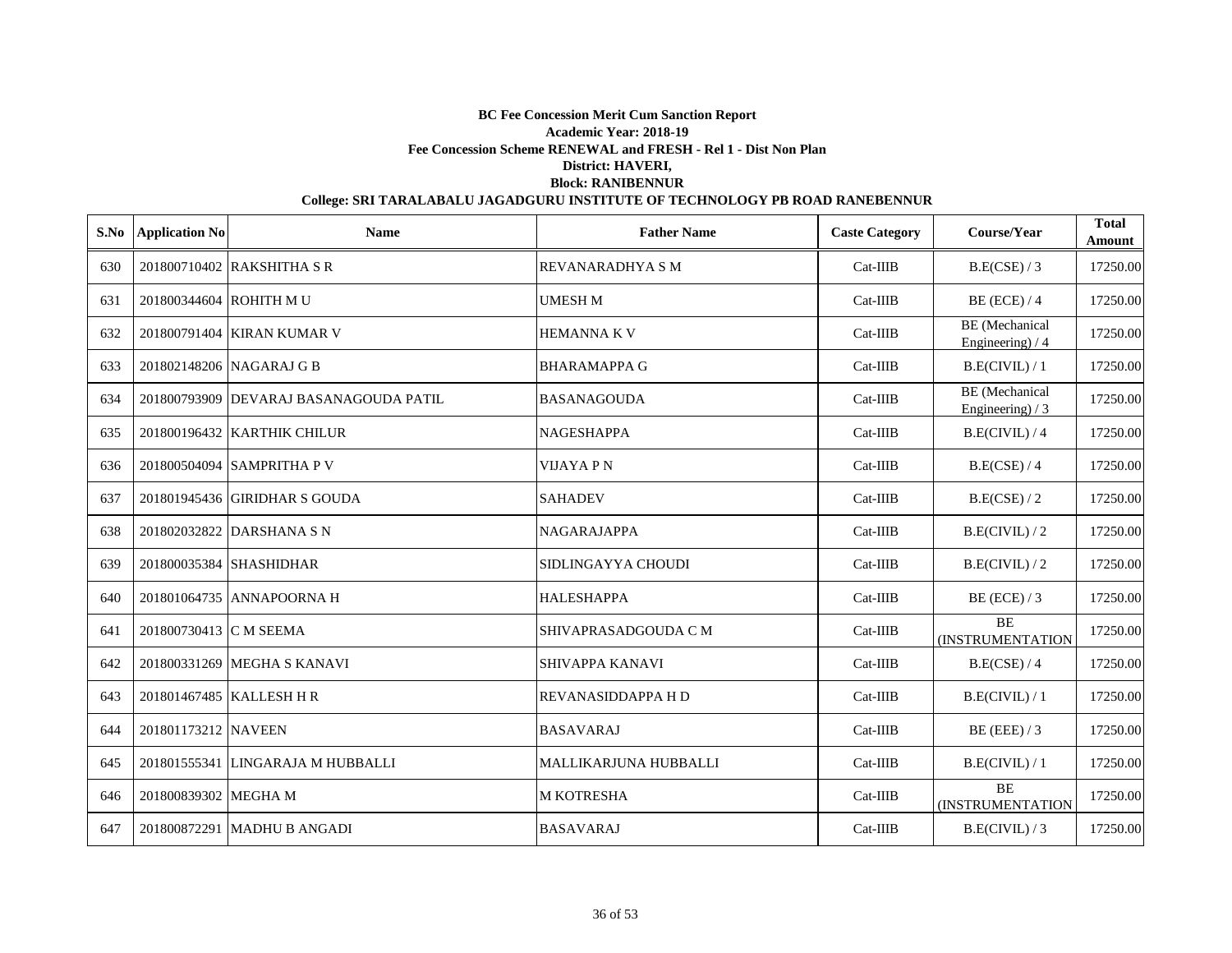|     | S.No Application No     | <b>Name</b>                          | <b>Father Name</b>    | <b>Caste Category</b> | Course/Year                               | <b>Total</b><br><b>Amount</b> |
|-----|-------------------------|--------------------------------------|-----------------------|-----------------------|-------------------------------------------|-------------------------------|
| 648 |                         | 201801245506 PRIYANKA NAIK           | <b>SHASHIDHAR</b>     | Cat-IIIB              | $BE$ (ECE) / 3                            | 17250.00                      |
| 649 | 201801629442 RAMYARG    |                                      | <b>RAMESH R G</b>     | $Cat-IIIB$            | B.E(CIVIL)/3                              | 17250.00                      |
| 650 |                         | 201801081046 ARCHANA MALIYAPPAGOUDAR | <b>BASAVARAJA</b>     | $Cat-IIIB$            | B.E(CSE) / 3                              | 17250.00                      |
| 651 |                         | 201800243803 SHWETA M BANAKAR        | <b>MALLIKARJUN</b>    | Cat-IIIB              | B.E(CSE) / 4                              | 17250.00                      |
| 652 | 201801091842 SUNIL C M  |                                      | <b>MANJAPPA C S</b>   | $Cat-IIIB$            | B.E(CSE) / 4                              | 17250.00                      |
| 653 |                         | 201801121305 ABHISHEK KALLAPPAGOUDRA | SHIVANAGOUDA K        | Cat-IIIB              | B.E(CSE) / 2                              | 17250.00                      |
| 654 |                         | 201801532789 VINAYA KUMARA N B       | <b>N BHIMARAJ</b>     | $Cat-IIIB$            | B.E(CSE) / 2                              | 17250.00                      |
| 655 |                         | 201800700565 CHANDRU M DHULEHOLI     | <b>MUDLINGAPPA</b>    | Cat-IIIB              | <b>BE</b> (Mechanical<br>Engineering) / 4 | 17250.00                      |
| 656 | 201801837159 SAHANA S   |                                      | SHIVALINGAIAH S M     | Cat-IIIB              | B.E(CSE)/2                                | 17250.00                      |
| 657 |                         | 201800854804 S M SOUMYA              | S M GANGADHARASWAMI   | Cat-IIIB              | B.E(CSE) / 3                              | 17250.00                      |
| 658 |                         | 201800341449 SHARATHKUMAR H S        | <b>SURESHAH</b>       | $Cat-IIIB$            | <b>BE</b><br>(INSTRUMENTATION             | 17250.00                      |
| 659 | 201801137290 ANUSHA D S |                                      | <b>SHARANAPPA D</b>   | Cat-IIIB              | $BE$ (ECE) / 2                            | 17250.00                      |
| 660 |                         | 201801980378 PRATIXA BHENDIGERI      | <b>SANJAY</b>         | Cat-IIIB              | $BE$ (ECE) / 4                            | 17250.00                      |
| 661 | 201801159181 TANUJA B T |                                      | THIMMAPPA B S         | Cat-IIIB              | B.E(CSE) / 4                              | 17250.00                      |
| 662 |                         | 201801197229 PRAJWAL M V             | MRUTHYUNJAYA          | $Cat-IIIB$            | B.E(CSE) / 1                              | 17250.00                      |
| 663 |                         | 201801923349 SHAMBULINGA MUTTALLI    | <b>BASAVARAJAPPA</b>  | Cat-IIIB              | BE (Mechanical<br>Engineering) $/2$       | 17250.00                      |
| 664 | 201801981543 MALLIK K S |                                      | <b>SHIVAKUMAR K V</b> | Cat-IIIB              | B.E(CSE) / 2                              | 17250.00                      |
| 665 |                         | 201801931731 ANJALI S MALEMATH       | <b>SHASHIKANTH</b>    | $Cat-IIIB$            | B.E(CSE) / 1                              | 17250.00                      |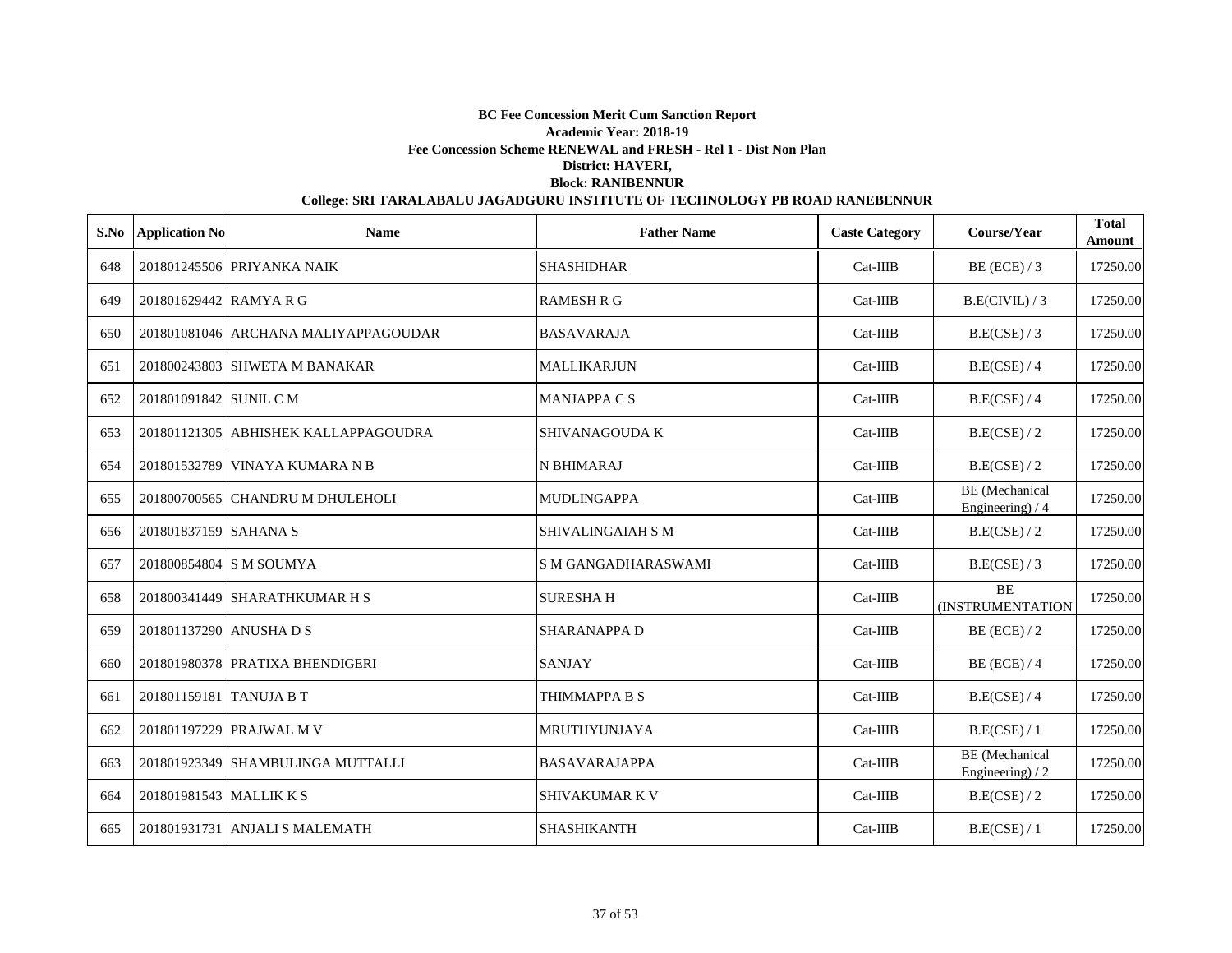| S.No | <b>Application No</b>   | <b>Name</b>                               | <b>Father Name</b>        | <b>Caste Category</b> | Course/Year                                | <b>Total</b><br>Amount |
|------|-------------------------|-------------------------------------------|---------------------------|-----------------------|--------------------------------------------|------------------------|
| 666  |                         | 201801633735 DEEPAK BASAVARAJ BADAMI      | <b>BASAVARAJ C BADAMI</b> | $Cat-IIIB$            | B.E(CIVIL)/2                               | 17250.00               |
| 667  |                         | 201801199062 ANUSHA S SANKANNANAVAR       | <b>SOMASHEKAR</b>         | $Cat-IIIB$            | B.E(CSE)/3                                 | 17250.00               |
| 668  |                         | 201801966936 NANDAKUMAR LINGAPPA KUBIHAL  | <b>LINGAPPA</b>           | $Cat-IIIB$            | B.E(CIVIL)/3                               | 17250.00               |
| 669  |                         | 201800767007 BASAVARAJ S FAKKIRANNANAVARA | <b>SHANKRAPPA</b>         | $Cat-IIIB$            | <b>BE</b> (Mechanical<br>Engineering) $/3$ | 17250.00               |
| 670  |                         | 201800837400 VIJAYALAKSHMI B V            | <b>VEERESH KARAKURU B</b> | $Cat-IIIB$            | $BE$ (ECE) / 3                             | 17250.00               |
| 671  | 201801128876 ROJA R     |                                           | <b>RAJAPPA</b>            | $Cat-IIIB$            | $BE$ (EEE) / 4                             | 17250.00               |
| 672  |                         | 201802180329 GIREESH HONNAPPANAVAR        | SANNALAKKAPPA H           | $Cat-IIIB$            | <b>BE</b> (Mechanical<br>Engineering) / 1  | 17250.00               |
| 673  |                         | 201801051954 MANJULA D K                  | <b>KALLAPPA R</b>         | $Cat-IIIB$            | B.E(CSE) / 3                               | 17250.00               |
| 674  |                         | 201801286519 TEJASWINI G S                | <b>GIRISH G E</b>         | $Cat-IIIB$            | B.E(CSE) / 3                               | 17250.00               |
| 675  |                         | 201801617732 JJ V SANDEEP PATIL           | <b>D VEERENDRA PATIL</b>  | $Cat-IIIB$            | B.E(CIVIL) / 4                             | 17250.00               |
| 676  |                         | 201801235731 SANTHOSH P N                 | <b>NANDYAPPA P</b>        | $Cat-IIIB$            | B.E(CIVIL)/3                               | 17250.00               |
| 677  |                         | 201800981482 MOHANKUMAR HANNI             | VEERANNA HANNI            | $Cat-IIIB$            | B.E(CIVIL)/3                               | 17250.00               |
| 678  |                         | 201800367280 SOUMYA HOLABASAPPA KOLLI     | <b>HOLABASAPPA</b>        | $Cat-IIIB$            | B.E(CSE)/3                                 | 17250.00               |
| 679  |                         | 201801083133 SHWETA M PUJAR               | <b>MAHESHAPPA</b>         | $Cat-IIIB$            | BE (Mechanical<br>Engineering) / 2         | 17250.00               |
| 680  | 201800844107 KAVYA V B  |                                           | <b>VEERANA GOWDA</b>      | $Cat-IIIB$            | B.E(CSE)/3                                 | 17250.00               |
| 681  | 201801085445 RAJU J S   |                                           | SHIVALINGAPPA J S         | $Cat-IIIB$            | B.E(CSE) / 4                               | 17250.00               |
| 682  |                         | 201801054745 SHIVALINGA CHANDRAPATTANA    | <b>MALLIKARJUN</b>        | $Cat-IIIB$            | BE (Mechanical<br>Engineering) $/3$        | 17250.00               |
| 683  | 201801126120 JYOTI MANE |                                           | <b>NAGAPPA</b>            | $Cat-IIIB$            | $BE$ (ECE) / 3                             | 17250.00               |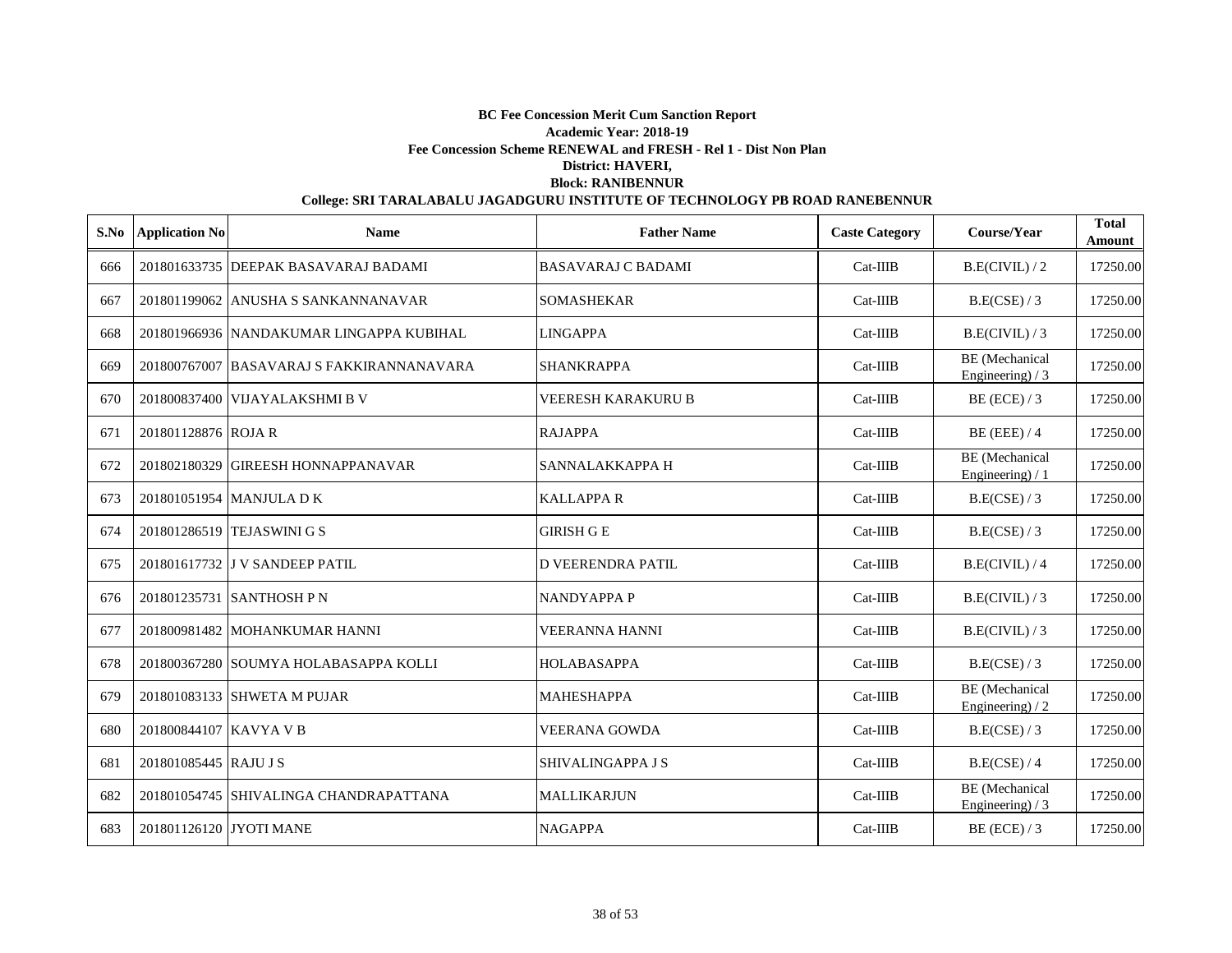|     | <b>S.No</b> Application No | <b>Name</b>                             | <b>Father Name</b>           | <b>Caste Category</b> | Course/Year                                | <b>Total</b><br>Amount |
|-----|----------------------------|-----------------------------------------|------------------------------|-----------------------|--------------------------------------------|------------------------|
| 684 |                            | 201801143504 KIRAN KUMAR M P            | PRABHU D                     | $Cat-IIIB$            | $BE$ (ECE) / 3                             | 17250.00               |
| 685 |                            | 201801188465 SUSHMA PATTANASHETTI       | <b>BASAVARAJ</b>             | $Cat-IIIB$            | B.E(CSE) / 3                               | 17250.00               |
| 686 |                            | 201801195303 KARTHIK MALLAJJI           | DEVENDRAPPA MALLAJJI         | $Cat-IIIB$            | BE (Mechanical<br>Engineering) $/2$        | 17250.00               |
| 687 | 201801463755 ADARSH D B    |                                         | <b>BASAVARAJ D N</b>         | $Cat-IIIB$            | BE (Mechanical<br>Engineering) $/3$        | 17250.00               |
| 688 |                            | 201800269485 MURALIDHARA A S            | SHAMBHULINGAPPA A M          | $Cat-IIIB$            | BE (Mechanical<br>Engineering) $/4$        | 17250.00               |
| 689 |                            | 201800883915 ANIL KUMAR A B             | <b>BASAVARAJAPPAL</b>        | $Cat-IIIB$            | B.E(CIVIL)/3                               | 17250.00               |
| 690 | 201800995549 KARTHIK P S   |                                         | <b>PRAKASH B S</b>           | $Cat-IIIB$            | $BE$ (ECE) / 3                             | 17250.00               |
| 691 |                            | 201802278749 PRIYANKA M HALAGERI        | <b>MALLIKARJUNA HALAGERI</b> | $Cat-IIIB$            | B.E(CSE) / 1                               | 17250.00               |
| 692 |                            | 201802052865 ARUN MAKANUR               | <b>JYOTEPPA</b>              | Cat-IIIB              | <b>BE</b> (Mechanical<br>Engineering) $/2$ | 17250.00               |
| 693 | 201800903457 HARISHA R     |                                         | <b>RAMAKRISHNAMURTHY</b>     | $Cat-IIIB$            | $BE$ (EEE) / 2                             | 17250.00               |
| 694 |                            | 201800067759 REVATI SHIVAJI MAKNUR      | <b>SHIVAJI MAKNUR</b>        | $Cat-IIIB$            | <b>BE</b> (Mechanical<br>Engineering) / 4  | 17250.00               |
| 695 |                            | 201801103343 PRAMOD S KORISHETRA        | <b>SHAMBHULINGAPPA</b>       | $Cat-IIIB$            | $BE$ (ECE) / 2                             | 17250.00               |
| 696 |                            | 201800376464 SWETHA T MULKIGOUDAR       | <b>THIPPAN GOUDER</b>        | $Cat-IIIB$            | $BE$ (ECE) / 4                             | 17250.00               |
| 697 |                            | 201800707505 AMRUTHA B S                | <b>BAVU RAOLS</b>            | $Cat-IIIB$            | <b>BE</b><br>(INSTRUMENTATION              | 17250.00               |
| 698 |                            | 201800966929 CHANDRASHEKHAR S YALAVATTI | <b>SHIVAPPA S YALAVATTI</b>  | $Cat-IIIB$            | <b>BE</b> (Mechanical<br>Engineering) $/2$ | 17250.00               |
| 699 |                            | 201800913164 HALESHA KAREGOUDRA         | <b>CHANDRAGOUDA</b>          | $Cat-IIIB$            | BE (Mechanical<br>Engineering) $/3$        | 17250.00               |
| 700 |                            | 201800060028 RUDRESHA C S               | SHIVAMURTHY C S              | $Cat-IIIB$            | $BE$ (EEE) / 4                             | 17250.00               |
| 701 |                            | 201801365555 SACHIN KUMAR B H           | A B HANUMATHAPPA             | $Cat-IIIB$            | <b>BE</b> (Mechanical<br>Engineering) $/2$ | 17250.00               |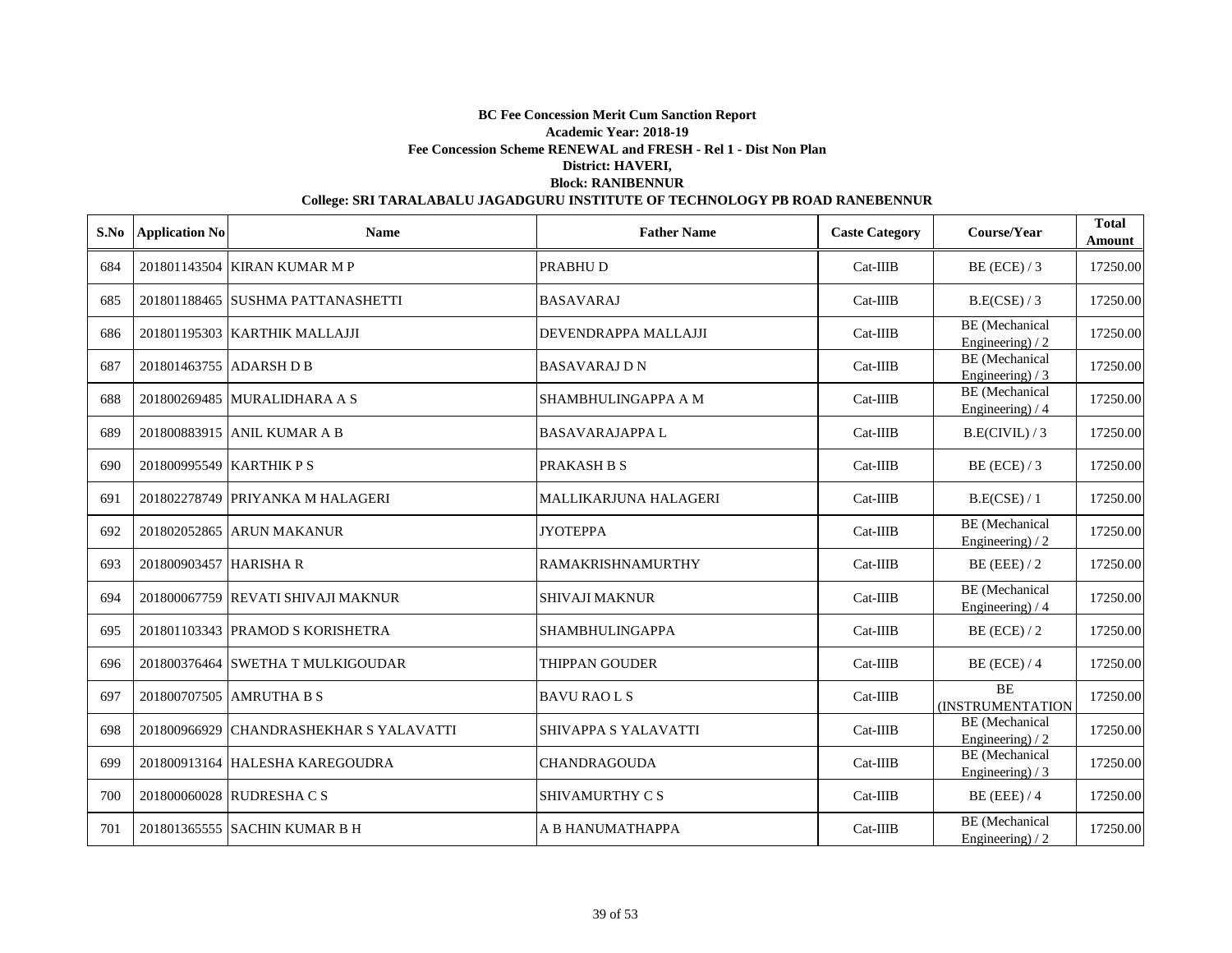|     | S.No Application No    | <b>Name</b>                                   | <b>Father Name</b>             | <b>Caste Category</b> | Course/Year                                | <b>Total</b><br>Amount |
|-----|------------------------|-----------------------------------------------|--------------------------------|-----------------------|--------------------------------------------|------------------------|
| 702 |                        | 201801211733 KIRAN S CHANDANNANAVAR           | <b>SHANMUKHAPPA</b>            | $Cat-IIIB$            | B.E(CIVIL)/2                               | 17250.00               |
| 703 |                        | 201801585262 CHANDAN M BEEDIMANI              | <b>MALLAPPA</b>                | $Cat-IIIB$            | B.E(CIVIL) / 4                             | 17250.00               |
| 704 |                        | 201800060686 K L M REVANASIDDESWARA SWAMY     | K L M SOMANATHA SWAMY          | $Cat-IIIB$            | B.E(CSE) / 3                               | 17250.00               |
| 705 |                        | 201801015628 MADHUSWAMY JAGADEESWARAIH H      | <b>JAGADEESWARAIH HIREMATH</b> | Cat-IIIB              | <b>BE</b> (Mechanical<br>Engineering) $/3$ | 17250.00               |
| 706 |                        | 201801071506 MADHURI TUPPAD                   | <b>SHARANAPPA</b>              | $Cat-IIIB$            | B.E(CSE) / 4                               | 17250.00               |
| 707 |                        | 201800749365 VEERESH S BALEGAR                | SHIVANANDAPPA BALEGAR          | $Cat-IIIB$            | <b>BE</b> (Mechanical<br>Engineering) / 3  | 17250.00               |
| 708 |                        | 201800776135 ABHILASHGOWDA G B                | <b>BASAVANAGOWDA G E</b>       | $Cat-IIIB$            | B.E(CSE) / 3                               | 17250.00               |
| 709 |                        | 201800758099 SHIVARAJA G R                    | <b>RAMESHA G</b>               | $Cat-IIIB$            | BE (Mechanical<br>Engineering) / 3         | 17250.00               |
| 710 |                        | 201801669361 AJITH HIREMATH                   | <b>MUKESH</b>                  | $Cat-IIIB$            | B.E(CIVIL)/2                               | 17250.00               |
| 711 | 201801233292 VIDYAK    |                                               | <b>KUBERAPPA K B</b>           | $Cat-IIIB$            | $BE$ (ECE) / 4                             | 17250.00               |
| 712 |                        | 201801595319 AMITH HIREMATH                   | <b>MUKESH</b>                  | $Cat-IIIB$            | <b>BE</b><br>(INSTRUMENTATION              | 17250.00               |
| 713 |                        | 201801253482 DIVYA H MALAGI                   | HANUMANTHAGOUDA B MALAGI       | $Cat-IIIB$            | B.E(CSE) / 4                               | 17250.00               |
| 714 | 201800316832 DIVYA H K |                                               | <b>KUMARHM</b>                 | $Cat-IIIB$            | B.E(CSE) / 2                               | 17250.00               |
| 715 | 201801305646 VEERESH S |                                               | <b>BASAVARAJ S</b>             | $Cat-IIIB$            | B.E(CSE) / 4                               | 17250.00               |
| 716 |                        | 201800612411 SIDDAIAH NAGABUSHAN HANAGODIMATH | NAGABHUSHAN HANAGODIMATH       | $Cat-IIIB$            | <b>BE</b> (Mechanical<br>Engineering) $/4$ | 17250.00               |
| 717 | 201801611807 ANUSHA HG |                                               | RUDRESHAPPA HG                 | Cat-IIIB              | $BE$ (ECE) / 4                             | 17250.00               |
| 718 |                        | 201800864864 LATESHA M HODIGERI               | <b>MAHARUDRAPPA</b>            | $Cat-IIIB$            | <b>BE</b> (Mechanical<br>Engineering) $/3$ | 17250.00               |
| 719 |                        | 201800895001 JYOTHI S GANGANNAVAR             | <b>SHASHIDHAR</b>              | $Cat-IIIB$            | $BE$ (ECE) / 4                             | 17250.00               |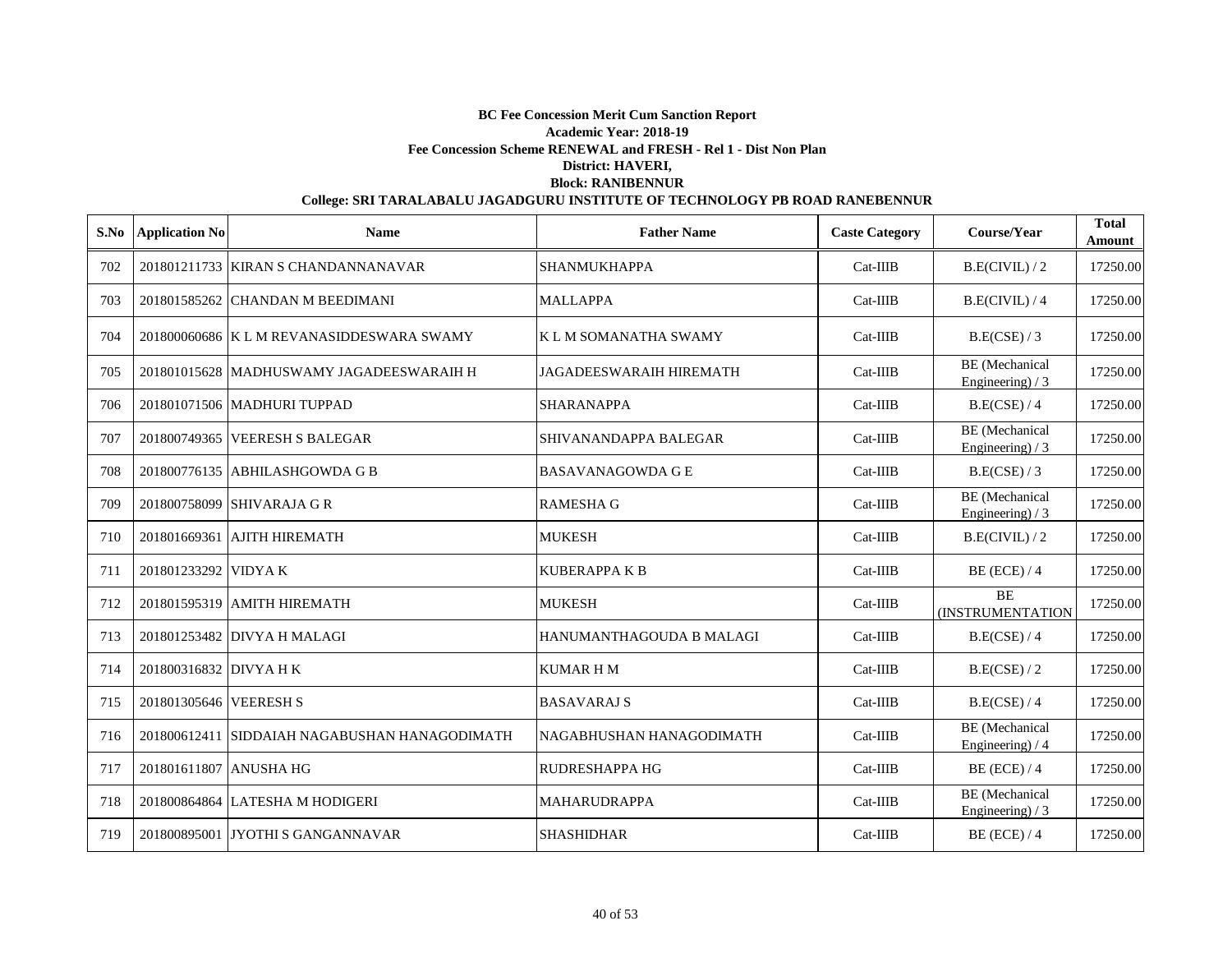|     | S.No Application No     | <b>Name</b>                                 | <b>Father Name</b>     | <b>Caste Category</b> | Course/Year                                | <b>Total</b><br>Amount |
|-----|-------------------------|---------------------------------------------|------------------------|-----------------------|--------------------------------------------|------------------------|
| 720 |                         | 201800191301 VEERESH M ASUNDI               | <b>MURUGESH</b>        | $Cat-IIIB$            | B.E(CIVIL)/4                               | 17250.00               |
| 721 |                         | 201801584336 NARENDRA E                     | <b>ESHWAR</b>          | $Cat-IIIB$            | <b>BE</b> (Mechanical<br>Engineering) $/3$ | 17250.00               |
| 722 |                         | 201800895088 NIKHITHA MU                    | <b>UMAPATHIMK</b>      | $Cat-IIIB$            | $BE$ (ECE) / 4                             | 17250.00               |
| 723 |                         | 201801217107 SHASHIKUMAR O M                | <b>MAHESHWARAPPA</b>   | $Cat-IIIB$            | <b>BE</b> (Mechanical<br>Engineering) / 4  | 17250.00               |
| 724 |                         | 201800950444 NAVEEN KUMAR R                 | <b>RAJKUMAR M</b>      | $Cat-IIIB$            | <b>BE</b> (Mechanical<br>Engineering) $/3$ | 17250.00               |
| 725 |                         | 201800875435 NIVEDITHA SHIVAJI GUNGERA      | SHIVAJI GUNGERA        | $Cat-IIIB$            | B.E(CSE) / 3                               | 17250.00               |
| 726 |                         | 201800605470 AVINASH M R                    | <b>RAJENDRA M S</b>    | Cat-IIIB              | B.E(CIVIL)/4                               | 17250.00               |
| 727 |                         | 201800835120 ABHISHEK H M                   | <b>RAJENDRAIAH H M</b> | $Cat-IIIB$            | $BE$ (ECE) / 4                             | 17250.00               |
| 728 |                         | 201800734527 MEGHA BASAVARAJA SHETTAR PATIL | <b>BASAVARAJA</b>      | $Cat-IIIB$            | $BE$ (ECE) / 3                             | 17250.00               |
| 729 | 201800388855 HALESH B T |                                             | THIMMANNA B T          | $Cat-IIIB$            | B.E(CIVIL)/3                               | 17250.00               |
| 730 |                         | 201800874582 AKSHATA G M                    | <b>GANGANAGOUDA</b>    | $Cat-IIIB$            | B.E(CSE) / 3                               | 17250.00               |
| 731 |                         | 201802154364 YATHIRAJA K J                  | <b>JAYAPPAK</b>        | $Cat-IIIB$            | B.E(CIVIL)/2                               | 17250.00               |
| 732 |                         | 201801224168 ADARSH GANGADHAR ANGADI        | <b>GANGADHAR</b>       | $Cat-IIIB$            | B.E(CSE) / 2                               | 17250.00               |
| 733 |                         | 201800590033 MANJUNATH ULLAGADDI            | <b>MADEVAPPA</b>       | $Cat-IIIB$            | $BE$ (EEE) / 4                             | 17250.00               |
| 734 | 201800387577 SAHANA M S |                                             | <b>SURESHAPPA M</b>    | $Cat-IIIB$            | <b>BE</b><br>(INSTRUMENTATION              | 17250.00               |
| 735 |                         | 201801002878 MANOHAR L A                    | <b>ASHOK L K</b>       | $Cat-IIIB$            | B.E(CSE) / 3                               | 17250.00               |
| 736 |                         | 201800762234 POOJA AMMINABHAVI              | <b>FAKIRAPPA</b>       | $Cat-IIIB$            | $BE$ (ECE) / 3                             | 17250.00               |
| 737 |                         | 201800704103 MAHADEVAPPA N HONNALI          | <b>NINGAPPA</b>        | $Cat-IIIB$            | B.E(CIVIL)/4                               | 17250.00               |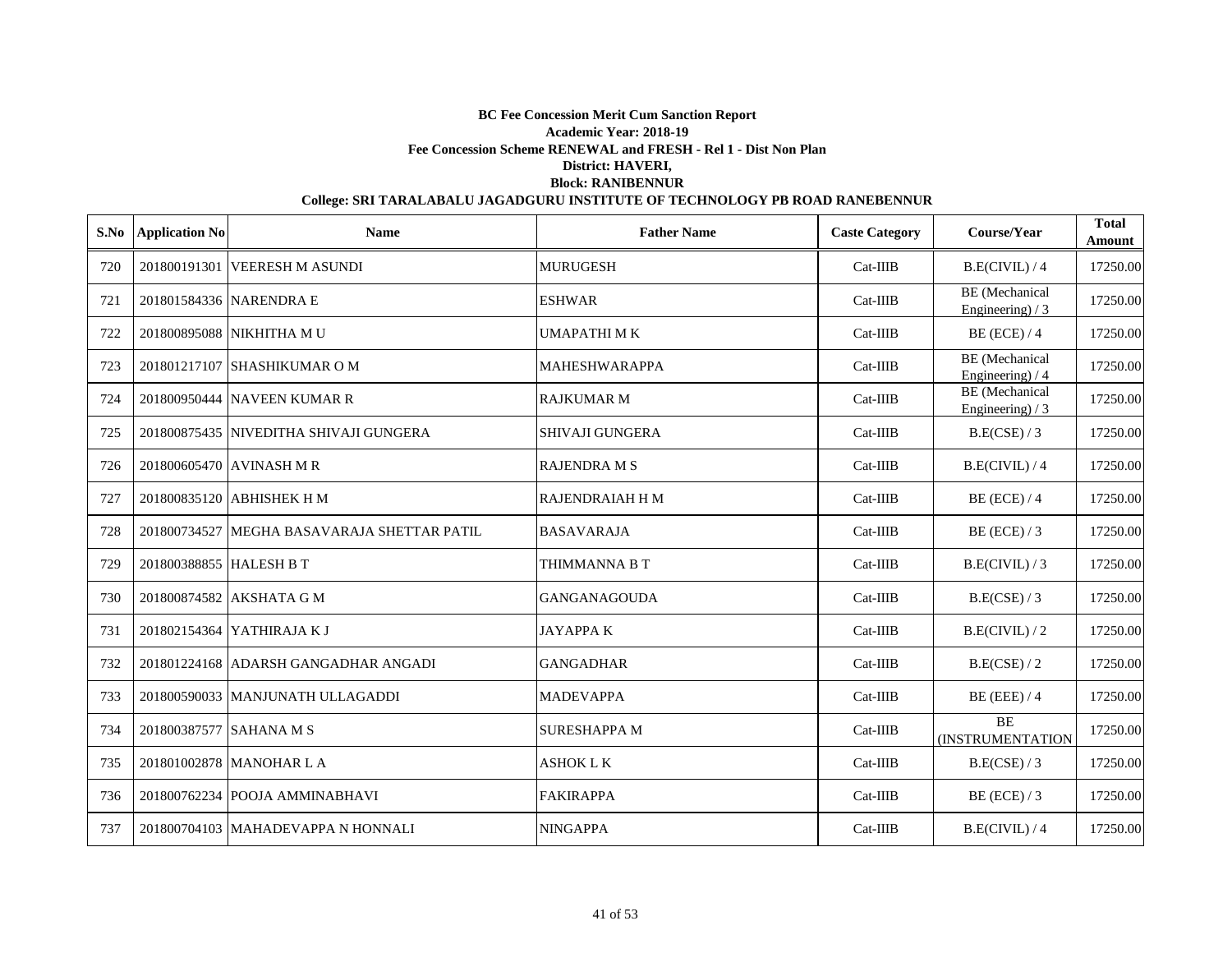| S.No | <b>Application No</b>   | <b>Name</b>                               | <b>Father Name</b>       | <b>Caste Category</b> | Course/Year                               | <b>Total</b><br>Amount |
|------|-------------------------|-------------------------------------------|--------------------------|-----------------------|-------------------------------------------|------------------------|
| 738  |                         | 201801988585 PREETI SHIVANANDA BIDARI     | <b>SHIVANANDA</b>        | $Cat-IIIB$            | B.E(CSE) / 3                              | 17250.00               |
| 739  |                         | 201800611855 PRAVEEN UJJAPPA HULLATTI     | <b>UJJAPPA</b>           | $Cat-IIIB$            | $BE$ (ECE) / 4                            | 17250.00               |
| 740  |                         | 201801163119 PUNYASHREE Y B               | <b>BASAVARAJA Y D</b>    | $Cat-IIIB$            | B.E(CSE) / 3                              | 17250.00               |
| 741  |                         | 201800746094 LAXMI R SHETTAR              | <b>RAJAKUMAR SHETTAR</b> | $Cat-IIIB$            | BE (ECE) $/3$                             | 17250.00               |
| 742  | 201801186411 ROJA H     |                                           |                          | $Cat-IIIB$            | $BE$ (ECE) / 4                            | 17250.00               |
| 743  |                         | 201801212160 SUPRIYA KACHAVI              | <b>YALLAPPA</b>          | $Cat-IIIB$            | B.E(CSE) / 3                              | 17250.00               |
| 744  |                         | 201801567093 SUCHETHA KADABAGERI          | UMAPATHI KADABAGERI      | $Cat-IIIB$            | B.E(CSE) / 4                              | 17250.00               |
| 745  |                         | 201800594292 NEELAKANTANAGOUDRA ANUSHA    | SADANANDAGOUDA N         | $Cat-IIIB$            | <b>BE</b><br>(INSTRUMENTATION             | 17250.00               |
| 746  |                         | 201801635503 VIKAS P BASANAGOUDA          | PARAMESHAGOUDA           | $Cat-IIIB$            | B.E(CIVIL)/3                              | 17250.00               |
| 747  |                         | 201801549105 PRASANNA N SHAMANUR          | <b>NAGAPPA</b>           | $Cat-IIIB$            | $BE$ (EEE) / 3                            | 17250.00               |
| 748  |                         | 201801947397 SANGEETA SHIVANANDA MANNANGI | SHIVANANDA S MANNANGI    | $Cat-IIIB$            | $BE$ (ECE) / 3                            | 17250.00               |
| 749  |                         | 201801446159 SUNIL HUBBALLI               | <b>BASALINGAPPA</b>      | $Cat-IIIB$            | <b>BE</b> (Mechanical<br>Engineering) / 3 | 17250.00               |
| 750  |                         | 201801650616 SUSHMITHA S                  | SOMASHEKHARAPPA S        | $Cat-IIIB$            | $BE$ (ECE) / 3                            | 17250.00               |
| 751  | 201800897568 HARISHA HN |                                           | <b>NATARAJA HT</b>       | $Cat-IIIB$            | B.E(CIVIL)/3                              | 17250.00               |
| 752  |                         | 201800315220 SAGAR SALUNKE                | <b>TANAJI</b>            | $Cat-IIIB$            | $BE$ (ECE) / 3                            | 17250.00               |
| 753  |                         | 201801505998 TANUSREE S M                 | <b>SHIVALINGAIA S M</b>  | $Cat-IIIB$            | B.E(CSE) / 2                              | 17250.00               |
| 754  | 201800867196 JYOTHI B G |                                           | <b>GURUMURTHY B S</b>    | $Cat-IIIB$            | B.E(CSE) / 3                              | 17250.00               |
| 755  |                         | 201800589631 SNEHA S ANGADI               | <b>SOMASEKHAR</b>        | $Cat-IIIB$            | <b>BE</b><br><b>(INSTRUMENTATION</b>      | 17250.00               |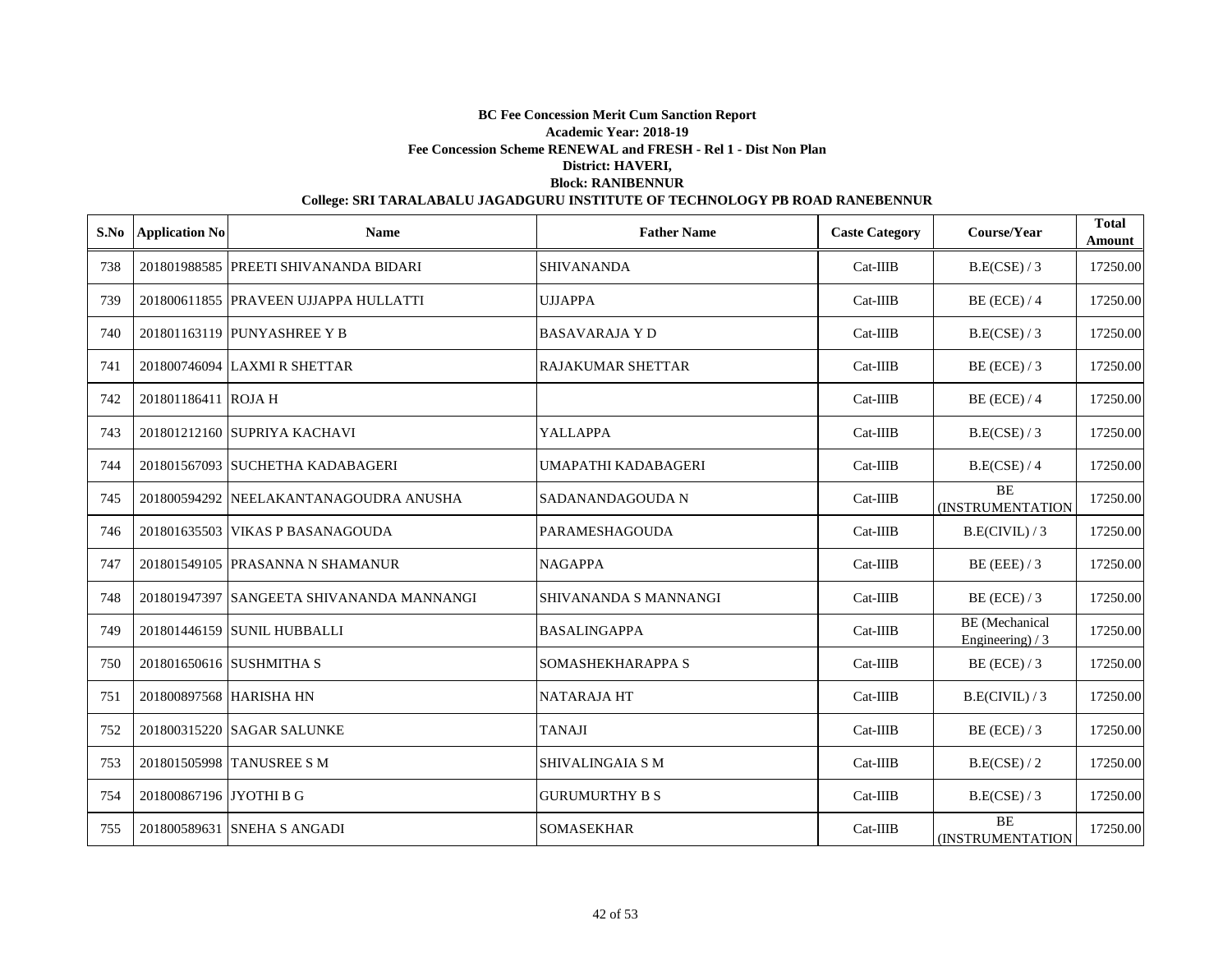|     | S.No Application No     | <b>Name</b>                               | <b>Father Name</b>         | <b>Caste Category</b> | Course/Year                                | <b>Total</b><br>Amount |
|-----|-------------------------|-------------------------------------------|----------------------------|-----------------------|--------------------------------------------|------------------------|
| 756 |                         | 201801937629 PRATEEK R TOTAD              | <b>REVANASIDDAPPA</b>      | $Cat-IIIB$            | B.E(CSE) / 2                               | 17250.00               |
| 757 |                         | 201801094951 PRASANNAKUMARA K             | <b>KALLESHAPPA B H</b>     | $Cat-IIIB$            | B.E(CSE) / 4                               | 17250.00               |
| 758 |                         | 201802218764 MEGHANA S HARANAHALLI        | SHANKARGOUDA C HARANAHALLI | $Cat-IIIB$            | $BE$ (ECE) / 3                             | 17250.00               |
| 759 |                         | 201801115349 SACHINKUMAR M M              | <b>MULERAMANJUNATHA</b>    | $Cat-IIIB$            | B.E(CIVIL)/2                               | 17250.00               |
| 760 |                         | 201802249586 SHIVAPRASAD U B              | <b>BAKKESHIUR</b>          | $Cat-IIIB$            | B.E(CIVIL)/3                               | 17250.00               |
| 761 |                         | 201800730952 KOTRESH MH                   | <b>HALESH M</b>            | $Cat-IIIB$            | <b>BE</b> (Mechanical<br>Engineering) / 4  | 17250.00               |
| 762 |                         | 201801261380 BASAVARAJA HULAGUR           | <b>NAGAPPA</b>             | $Cat-IIIB$            | <b>BE</b> (Mechanical<br>Engineering) / 3  | 17250.00               |
| 763 | 201800070316 ROHITH M S |                                           | SHIVAKUMAR A M             | Cat-IIIB              | $BE$ (ECE) / 3                             | 17250.00               |
| 764 | 201801246852 SIDDESH S  |                                           | SHIVANANDAPPA R            | Cat-IIIB              | B.E(CIVIL)/3                               | 17250.00               |
| 765 |                         | 201801052444 PRIYANKA BHARAMAGOUDA MALLUR | <b>BHARAMAGOUDA</b>        | Cat-IIIB              | <b>BE</b><br><b>(INSTRUMENTATION</b>       | 17250.00               |
| 766 |                         | 201801434436 AKSHATA N TOTIGER            | <b>NAGARAJ</b>             | Cat-IIIB              | B.E(CSE) / 1                               | 17250.00               |
| 767 |                         | 201801139560 TEJASWINI K G                | <b>GOVINDASWAMI K R</b>    | $Cat-IIIB$            | B.E(CSE) / 4                               | 17250.00               |
| 768 |                         | 201801189565 NANDEESH PATIL               | TIMMANAGOUDRU              | $Cat-IIIB$            | <b>BE</b> (Mechanical<br>Engineering) $/2$ | 17250.00               |
| 769 |                         | 201800305133 KALLESH S B                  | <b>BASAVARAJAPPA SK</b>    | $Cat-IIIB$            | $BE$ (ECE) / 4                             | 17250.00               |
| 770 | 201801451893 ADARSH S B |                                           | <b>S C BASAVARAJAPPA</b>   | $Cat-IIIB$            | <b>BE</b> (Mechanical<br>Engineering) $/2$ | 17250.00               |
| 771 |                         | 201800036652 GIREESHA H S                 | <b>SIDDALINGAPPA</b>       | $Cat-IIIB$            | $BE$ (EEE) / 3                             | 17250.00               |
| 772 |                         | 201801223274 SUPRITHA HIREMATH            | <b>PANCHAYYA</b>           | $Cat-IIIB$            | $BE$ (ECE) / 3                             | 17250.00               |
| 773 |                         | 201801890829 SUMA MAHANTESH PATIL         | <b>MAHANTESH</b>           | $Cat-IIIB$            | B.E(CIVIL)/2                               | 17250.00               |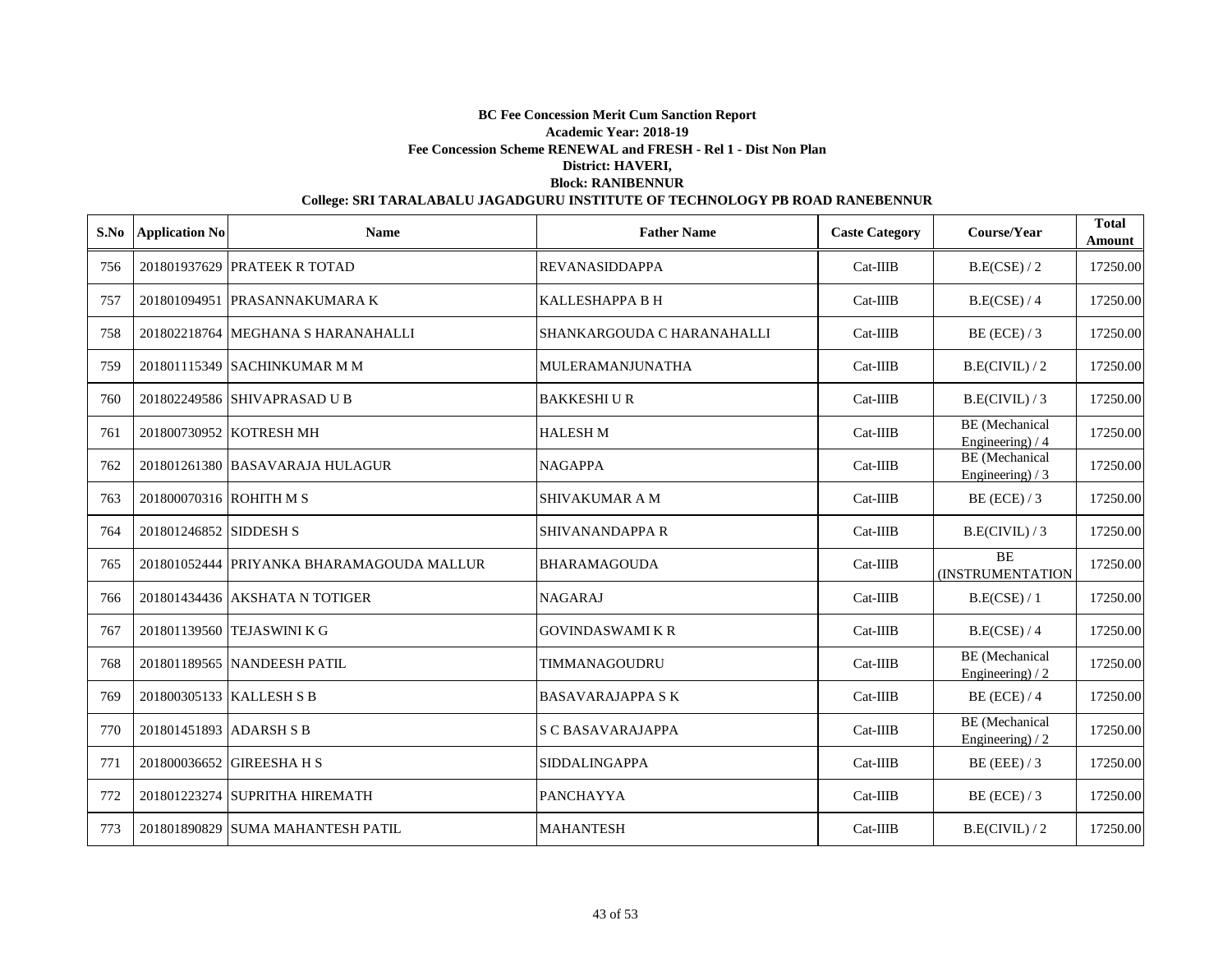| S.No | <b>Application No</b>    | <b>Name</b>                                                | <b>Father Name</b>       | <b>Caste Category</b> | Course/Year                                | <b>Total</b><br>Amount |
|------|--------------------------|------------------------------------------------------------|--------------------------|-----------------------|--------------------------------------------|------------------------|
| 774  | 201800066332 M S GIREESH |                                                            | <b>SOMAPPA</b>           | $Cat-IIIB$            | <b>BE</b> (Mechanical<br>Engineering) / 4  | 17250.00               |
| 775  |                          | 201800995288 GIREESH MAJJAGI                               | <b>FAKKIRAPPA</b>        | $Cat-IIIB$            | $BE$ (EEE) / 4                             | 17250.00               |
| 776  | 201800992724 KUMARA M    |                                                            | <b>MAHESH G N</b>        | $Cat-IIIB$            | BE (ECE) $/3$                              | 17250.00               |
| 777  |                          | 201800954309 RAKESH R RAGIKOPPADA                          | <b>REVANAPPA</b>         | $Cat-IIIB$            | $BE$ (ECE) / 3                             | 17250.00               |
| 778  |                          | 201801548548 PRAVEENA S A                                  | <b>ANANDMURTHY S</b>     | $Cat-IIIB$            | $BE$ (ECE) / 3                             | 17250.00               |
| 779  |                          | 201800866264 PRADEEP FAKKIRASWAMI NIRWANAMATH              | FAKKIRASWAMI NIRWANAMATH | $Cat-IIIB$            | BE (Mechanical<br>Engineering) $/3$        | 17250.00               |
| 780  | 201801420136 MANASA M    |                                                            | <b>MALLIKAPPA</b>        | $Cat-IIIB$            | B.E(CSE) / 3                               | 17250.00               |
| 781  |                          | 201801656880 APOORVA B P                                   | PARAMESHWARAPPA B M      | $Cat-IIIB$            | B.E(CSE) / 3                               | 17250.00               |
| 782  | 201800257693 CHAITRA H   |                                                            | <b>HEMANNA B</b>         | $Cat-IIIB$            | <b>BE</b> (Mechanical<br>Engineering $)/2$ | 17250.00               |
| 783  |                          | 201800101890 PAVANKUMAR B                                  | <b>BASAVARAJAPPA N</b>   | Cat-IIIB              | <b>BE</b> (Mechanical<br>Engineering) / 4  | 17250.00               |
| 784  | 201801600649 POOJA M J   |                                                            | <b>JAGADEESH</b>         | $Cat-IIIB$            | $BE$ (EEE) / 1                             | 17250.00               |
| 785  | 201801637201 DARSHAN K   |                                                            | VIJAYAKUMARA K           | Cat-IIIB              | BE (Mechanical<br>Engineering) / 1         | 17250.00               |
| 786  | 201800838103 K V POOJA   |                                                            | <b>K VEERAPPA</b>        | $Cat-IIIB$            | B.E(CSE) / 4                               | 17250.00               |
| 787  |                          | 201801003473 SHAMBHU S M                                   | <b>MANJUNATHA S M</b>    | $Cat-IIIB$            | B.E(CIVIL)/2                               | 17250.00               |
| 788  |                          | 201800602305 ABHISHEK A ANGADI                             | <b>ARUNKUMAR</b>         | $Cat-IIIB$            | BE (Mechanical<br>Engineering) / 4         | 17250.00               |
| 789  |                          | 201802013847 AMRUTHANANDAMOORTHY MAHESHA MATH MAHESHA MATH |                          | $Cat-IIIB$            | B.E(CIVIL)/3                               | 17250.00               |
| 790  |                          | 201800208608 POOJA R TOTAD                                 | <b>REVANASIDDAPPA</b>    | $Cat-IIIB$            | B.E(CSE) / 3                               | 17250.00               |
| 791  |                          | 201801967669 VEERENDRASWAMY H V                            | VISHWANATHAIAH H M       | $Cat-IIIB$            | <b>BE</b> (Mechanical<br>Engineering) $/3$ | 17250.00               |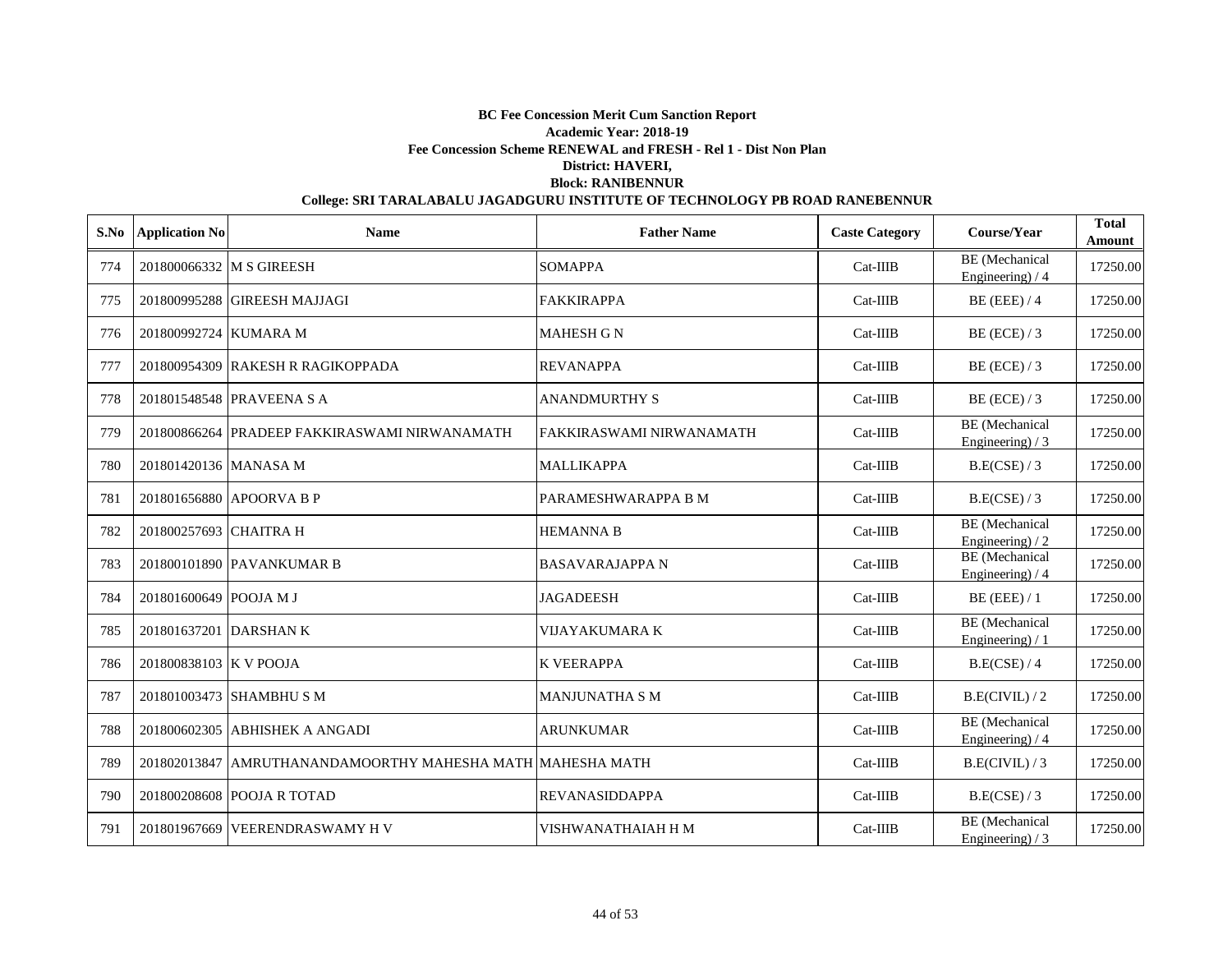| S.No | <b>Application No</b>  | <b>Name</b>                      | <b>Father Name</b>         | <b>Caste Category</b> | Course/Year                               | <b>Total</b><br>Amount |
|------|------------------------|----------------------------------|----------------------------|-----------------------|-------------------------------------------|------------------------|
| 792  | 201800756411 ARPITHA P |                                  | PRAKASH <sub>N</sub>       | $Cat-IIIB$            | $BE$ (ECE) / 4                            | 17250.00               |
| 793  |                        | 201800146252 SIDDARTHA S V       | <b>VEERAPPA S</b>          | $Cat-IIIB$            | $BE$ (ECE) / 4                            | 17250.00               |
| 794  |                        | 201800876447 GANAPPA ARALI       | <b>MALLAPPA</b>            | $Cat-IIIB$            | $BE$ (ECE) / 4                            | 17250.00               |
| 795  |                        | 201801137028 CHETHANA L G        | <b>LINGARAJA</b>           | $Cat-IIIB$            | B.E(CSE) / 4                              | 17250.00               |
| 796  |                        | 201801956190 SHREEDHAR MT        | THYAGARAJ MT               | $Cat-IIIB$            | B.E(CIVIL)/2                              | 17250.00               |
| 797  |                        | 201800968547 HARSHITHA S G       | <b>GNANESHWARA S B</b>     | $Cat-IIIB$            | B.E(CSE) / 3                              | 17250.00               |
| 798  |                        | 201800090915 SHRIDHAR D K        | <b>DHANANJAYA S</b>        | Cat-IIIB              | B.E(CSE) / 4                              | 17250.00               |
| 799  | 201801172322 KUMAR K P |                                  | PARAMESHWARAPPA            | Cat-IIIB              | B.E(CIVIL)/3                              | 17250.00               |
| 800  |                        | 201801569547 ABHISHEK DHAMLE     | <b>ANNOJIRAO</b>           | $Cat-IIIB$            | <b>BE</b> (Mechanical<br>Engineering) / 1 | 17250.00               |
| 801  |                        | 201801210305 SHAMBULINGAPPA K S  | SHIVANANDAPPA KN           | $Cat-IIIB$            | BE (ECE) $/3$                             | 17250.00               |
| 802  |                        | 201800981259 NIKHITHA H N        | <b>NAGARAJHN</b>           | $Cat-IIIB$            | <b>BE</b><br><b>(INSTRUMENTATION</b>      | 17250.00               |
| 803  |                        | 201801221767 PAVANKUMAR MULAGUND | <b>BASAVARAJ</b>           | $Cat-IIIB$            | B.E(CIVIL)/2                              | 17250.00               |
| 804  |                        | 201801638382 RAJESHWARI B K      | <b>KOTRESHAPPA</b>         | $Cat-IIIB$            | B.E(CSE) / 4                              | 17250.00               |
| 805  |                        | 201801972457 RAKSHITHA M R       | REVANASIDDAPPA M           | $Cat-IIIB$            | B.E(CSE) / 1                              | 17250.00               |
| 806  |                        | 201800755589 VINAYAKA M C        | <b>CHANDRASHEKARAPPA M</b> | $Cat-IIIB$            | B.E(CSE) / 3                              | 17250.00               |
| 807  |                        | 201800908465 MANOHAR SANNAKKI    | <b>HANUMANTAPPA</b>        | $Cat-IIIB$            | BE (Mechanical<br>Engineering) $/3$       | 17250.00               |
| 808  |                        | 201800093046 SUCHITH PYATIGOUDAR | SHANKARAGOUDA              | $Cat-IIIB$            | BE (Mechanical<br>Engineering) / 3        | 17250.00               |
| 809  |                        | 201801145036 AMARESHWARA M R     | REVANASIDDAPPA M           | $Cat-IIIB$            | $BE$ (EEE) / 3                            | 17250.00               |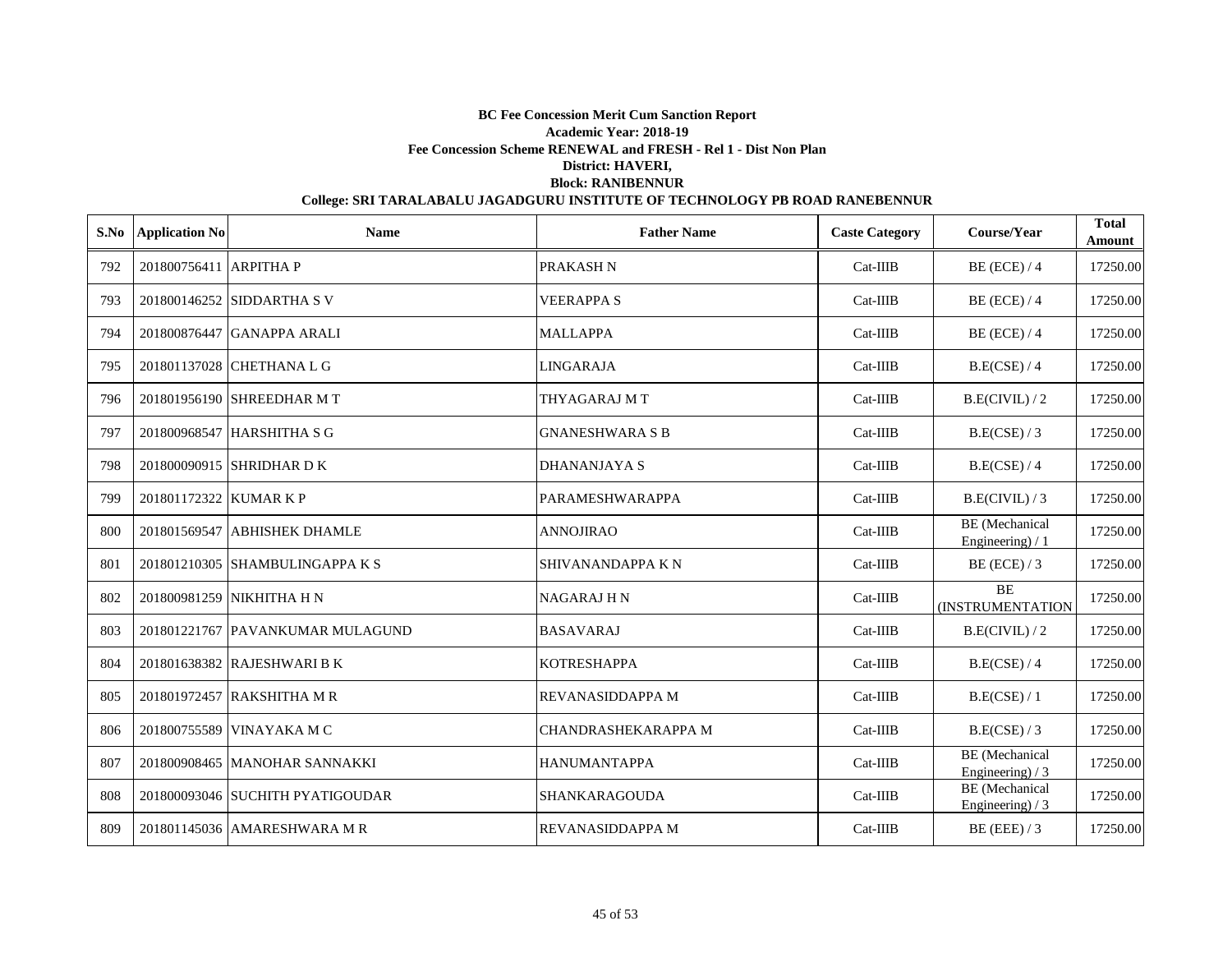| S.No | <b>Application No</b>   | <b>Name</b>                                   | <b>Father Name</b>          | <b>Caste Category</b> | Course/Year                                | <b>Total</b><br>Amount |
|------|-------------------------|-----------------------------------------------|-----------------------------|-----------------------|--------------------------------------------|------------------------|
| 810  |                         | 201801086256 NAGARAJ C V                      | <b>VIJAYAKUMAR C B</b>      | $Cat-IIIB$            | $BE$ (EEE) / 3                             | 17250.00               |
| 811  |                         | 201801944779 SAJAN C SHETTY                   | <b>CHANDRASHEKAR SHETTY</b> | $Cat-IIIB$            | BE (Mechanical<br>Engineering) $/3$        | 17250.00               |
| 812  |                         | 201800765352 VIJAYAKUMAR S ADIGANNANAVAR      | <b>SHEKHAPPA</b>            | $Cat-IIIB$            | <b>BE</b> (Mechanical<br>Engineering) / 3  | 17250.00               |
| 813  |                         | 201801597278 MAMATHA G R                      | <b>RUDRAPPA G N</b>         | $Cat-IIIB$            | B.E(CSE) / 4                               | 17250.00               |
| 814  |                         | 201801186088 MALLANAGOUDA E PATIL             | <b>ESHWAR GOUDA PATIL</b>   | $Cat-IIIB$            | B.E(CIVIL) / 3                             | 17250.00               |
| 815  | 201800767120 ANITHA B V |                                               | <b>VRUSHABENDRAPPA B R</b>  | $Cat-IIIB$            | B.E(CSE) / 3                               | 17250.00               |
| 816  |                         | 201801640743 PRASANNA H BANAKAR               | HANUMANTAPPA BANAKAR        | $Cat-IIIB$            | B.E(CIVIL) / 4                             | 17250.00               |
| 817  |                         | 201801968389 MANJUNATH B MUDIGOUDAR           | <b>BARAMAGOUDA</b>          | Cat-IIIB              | B.E(CIVIL)/2                               | 17250.00               |
| 818  |                         | 201801172974 ANJUSHREE M R                    | <b>RAVIKUMAR M C</b>        | $Cat-IIIB$            | $BE$ (ECE) / 4                             | 17250.00               |
| 819  |                         | 201800279776 OMKARAPPA NAGANUR                | <b>SADASHIVAPPA</b>         | $Cat-IIIB$            | <b>BE</b> (Mechanical<br>Engineering) $/3$ | 17250.00               |
| 820  |                         | 201801133681 GURURAJA KALASAPALA              | KALASAPLA MALLIKARJUNA      | $Cat-IIIB$            | <b>BE</b> (Mechanical<br>Engineering $)/2$ | 17250.00               |
| 821  |                         | 201800788490 NANDINI LAKKANAGOUDA HOSAGOUDRA  | LAKKANAGOUDA HOSAGOUDRA     | Cat-IIIB              | B.E(CSE) / 2                               | 17250.00               |
| 822  |                         | 201801995821 NAVEENAKUMAR SHEKHAPPA PANIGATTI | <b>SHEKHAPPA</b>            | $Cat-IIIB$            | B.E(CIVIL)/3                               | 17250.00               |
| 823  |                         | 201801568138 MANJUNATH MAHANTESH KATAGI       | <b>MAHANTESH</b>            | $Cat-IIIB$            | $BE$ (ECE) / 3                             | 17250.00               |
| 824  | 201801604635 POOJA H E  |                                               | <b>HARISH KUMAR N E</b>     | $Cat-IIIB$            | B.E(CSE) / 3                               | 17250.00               |
| 825  |                         | 201801294759 ARPITA JOGIHALLI                 | <b>VIRUPAKSHAPPA</b>        | $Cat-IIIB$            | $BE$ (ECE) / 3                             | 17250.00               |
| 826  |                         | 201800978245 NIKITA GUDDAD                    | <b>DAYANAND</b>             | $Cat-IIIB$            | B.E(CSE) / 3                               | 17250.00               |
| 827  |                         | 201802301937 PRIYANKA BG                      | <b>GURUSHANTHAPPA K</b>     | $Cat-IIIB$            | $BE$ (ECE) / 4                             | 17250.00               |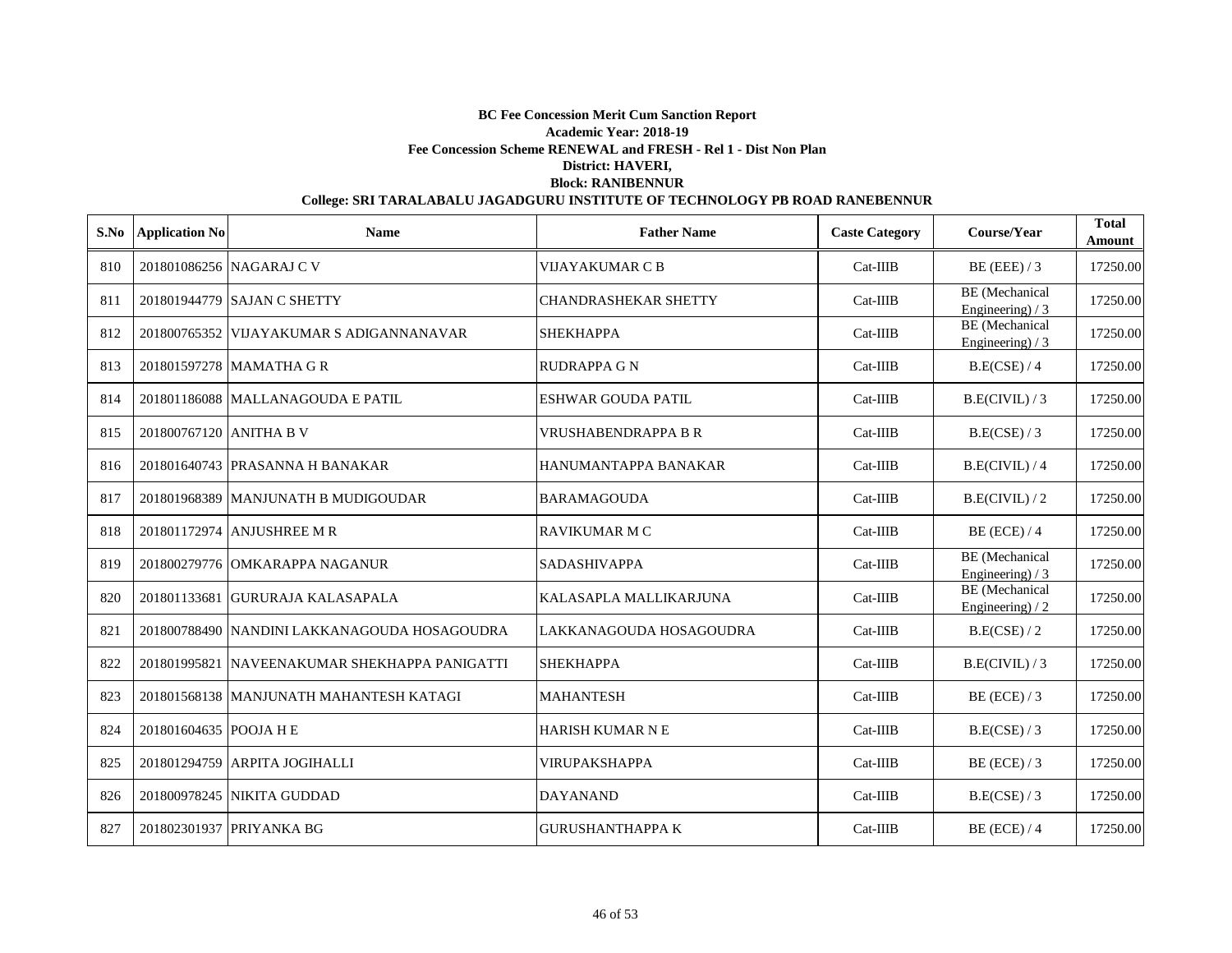| S.No | <b>Application No</b>    | <b>Name</b>                                    | <b>Father Name</b>                 | <b>Caste Category</b> | Course/Year                         | <b>Total</b><br>Amount |
|------|--------------------------|------------------------------------------------|------------------------------------|-----------------------|-------------------------------------|------------------------|
| 828  |                          | 201800158973 MALLIKARJUN BASAVARAJA RODDANAVAR | <b>BASAVARAJA RODDANAVAR</b>       | $Cat-IIIB$            | B.E(CIVIL)/3                        | 17250.00               |
| 829  |                          | 201800708458 SHIVAKUMAR UMESH ARALIMARAD       | <b>UMESH</b>                       | $Cat-IIIB$            | B.E(CSE) / 3                        | 17250.00               |
| 830  |                          | 201800257835 NAYAN PRAKASH NAGENAHALLI         | PRAKASH NAGENAHALLI                | $Cat-IIIB$            | $BE$ (EEE) / 4                      | 17250.00               |
| 831  |                          | 201800540536 BASAVARAJ M GANESHANNANAVAR       | <b>MANJUNATHA</b>                  | $Cat-IIIB$            | $BE$ (EEE) / 4                      | 17250.00               |
| 832  |                          | 201800149657 DEVARAJ BASAPPA AKKUR             | <b>BASAPPA</b>                     | $Cat-IIIB$            | B.E(CIVIL)/3                        | 17250.00               |
| 833  |                          | 201801611856 S K VINAYAKA BASAVARAJ            | <b>BASAVARAJ S K</b>               | $Cat-IIIB$            | BE (Mechanical<br>Engineering) $/2$ | 17250.00               |
| 834  |                          | 201801419742 CHANDAN U M                       | <b>MANJUNATH U C</b>               | $Cat-IIIB$            | B.E(CIVIL) / 1                      | 17250.00               |
| 835  |                          | 201800890558 RAMESHA V HULMANI                 | <b>VEERABHADRAPPA</b>              | $Cat-IIIB$            | BE (Mechanical<br>Engineering) / 4  | 17250.00               |
| 836  |                          | 201801962533 SHANTHKUMAR C HIREMATH            | <b>CHANNAVEERASWAMI S HIREMATH</b> | $Cat-IIIB$            | B.E(CSE) / 3                        | 17250.00               |
| 837  |                          | 201801254508 CHETHAN K S                       | <b>SHIVA MURTHY D</b>              | Cat-IIIB              | B.E(CIVIL) / 4                      | 17250.00               |
| 838  |                          | 201800906069 KARTIK MENASINAKAI                | <b>SHANKAR</b>                     | Cat-IIIB              | BE (Mechanical<br>Engineering) $/3$ | 17250.00               |
| 839  |                          | 201801584537 KOTRESH PRASAD T M                | <b>GURUSHANTHAIAH T M</b>          | Cat-IIIB              | B.E(CSE)/3                          | 4090.00                |
| 840  |                          | 201800738828 MEGHANA MAHESHAPPA PUJARA         | <b>MAHESHAPPA</b>                  | $Cat-IIIB$            | B.E(CSE) / 3                        | 17250.00               |
| 841  | 201801437312 KARTHIK S   |                                                | <b>SIDDESH U V</b>                 | $Cat-IIIB$            | <b>BE</b><br>(INSTRUMENTATION       | 17250.00               |
| 842  | 201801956279 VISHWAS S P |                                                | <b>PUTTAPPA</b>                    | $Cat-IIIB$            | B.E(CIVIL)/2                        | 17250.00               |
| 843  | 201800314046 DIVYA P     |                                                | PRAKASH P S                        | $Cat-IIIB$            | B.E(CSE) / 2                        | 17250.00               |
| 844  |                          | 201801601738 HEMANTH D C                       | <b>CHANDRAPPA D S</b>              | $Cat-IIIB$            | B.E(CIVIL)/3                        | 17250.00               |
| 845  | 201800240628 HALESHA PK  |                                                | <b>KOTRAPPA</b>                    | $Cat-IIIB$            | $BE$ (ECE) / 4                      | 17250.00               |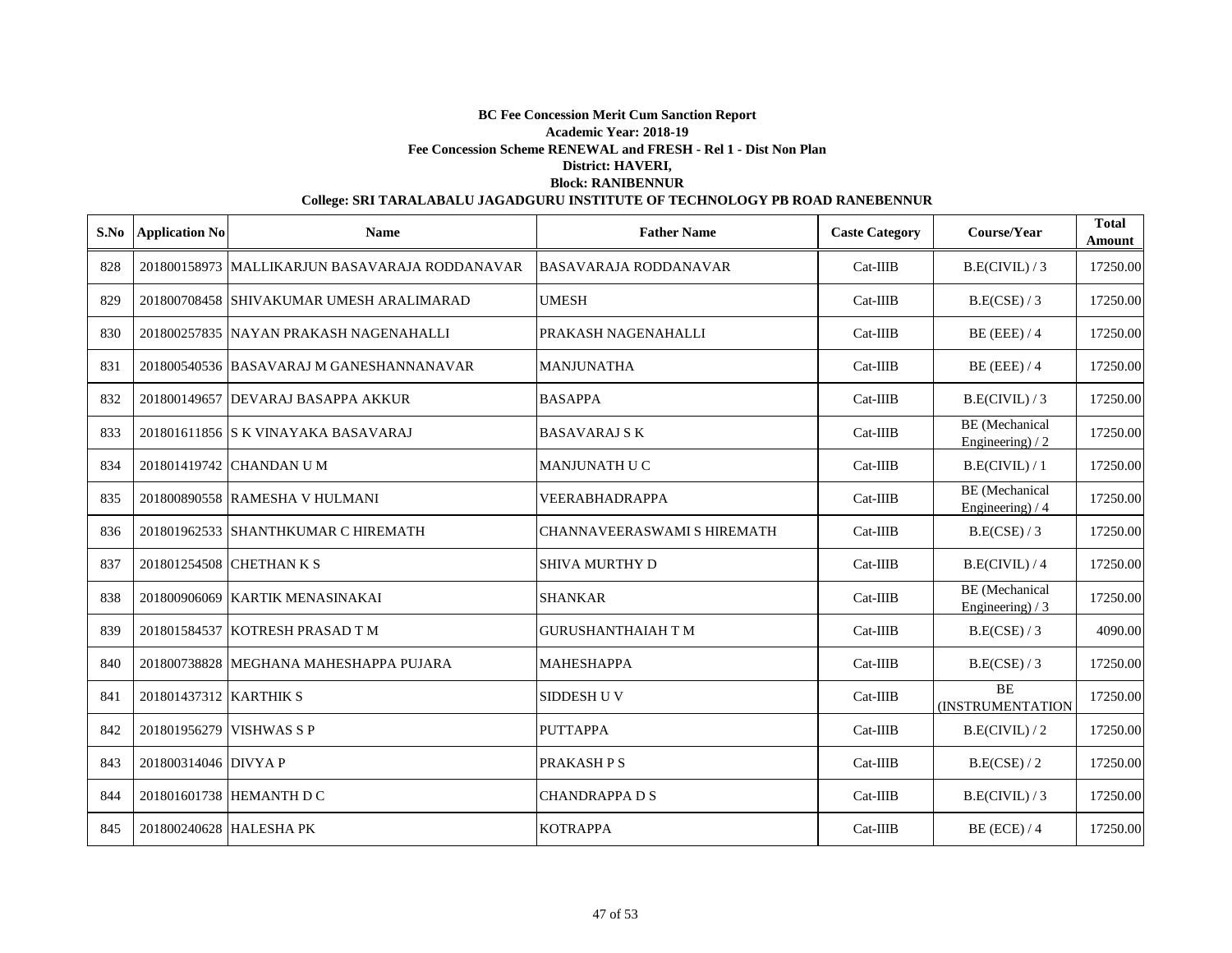| S.No | <b>Application No</b>    | <b>Name</b>                               | <b>Father Name</b>        | <b>Caste Category</b> | Course/Year                                | <b>Total</b><br>Amount |
|------|--------------------------|-------------------------------------------|---------------------------|-----------------------|--------------------------------------------|------------------------|
| 846  |                          | 201800846087 SHIVAKUMAR B M G             | <b>GURUVAYYA B M</b>      | $Cat-IIIB$            | BE (ECE) / 3                               | 17250.00               |
| 847  |                          | 201801212044 RAHUL KODIHALLI              | <b>KARABASAPPA</b>        | $Cat-IIIB$            | $BE$ (ECE) / 3                             | 17250.00               |
| 848  |                          | 201801966635 VARUNA KUMARA H M            | <b>HMMAHADEVAIAH</b>      | $Cat-IIIB$            | B.E(CIVIL)/3                               | 17250.00               |
| 849  | 201801920498 KIRAN OLI   |                                           | <b>PARAMESH</b>           | $Cat-IIIB$            | B.E(CIVIL)/2                               | 17250.00               |
| 850  | 201802001515 GAGAN C L   |                                           | <b>LOKESHWARAPPA</b>      | $Cat-IIIB$            | $BE$ (EEE) / 4                             | 17250.00               |
| 851  | 201801617089 SIDDESH N B |                                           | <b>BASAVARAJA N S</b>     | $Cat-IIIB$            | BE (ECE) $/3$                              | 17250.00               |
| 852  |                          | 201801023498 DANDAPPANAVARA SHIVAMURTEPPA | DANDAPPANAVARA VEERANNA   | $Cat-IIIB$            | BE (EEE) $/3$                              | 17250.00               |
| 853  | 201801249254 HARISH S B  |                                           | <b>BASAVARAJAPPA S</b>    | $Cat-IIIB$            | B.E(CIVIL) / 4                             | 17250.00               |
| 854  | 201801624592 KAVYA S     |                                           | <b>SHIVAMURTHY P</b>      | Cat-IIIB              | B.E(CSE) / 2                               | 17250.00               |
| 855  | 201800051955 SACHIN H N  |                                           | NINGAPPA H J              | $Cat-IIIB$            | BE (Mechanical<br>Engineering) $/3$        | 17250.00               |
| 856  |                          | 201801734904 DILEEPKUMAR D J              | <b>JAGADEESHKUMAR K R</b> | $Cat-IIIB$            | <b>BE</b> (Mechanical<br>Engineering) / 1  | 17250.00               |
| 857  |                          | 201801043873 HARSHITHA ML                 | <b>LOKESHAPPA M S</b>     | Cat-IIIB              | <b>BE</b><br><b>(INSTRUMENTATION</b>       | 17250.00               |
| 858  | 201801557344 NANDINI K G |                                           | <b>GURUMURTHY K S</b>     | $Cat-IIIB$            | B.E(CSE) / 3                               | 17250.00               |
| 859  |                          | 201801010483 KAVITHA KENCHANGOUDA PATIL   | <b>KENCHANAGOUDA</b>      | $Cat-IIIB$            | $BE$ (ECE) / 3                             | 17250.00               |
| 860  |                          | 201800952857 PRAVEEN B HORAKERI           | <b>BASAVARAJ</b>          | $Cat-IIIB$            | <b>BE</b> (Mechanical<br>Engineering) $/3$ | 17250.00               |
| 861  |                          | 201800953469 MADHU B HORAKERI             | <b>BASAVARAJ</b>          | $Cat-IIIB$            | B.E(CSE) / 3                               | 17250.00               |
| 862  |                          | 201801644816 PRASANNA K VIRAKTHAMATH      | KUMARASWAMY VIRAKTHAMATH  | $Cat-IIIB$            | B.E(CIVIL)/3                               | 17250.00               |
| 863  |                          | 201800566743 DEEKSHA MAGANUR              | <b>REVANNA</b>            | $Cat-IIIB$            | $BE$ (ECE) / 3                             | 17250.00               |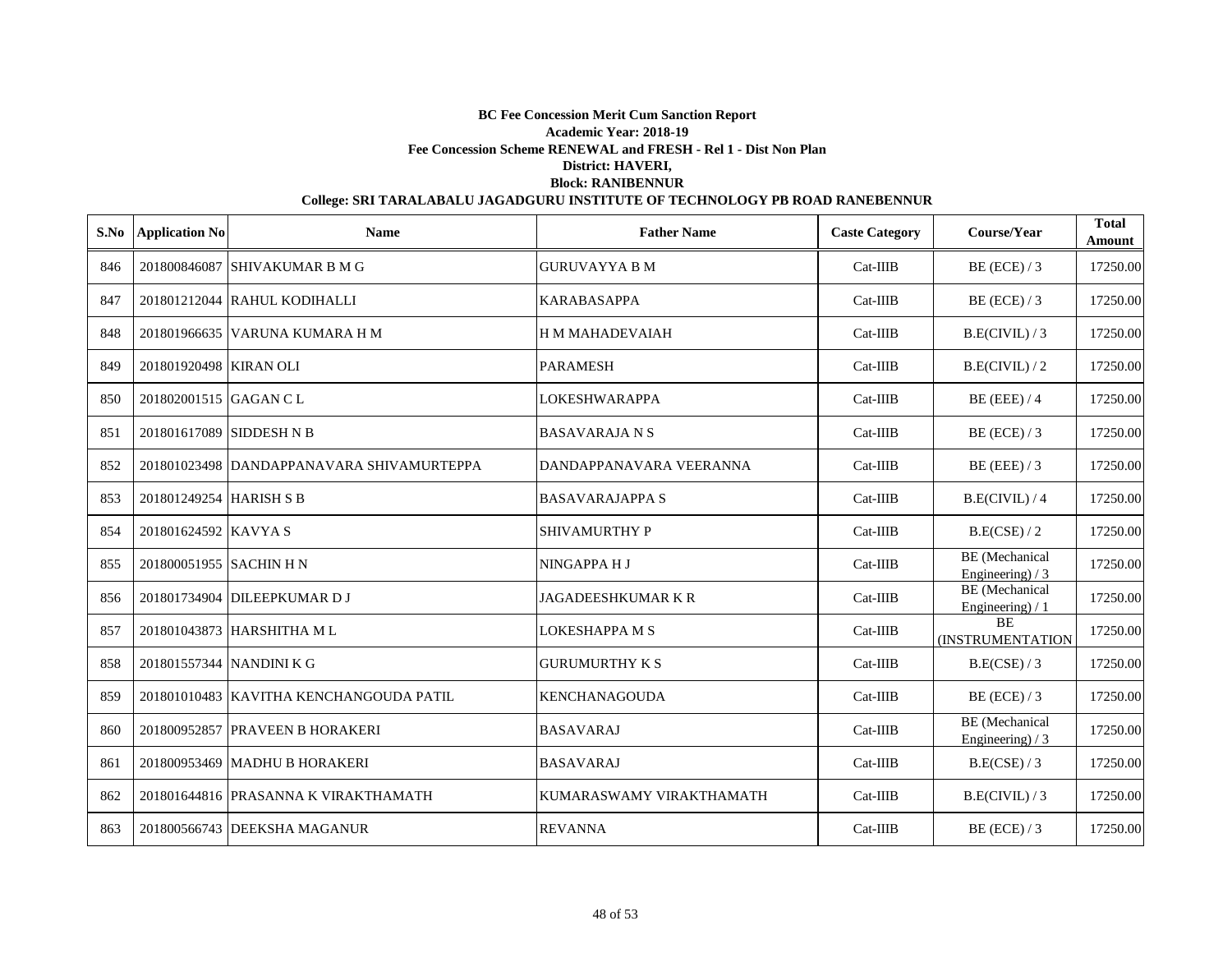| S.No | <b>Application No</b>    | <b>Name</b>                                | <b>Father Name</b>            | <b>Caste Category</b> | Course/Year                                | <b>Total</b><br>Amount |
|------|--------------------------|--------------------------------------------|-------------------------------|-----------------------|--------------------------------------------|------------------------|
| 864  | 201800388835 SANJAY G L  |                                            | <b>LOKESH G M</b>             | $Cat-IIIB$            | $BE$ (EEE) / 4                             | 17250.00               |
| 865  |                          | 201801157433 ARJUNARAO SAVANTA             | <b>MANJOJIRAO</b>             | $Cat-IIIB$            | B.E(CSE) / 3                               | 17250.00               |
| 866  |                          | 201800874126 SAMARTH U KORISHETTAR         | <b>UMASHANKAR</b>             | $Cat-IIIB$            | B.E(CSE) / 3                               | 17250.00               |
| 867  |                          | 201802294318 NANDITA GOOLI                 | <b>CHANDRASHEKHARA</b>        | $Cat-IIIB$            | B.E(CIVIL)/3                               | 17250.00               |
| 868  |                          | 201802293947 SIDDALINGESHA T HALAKATTI     | THOTESHAPPA HALAKATTI         | $Cat-IIIB$            | B.E(CIVIL)/1                               | 17250.00               |
| 869  |                          | 201802268752 MALLIKARJUNA S M              | <b>SATISH P MALLANAGOUDAR</b> | $Cat-IIIB$            | B.E(CIVIL)/3                               | 17250.00               |
| 870  |                          | 201802069116 SIDDARUDHA R SANNAKASHI       | <b>RAMANAGOUDA</b>            | $Cat-IIIB$            | B.E(CIVIL)/2                               | 17250.00               |
| 871  |                          | 201800710545 K R VENKATESHWAR              | <b>K V RAVIKUMAR</b>          | $Cat-IIIB$            | B.E(CIVIL)/3                               | 17250.00               |
| 872  | 201800938721 VIDYA C N   |                                            | <b>NATARAJ C</b>              | $Cat-IIIB$            | $BE$ (ECE) / 3                             | 17250.00               |
| 873  |                          | 201800622908 VISHWANATH VIJAYKUMAR BANGERA | <b>VIJAYKUMAR</b>             | Cat-IIIB              | B.E(CIVIL)/3                               | 17250.00               |
| 874  | 201801290352 C M AKASH   |                                            | <b>C M MALLIKARJUN</b>        | Cat-IIIB              | BE (Mechanical<br>Engineering) / 2         | 17250.00               |
| 875  |                          | 201801811160 VISHWANATH SU                 | SHAMBHANAGOWDA                | Cat-IIIB              | <b>BE</b> (Mechanical<br>Engineering) $/2$ | 17250.00               |
| 876  |                          | 201800851050 SHARATH SHIVAPUTHRAPPA PATIL  | <b>SHIVAPUTHRAPPA</b>         | $Cat-IIIB$            | $BE$ (EEE) / 3                             | 17250.00               |
| 877  |                          | 201801146928 SANDEEPA H K                  | <b>KOTRESH H</b>              | $Cat-IIIB$            | BE (Mechanical<br>Engineering) $/4$        | 17250.00               |
| 878  | 201801556103 SUNIL M M   |                                            | <b>MAHESH M M</b>             | $Cat-IIIB$            | $BE$ (ECE) / 2                             | 17250.00               |
| 879  | 201800397954 KAVYAMS     |                                            | <b>SHARANAPPA</b>             | $Cat-IIIB$            | $BE$ (ECE) / 4                             | 17250.00               |
| 880  | 201800352623 SANJAYA P H |                                            | PANCHAKSHARI M H              | $Cat-IIIB$            | $BE$ (EEE) / 3                             | 17250.00               |
| 881  |                          | 201802101727 SAMBRAM V HITTALAMANI         | VAGEESH HITTALAMANI           | $Cat-IIIB$            | DIP (MECHANICAL) /                         | 4990.00                |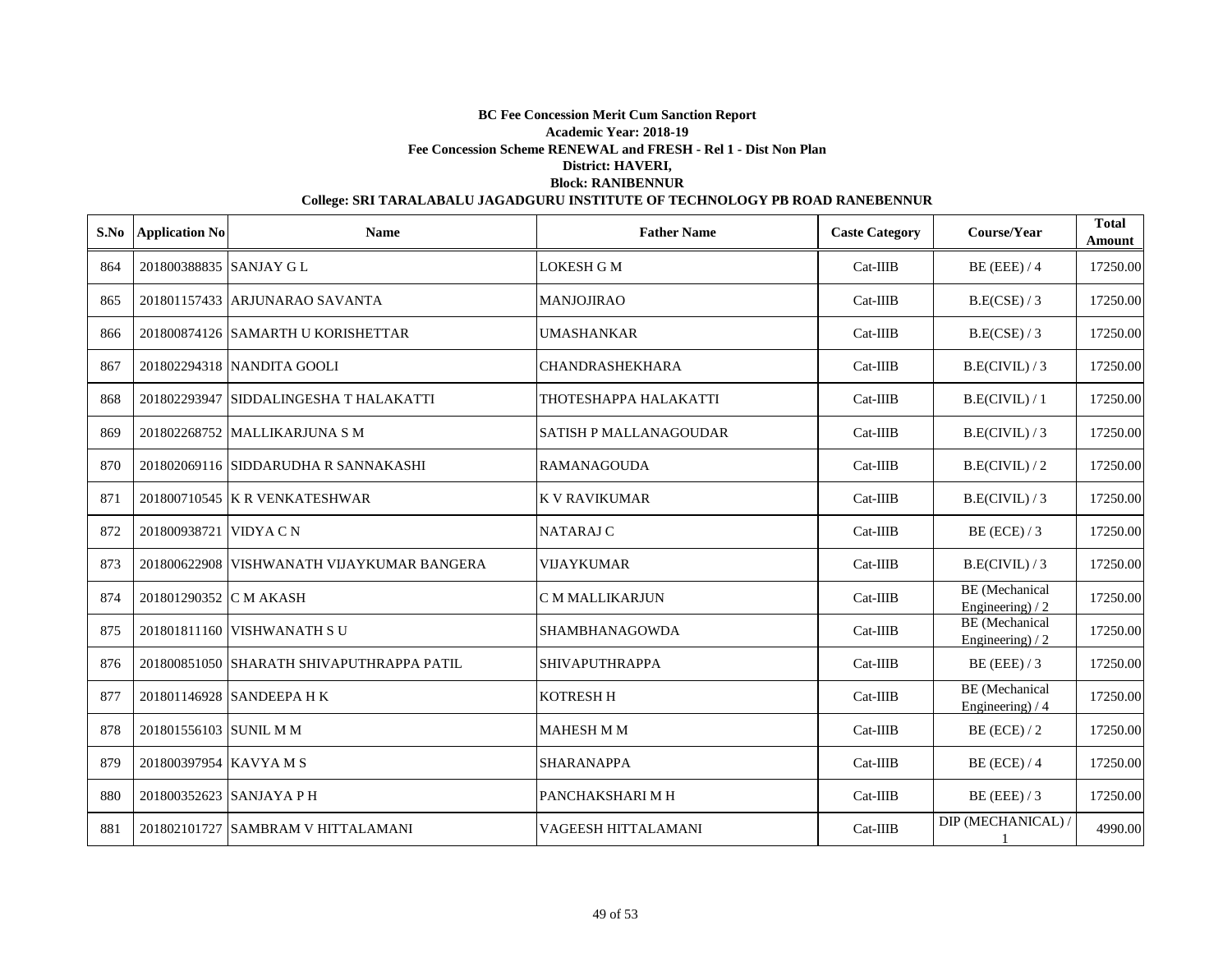|     | S.No Application No      | <b>Name</b>                                   | <b>Father Name</b>    | <b>Caste Category</b> | Course/Year                         | <b>Total</b><br>Amount |
|-----|--------------------------|-----------------------------------------------|-----------------------|-----------------------|-------------------------------------|------------------------|
| 882 |                          | 201801600280 KISHORKUMAR K                    | KUMARSWAMY            | Cat-IIIB              | $DIP$ (CIVIL) / 2                   | 4020.00                |
| 883 |                          | 201801111662 SIDDANAGOUDA PATIL               | <b>HANUMANTAGOUDA</b> | Cat-IIIB              | $DIP$ (CIVIL) / 2                   | 4020.00                |
| 884 |                          | 201801395316 HARSHITA G K                     | <b>KANTHANAGOUDA</b>  | Cat-IIIB              | $DIP$ (CIVIL) / 1                   | 4990.00                |
| 885 | 201800910210 NIDHI GOULI |                                               | SIDDAPPA GOULI        | $Cat-IIIB$            | $DIP$ (CIVIL) / 3                   | 4020.00                |
| 886 |                          | 201802060102 PRAVEEN B H                      | SADASHIVAPPA B H      | $Cat-IIIB$            | DIP (MECHANICAL) /                  | 4160.00                |
| 887 |                          | 201801542033 PRAJWAL M BELLAD                 | MRUTHYUNJAYA B BELLAD | $Cat-IIIB$            | $DIP$ (CIVIL) / 3                   | 4020.00                |
| 888 |                          | 201801417730 SANDEEP B N                      | <b>NAGARAJ M</b>      | Cat-IIIB              | $DIP$ (CIVIL) / 3                   | 4020.00                |
| 889 |                          | 201802018833 MALATHESHA S H                   | <b>HALAPPA</b>        | $Cat-IIIB$            | DIP (MECHANICAL) /                  | 4160.00                |
| 890 |                          | 201801531809 MANJUNATHA M B                   | <b>JAYYAPPA</b>       | Cat-IIIB              | DIP (CIVIL) $/3$                    | 4020.00                |
| 891 |                          | 201800756548 SANJAYKUMAR R PARWAR             | <b>RAMESH PH</b>      | $Cat-IIIB$            | DIP (MECHANICAL) /<br>$\mathcal{F}$ | 4020.00                |
| 892 | 201801471894 SURAJ R     |                                               | <b>RAJAPPAK</b>       | Cat-IIIB              | $DIP$ (CIVIL) / 2                   | 4020.00                |
| 893 |                          | 201802335846 HRUTHIK RAMESH MALAKANNAVAR      | <b>RAMESH</b>         | Cat-IIIB              | $DIP$ (CIVIL) / 1                   | 4160.00                |
| 894 |                          | 201800951986 SHARATH A M                      | <b>MURAGESHAPPA</b>   | Cat-IIIB              | DIP (MECHANICAL) /<br>3             | 4020.00                |
| 895 |                          | 201800773444 SHARANBASAYYA PARAMESHWAR MATHAD | PARAMESHWAR MATHAD    | $Cat-IIIB$            | DIP (CIVIL) $/3$                    | 4020.00                |
| 896 |                          | 201800395279 VIJAY KYATALLI                   | <b>NAGAPPA</b>        | $Cat-IIIB$            | $DIP$ (CIVIL) / 1                   | 4160.00                |
| 897 | 201800504749 RAMESH G C  |                                               | <b>CHANDRAPPA GE</b>  | $Cat-IIIB$            | $DIP$ (CIVIL) / 3                   | 4020.00                |
| 898 |                          | 201801816153 CHANNESHA H P                    | PARAMESHWARAPPA P     | $Cat-IIIB$            | $DIP$ (CIVIL) / 2                   | 4020.00                |
| 899 |                          | 201800930094 KEERTHI KAMADOD                  | <b>MANJUNATH</b>      | $Cat-IIIB$            | $DIP$ (CIVIL) / 3                   | 4020.00                |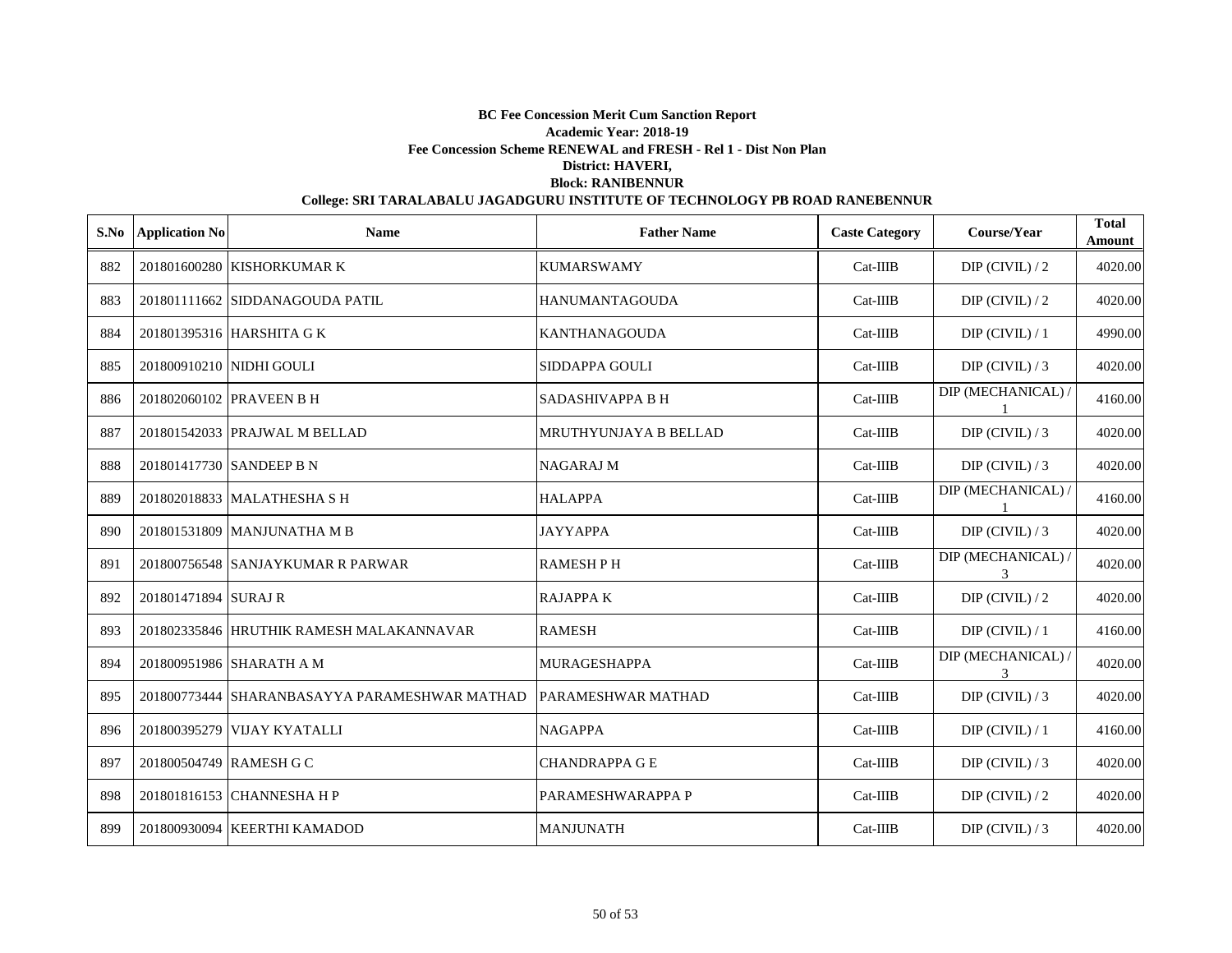| S.No | <b>Application No</b>    | <b>Name</b>                         | <b>Father Name</b>     | <b>Caste Category</b> | Course/Year                                         | <b>Total</b><br>Amount |
|------|--------------------------|-------------------------------------|------------------------|-----------------------|-----------------------------------------------------|------------------------|
| 900  | 201801186414 SACHINT B   |                                     | <b>BENAKESH T G</b>    | $Cat-IIIB$            | DIP (MECHANICAL) /                                  | 4020.00                |
| 901  |                          | 201801789460 ABHISHEK B HIREMATH    | <b>BASAVARAJ</b>       | $Cat-IIIB$            | DIP (MECHANICAL) /                                  | 4020.00                |
| 902  |                          | 201801052410 GANESHA N R            | <b>RUDRESHAPPA N R</b> | $Cat-IIIB$            | $DIP$ (CIVIL) / 2                                   | 4020.00                |
| 903  |                          | 201801268044 SANDEEPA B K           | <b>KUBERAPPA B</b>     | $Cat-IIIB$            | DIP (MECHANICAL) /                                  | 4020.00                |
| 904  |                          | 201801726197 RUDRAPRASAD V          | <b>VEERAIAH M R</b>    | $Cat-IIIB$            | DIP (MECHANICAL) /                                  | 4020.00                |
| 905  | 201801904214 KARTHIK H B |                                     | <b>BASAVARAJAPPA H</b> | $Cat-IIIB$            | DIP (MECHANICAL) /<br>$\mathcal{D}_{\alpha}$        | 4020.00                |
| 906  |                          | 201800509731 CHETAN MANTESH KUBASAD | <b>MANTESH</b>         | $Cat-IIIB$            | $DIP$ (CIVIL) / 2                                   | 4020.00                |
| 907  |                          | 201800280602 BASAVARAJA M           | <b>MUGAPPA</b>         | Cat-IIIB              | $DIP$ (CIVIL) / 3                                   | 4020.00                |
| 908  |                          | 201802211407 MUNIRAJ G K            | <b>KALLAPPA M</b>      | $Cat-IIIB$            | DIP (MECHANICAL) /                                  | 4160.00                |
| 909  |                          | 201800251863 MALLANAGOWDA K B       | <b>BASAVANAGOWDA K</b> | Cat-IIIB              | DIP (CIVIL) $/3$                                    | 4020.00                |
| 910  | 201801877955 SHASHANK S  |                                     | <b>SRINIVAS RAO R</b>  | Cat-IIIB              | $DIP$ (CIVIL) / 2                                   | 4020.00                |
| 911  | 201801716259 UMESH P S   |                                     | <b>SURESH PE</b>       | Cat-IIIB              | $DIP$ (CIVIL) / 2                                   | 4020.00                |
| 912  | 201801696235 PRAMOD D    |                                     | <b>EKANTHAPPA</b>      | $Cat-IIIB$            | $DIP$ (CIVIL) / 2                                   | 4020.00                |
| 913  |                          | 201802213285 AVINASH MYDUR          | YOGESHGOWDA M          | Cat-IIIB              | $DIP$ (CIVIL) / 1                                   | 4160.00                |
| 914  |                          | 201801815639 SIDDESHA S G           | <b>BENAKAPPA S G</b>   | $Cat-IIIB$            | DIP (MECHANICAL) /<br>$\mathfrak{D}_{\mathfrak{p}}$ | 4020.00                |
| 915  | 201801745412 RAKESH S M  |                                     | <b>MANJAPPA S G</b>    | $Cat-IIIB$            | DIP (MECHANICAL) /<br>$\overline{2}$                | 4020.00                |
| 916  | 201801956102 HAMPESH A   |                                     | <b>SATHISH A</b>       | $Cat-IIIB$            | $DIP$ (CIVIL) / 2                                   | 4020.00                |
| 917  |                          | 201801137129 VISHWANATH BENCHALLI   | VEERABHADRAPPA         | $Cat-IIIB$            | DIP (MECHANICAL) /<br>2                             | 4020.00                |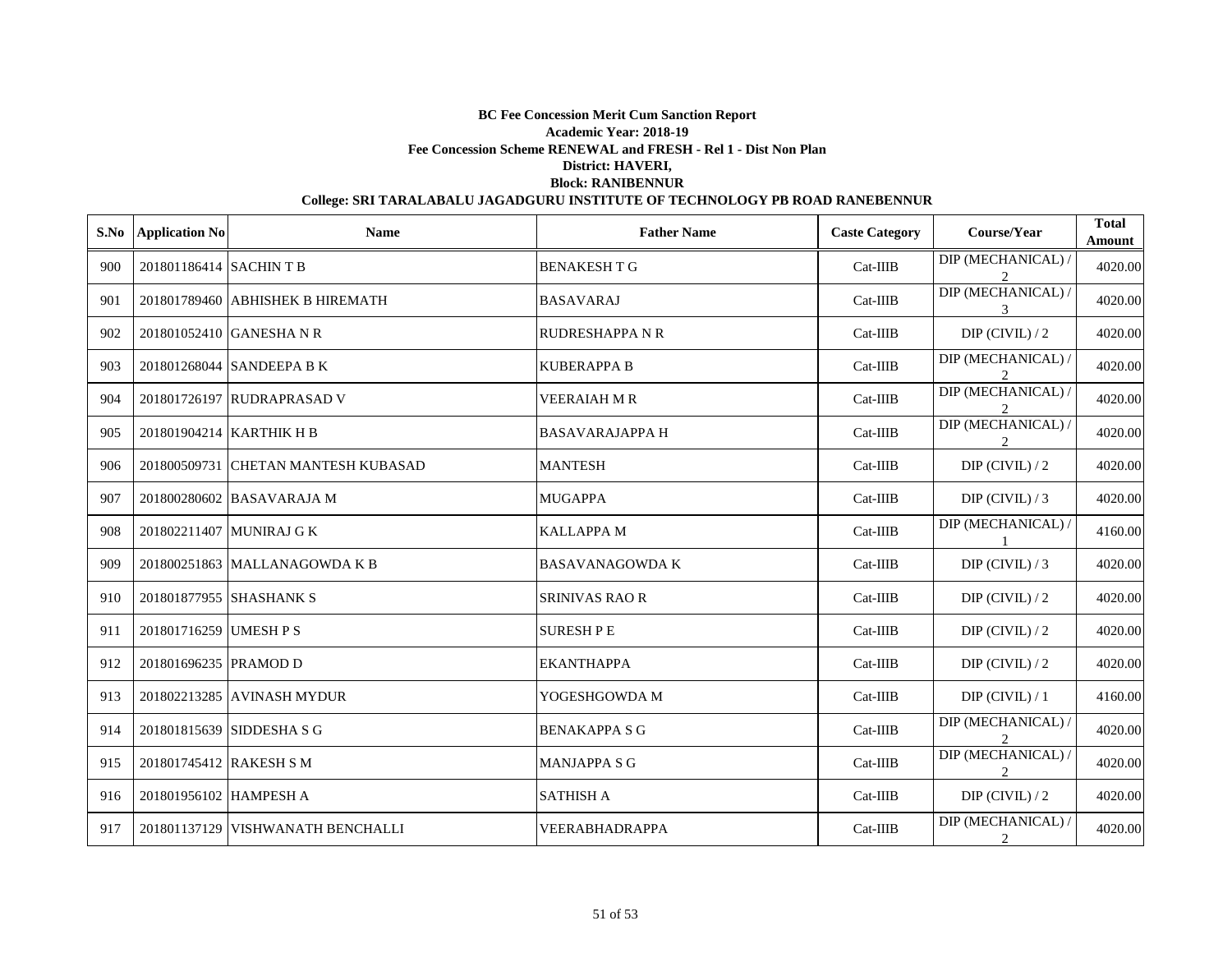| S.No | <b>Application No</b>   | <b>Name</b>                           | <b>Father Name</b>         | <b>Caste Category</b> | Course/Year                                | <b>Total</b><br>Amount |
|------|-------------------------|---------------------------------------|----------------------------|-----------------------|--------------------------------------------|------------------------|
| 918  |                         | 201802312904 KANTARAJ JADHAV          | <b>SHANTOJIRAO</b>         | $Cat-IIIB$            | $DIP$ (CIVIL) / 1                          | 4160.00                |
| 919  | 201800251148 SUPRITHA S |                                       | <b>SHIVAMURTHI S</b>       | Cat-I(NT/SNT)         | <b>BE</b><br>(INSTRUMENTATION              | 19090.00               |
| 920  |                         | 201801425267 SUDHA S KATTEGOUDRA      | SHANKARAGOUDA              | Cat-I(NT/SNT)         | $BE$ (ECE) / 1                             | 19090.00               |
| 921  |                         | 201800104494 PRAVEENA H               | <b>HANUMANTHAPPA</b>       | Cat-I(NT/SNT)         | <b>BE</b> (Mechanical<br>Engineering) $/3$ | 17250.00               |
| 922  |                         | 201800931124 DEEPA MEGALAMANI         | <b>SHIVAJI</b>             | Cat-I(NT/SNT)         | BE (ECE) $/3$                              | 17250.00               |
| 923  |                         | 201800731048 ABHILASH CHANNAKERI      | SOMALINGAPPA C             | Cat-I(NT/SNT)         | BE (Mechanical<br>Engineering) $/3$        | 17250.00               |
| 924  |                         | 201801255176 SUMA KANTENNANAVAR       | VADAKAPPA                  | Cat-I(NT/SNT)         | $BE$ (EEE) / 2                             | 17250.00               |
| 925  |                         | 201801774517 U SHRILAKSHMI            | <b>UMASHANKAR S</b>        | <b>OTHER THAN BC</b>  | $BE$ (ECE) / 2                             | 19090.00               |
| 926  |                         | 201801226975 SHRIHARI S JOSHI         | <b>SATISH</b>              | <b>OTHER THAN BC</b>  | BE (Mechanical<br>Engineering) / 4         | 19090.00               |
| 927  |                         | 201801469801 SINDHU L DABEER          | LAKSHMAN DABEER LATE       | OTHER THAN BC         | B.E(CIVIL)/3                               | 19090.00               |
| 928  |                         | 201802159682 VAIBHAV BABU K P         | <b>PRAHLADA</b>            | <b>OTHER THAN BC</b>  | B.E(CSE) / 1                               | 19090.00               |
| 929  |                         | 201802196996 SHREELAKSHMI J           | RAMAKRISHNA JAVALI         | <b>OTHER THAN BC</b>  | B.E(CSE) / 2                               | 19090.00               |
| 930  |                         | 201801306053 RENUKA G BHANAVALLI      | <b>GOVINDAPPA</b>          | <b>OTHER THAN BC</b>  | B.E(CIVIL)/4                               | 19090.00               |
| 931  |                         | 201801920062 HARSHITHA PRAMOD HULEKAL | PRAMOD HULEKAL             | <b>OTHER THAN BC</b>  | B.E(CSE)/2                                 | 19090.00               |
| 932  |                         | 201800729105 MANOJ ASHOK NADIGER      | <b>ASHOK</b>               | <b>OTHER THAN BC</b>  | BE (Mechanical<br>Engineering) / 4         | 17250.00               |
| 933  |                         | 201801541366 SHUBHAM MAPARI           | <b>MARUTI MAPARI</b>       | OTHER THAN BC         | <b>BE</b> (Mechanical<br>Engineering) / 4  | 17250.00               |
| 934  |                         | 201801259544 SAHANASHRI S N           | <b>NARASIMHA MURTHY SL</b> | OTHER THAN BC         | $BE$ (ECE) / 4                             | 17250.00               |
| 935  | 201801655481 SWATHI S   |                                       | <b>SUNILKUMAR H</b>        | <b>OTHER THAN BC</b>  | B.E(CSE)/3                                 | 17250.00               |